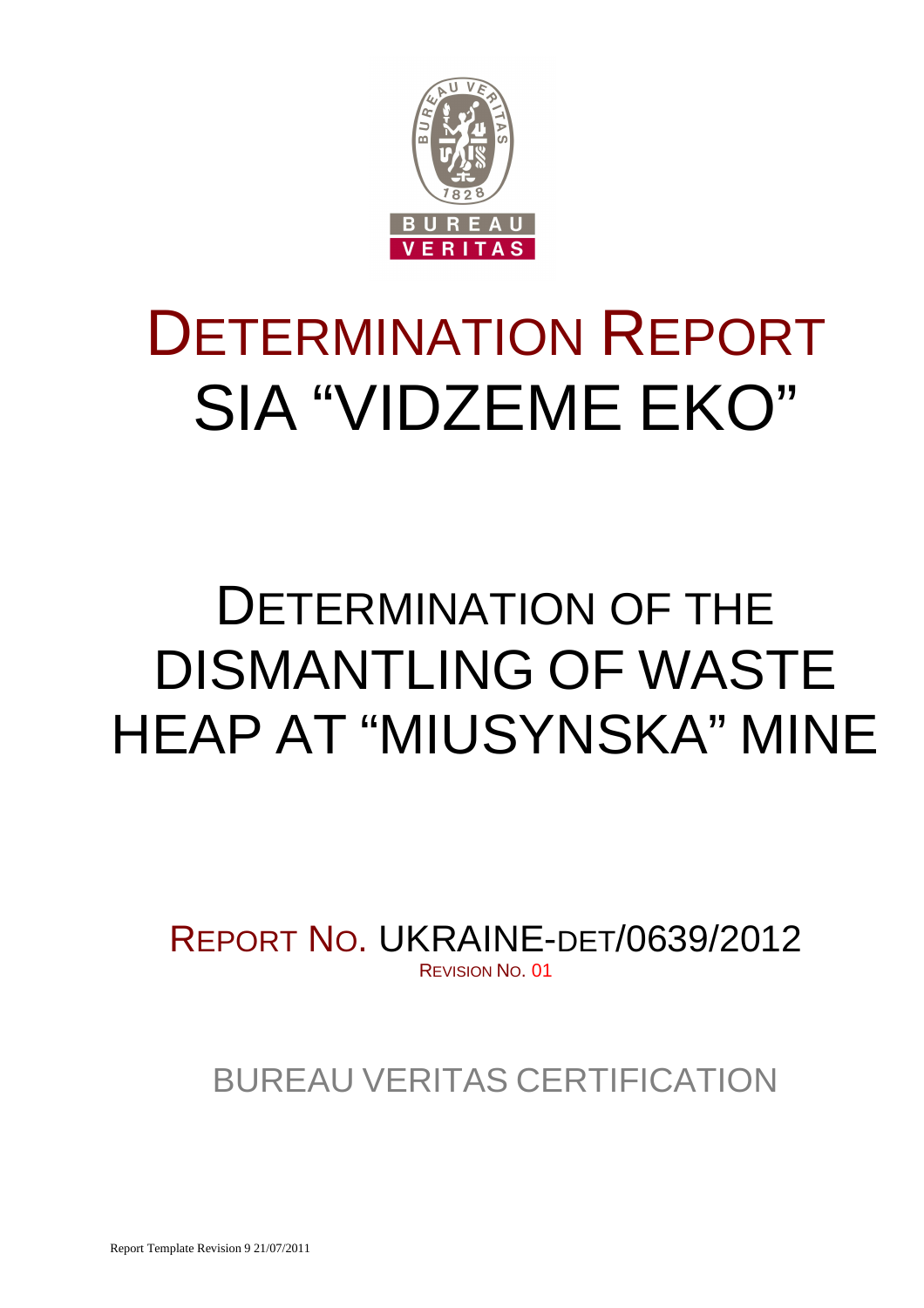DETERMINATION REPORT: "DISMANTLING OF WASTE HEAP AT "MIUSYNSKA" MINE"



| Date of first issue:<br>14/09/2012                                                                                                                                                                                                                                                                                                                                                                                                                                                                                                                                                                                                              | Organizational unit:<br><b>Holding SAS</b> | <b>Bureau Veritas Certification</b>                                                                     |  |  |  |
|-------------------------------------------------------------------------------------------------------------------------------------------------------------------------------------------------------------------------------------------------------------------------------------------------------------------------------------------------------------------------------------------------------------------------------------------------------------------------------------------------------------------------------------------------------------------------------------------------------------------------------------------------|--------------------------------------------|---------------------------------------------------------------------------------------------------------|--|--|--|
| Client:<br>SIA "Vidzeme Eko"                                                                                                                                                                                                                                                                                                                                                                                                                                                                                                                                                                                                                    | Client ref.:<br><b>Victor Tkachenko</b>    |                                                                                                         |  |  |  |
| Summary:<br>Bureau Veritas Certification has made the determination of the "Dismantling of waste heap at "Miusynska"<br>mine" project of SIA "Vidzeme Eko" located in Krasnyi Luch town, Antracit district, Luhansk Region, Ukraine on<br>the basis of UNFCCC criteria for the JI, as well as criteria given to provide for consistent project operations,<br>monitoring and reporting. UNFCCC criteria refer to Article 6 of the Kyoto Protocol, the JI rules and modalities<br>and the subsequent decisions by the JI Supervisory Committee, as well as the host country criteria.                                                            |                                            |                                                                                                         |  |  |  |
| The determination scope is defined as an independent and objective review of the project design document,<br>the project's baseline study, monitoring plan and other relevant documents, and consisted of the following<br>three phases: i) desk review of the project design and the baseline and monitoring plan; ii) follow-up interviews<br>with project stakeholders; iii) resolution of outstanding issues and the issuance of the final determination report<br>and opinion. The overall determination, from Contract Review to Determination Report & Opinion, was<br>conducted using Bureau Veritas Certification internal procedures. |                                            |                                                                                                         |  |  |  |
| The first output of the determination process is a list of Clarification and Corrective Action Requests (CL and<br>CAR), presented in Appendix A. Taking into account this output, the project proponent revised its project<br>design document.<br>In summary, it is Bureau Veritas Certification's opinion that the project correctly applies Guidance on criteria for<br>baseline setting and monitoring and meets the relevant UNFCCC requirements for the JI and the relevant host                                                                                                                                                         |                                            |                                                                                                         |  |  |  |
| country criteria.                                                                                                                                                                                                                                                                                                                                                                                                                                                                                                                                                                                                                               |                                            |                                                                                                         |  |  |  |
| Report No.:<br>Subject Group:<br>UKRAINE-det/0639/2012<br>JI                                                                                                                                                                                                                                                                                                                                                                                                                                                                                                                                                                                    |                                            | <b>Indexing terms</b>                                                                                   |  |  |  |
| Project title:<br>Dismantling of waste heap at "Miusynska"<br>mine                                                                                                                                                                                                                                                                                                                                                                                                                                                                                                                                                                              |                                            |                                                                                                         |  |  |  |
| Work carried out by:<br>Vyacheslav Yeriomin - Team Leader, Lead<br>Verifier                                                                                                                                                                                                                                                                                                                                                                                                                                                                                                                                                                     |                                            | $\boxtimes$<br>No distribution without permission from the<br>Client or responsible organizational unit |  |  |  |
| Serhii Verteletskyi - Team Member, Verifier<br>Work reviewed by:                                                                                                                                                                                                                                                                                                                                                                                                                                                                                                                                                                                |                                            |                                                                                                         |  |  |  |
| Ivan Sokolov - Internal Technical Reviewer                                                                                                                                                                                                                                                                                                                                                                                                                                                                                                                                                                                                      |                                            | Limited distribution                                                                                    |  |  |  |
| Nikolay Chekhmestrenko - technical                                                                                                                                                                                                                                                                                                                                                                                                                                                                                                                                                                                                              |                                            |                                                                                                         |  |  |  |
| Specialist<br>Work approved by:                                                                                                                                                                                                                                                                                                                                                                                                                                                                                                                                                                                                                 | <b>rtification</b>                         |                                                                                                         |  |  |  |
|                                                                                                                                                                                                                                                                                                                                                                                                                                                                                                                                                                                                                                                 |                                            |                                                                                                         |  |  |  |
| Ivan Sokolov - Operational Managering                                                                                                                                                                                                                                                                                                                                                                                                                                                                                                                                                                                                           |                                            | Unrestricted distribution                                                                               |  |  |  |

1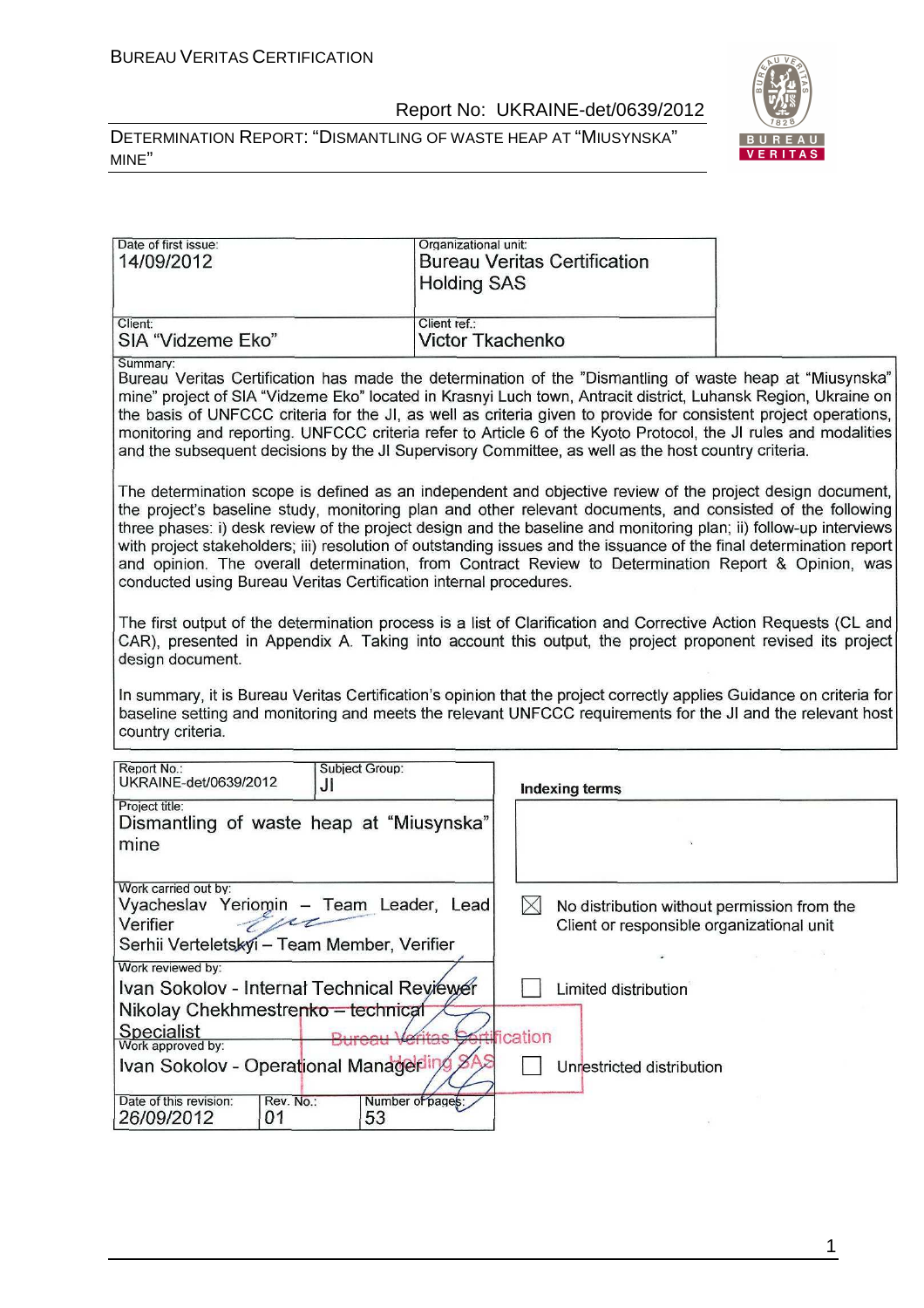DETERMINATION REPORT: "DISMANTLING OF WASTE HEAP AT "MIUSYNSKA" MINE"

# **Table of Contents Page 2018**

| $\mathbf{1}$   |                                                                                     |                |
|----------------|-------------------------------------------------------------------------------------|----------------|
| 1.1            | Objective                                                                           | 3              |
| 1.2            | Scope                                                                               | 3              |
| 1.3            | Determination team                                                                  | 3              |
| $\overline{2}$ |                                                                                     |                |
| 2.1            | <b>Review of Documents</b>                                                          | $\overline{4}$ |
| 2.2            | Follow-up Interviews                                                                | 5              |
| 2.3            | Resolution of Clarification and Corrective Action Requests                          | 5              |
| 3              |                                                                                     |                |
| $\overline{4}$ |                                                                                     |                |
| 4.1            | Project approvals by Parties involved (19-20)                                       | 8              |
| 4.2            | Authorization of project participants by Parties involved (21)                      | 8              |
| 4.3            | Baseline setting (22-26)                                                            | 8              |
| 4.4            | Additionality (27-31)                                                               | 11             |
| 4.5            | Project boundary (32-33)                                                            | 13             |
| 4.6            | Crediting period (34)                                                               | 14             |
| 4.7            | Monitoring plan (35-39)                                                             | 14             |
| 4.8            | Leakage (40-41)<br>Ошибка! Закладка не определена.                                  |                |
| 4.9            | Estimation of emission reductions or enhancements of net removals<br>$(42-47)$      | 20             |
| 4.10           | Environmental impacts (48)                                                          | 22             |
| 4.11           | Stakeholder consultation (49)                                                       | 22             |
| 4.12           | Determination regarding small scale projects (50-57)                                | 22             |
| 4.13           | Determination regarding land use, land-use change and forestry                      |                |
|                | (LULUCF) projects (58-64)                                                           | 22             |
|                | 4.14 Determination regarding programmes of activities (65-73)                       | 22             |
| 5              | SUMMARY AND REPORT OF HOW DUE ACCOUNT WAS<br>TAKEN OF COMMENTS RECEIVED PURSUANT TO |                |
| 6              |                                                                                     |                |
| $\overline{7}$ |                                                                                     |                |
|                |                                                                                     |                |

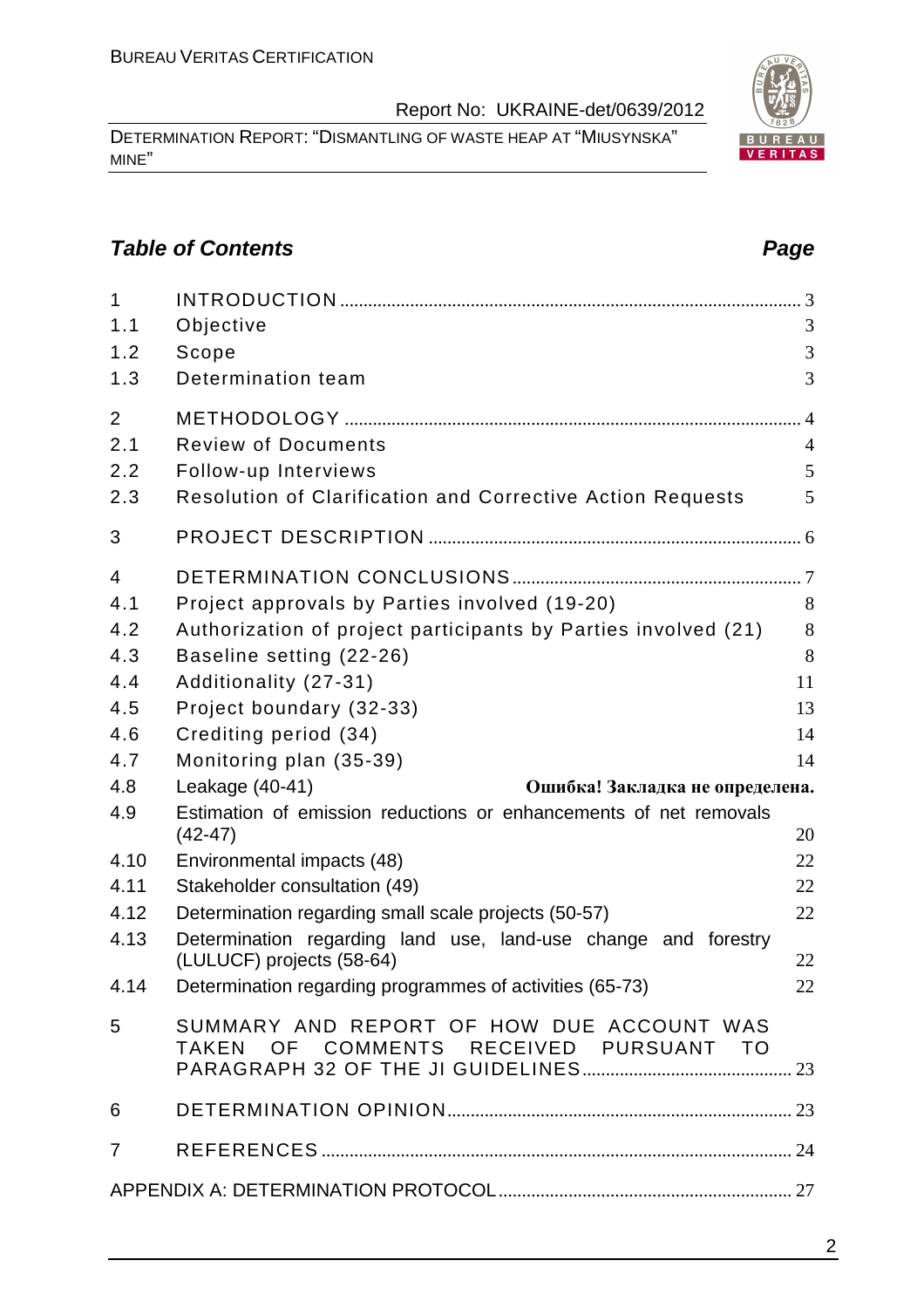DETERMINATION REPORT: "DISMANTLING OF WASTE HEAP AT "MIUSYNSKA" MINE"



# **1 INTRODUCTION**

SIA "Vidzeme Eko" has commissioned Bureau Veritas Certification to determine its JI project "Dismantling of waste heap at "Miusynska" mine" (hereafter called "the project") at Krasnyi Luch town, Antracit District, Luhansk Region, Ukraine.

This report summarizes the findings of the determination of the project, performed on the basis of UNFCCC criteria, as well as criteria given to provide for consistent project operations, monitoring and reporting.

# **1.1 Objective**

The determination serves as project design verification and is a requirement of all projects. The determination is an independent third party assessment of the project design. In particular, the project's baseline, the monitoring plan (MP), and the project's compliance with relevant UNFCCC and host country criteria are determined in order to confirm that the project design, as documented, is sound and reasonable, and meets the stated requirements and identified criteria. Determination is a requirement for all JI projects and is seen as necessary to provide assurance to stakeholders of the quality of the project and its intended generation of emission reduction units (ERUs).

UNFCCC criteria refer to Article 6 of the Kyoto Protocol, the JI rules and modalities and the subsequent decisions by the JI Supervisory Committee, as well as the host country criteria.

# **1.2 Scope**

The determination scope is defined as an independent and objective review of the project design document, the project's baseline study and monitoring plan and other relevant documents. The information in these documents is reviewed against Kyoto Protocol requirements, UNFCCC rules and associated interpretations.

The determination is not meant to provide any consulting towards the Client. However, stated requests for clarifications and/or corrective actions may provide input for improvement of the project design.

# **1.3 Determination team**

The determination team consists of the following personnel:

Vyacheslav Yeriomin

Bureau Veritas Certification Team Leader, Climate Change Verifier

Serhii Verteletskyi

Bureau Veritas Certification Climate Change Verifier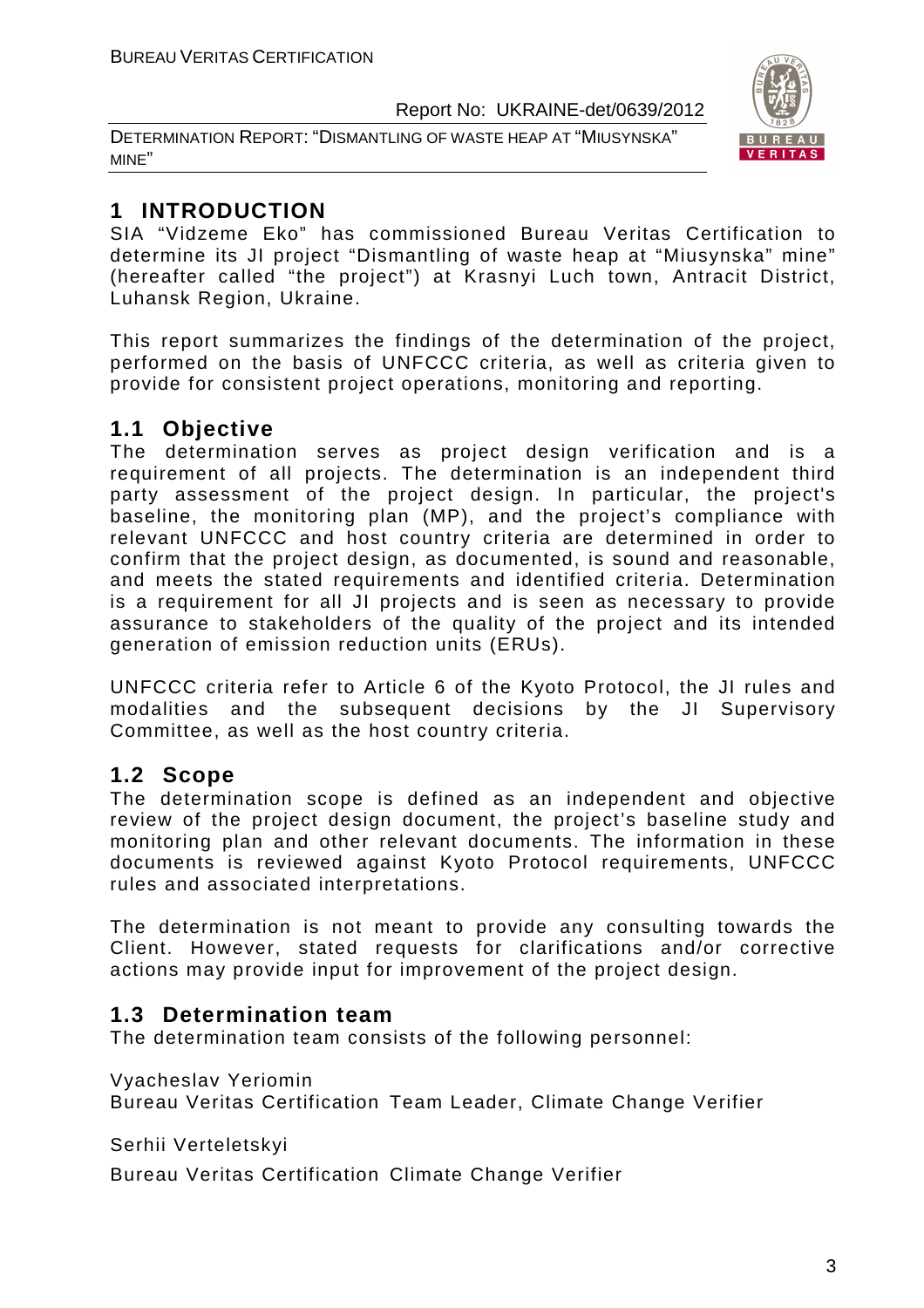DETERMINATION REPORT: "DISMANTLING OF WASTE HEAP AT "MIUSYNSKA" MINE"



This determination report was reviewed by:

Ivan Sokolov

Bureau Veritas Certification, Internal reviewer

Nikolay Chekhmestrenko

Bureau Veritas Certification, Technical Specialist

# **2 METHODOLOGY**

The overall determination, from Contract Review to Determination Report & Opinion, was conducted using Bureau Veritas Certification internal procedures.

In order to ensure transparency, a determination protocol was customized for the project, according to the version 01 of the Joint Implementation Determination and Verification Manual, issued by the Joint Implementation Supervisory Committee at its 19 meeting on 04/12/2009. The protocol shows, in a transparent manner, criteria (requirements), means of determination and the results from determining the identified criteria. The determination protocol serves the following purposes:

- It organizes, details and clarifies the requirements a JI project is expected to meet;
- It ensures a transparent determination process where the determiner will document how a particular requirement has been determined and the result of the determination.

The completed determination protocol is enclosed in Appendix A to this report.

# **2.1 Review of Documents**

The Project Design Document (PDD) submitted by SIA "Vidzeme Eko" and additional background documents related to the project design and baseline, i.e. country Law, Guidelines for users of the joint implementation project design document form, Approved CDM methodology and/or Guidance on criteria for baseline setting and monitoring, Kyoto Protocol, Clarifications on Determination Requirements to be Checked by an Accredited Independent Entity were reviewed.

To address Bureau Veritas Certification corrective action and clarification requests, SIA "Vidzeme Eko" revised the PDD and resubmitted it on 21/09/2012.

The determination findings presented in this report relate to the project as described in the PDD version 2.0.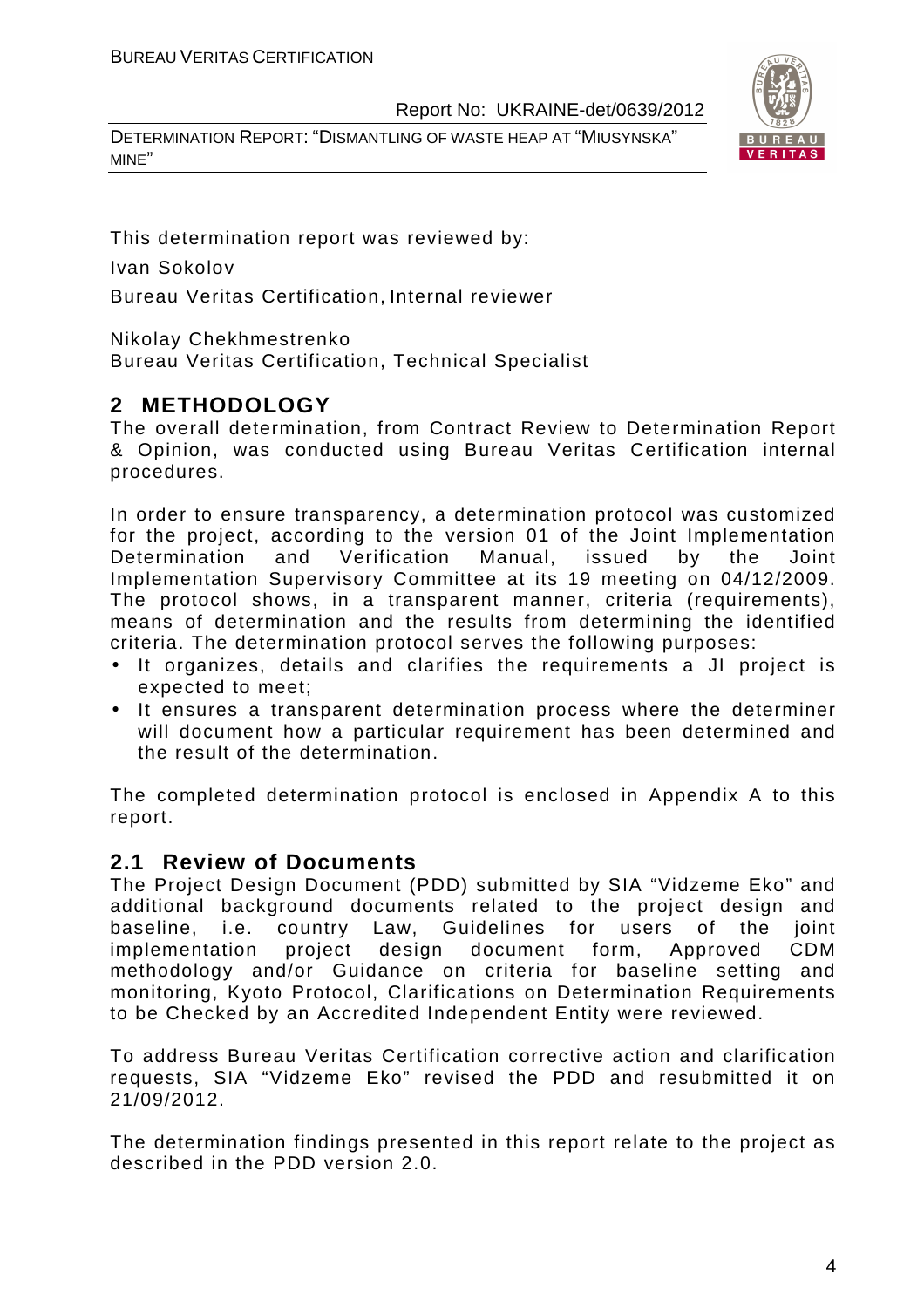DETERMINATION REPORT: "DISMANTLING OF WASTE HEAP AT "MIUSYNSKA" MINE"



# **2.2 Follow-up Interviews**

On 06/09/2012 Bureau Veritas Certification performed on-site interviews with project stakeholders to confirm selected information and to resolve issues identified in the document review. Representatives of CE "Vtormet" and SIA "Vidzeme Eko" were interviewed (see References). The main topics of the interviews are summarized in Table 1.

| Interviewed       | <b>Interview topics</b>                               |
|-------------------|-------------------------------------------------------|
| organization      |                                                       |
| CE "Vtormet"      | <b>Project History</b><br>➤                           |
|                   | Project Approach                                      |
|                   | Project boundary                                      |
|                   | <b>Implementation Schedule</b><br>⋗                   |
|                   | Organization structure                                |
|                   | Authorities and responsibilities                      |
|                   | Training of personnel                                 |
|                   | Quality management procedures and technologies        |
|                   | Records on rehabilitation/implementation of equipment |
|                   | Metering equipment control                            |
|                   | Metering record keeping system, database              |
|                   | <b>Technical documentation</b>                        |
|                   | Monitoring plan and procedures                        |
|                   | Permits and licenses                                  |
| <b>CONSULTANT</b> | Baseline methodology<br>➤                             |
| SIA "Vidzeme Eko" | Monitoring plan<br>➤                                  |
|                   | Additionality proofs                                  |
|                   | Calculation of emission reductions                    |

#### **Table 1 Interview topics**

# **2.3 Resolution of Clarification and Corrective Action Requests**

The objective of this phase of the determination is to raise the requests for corrective actions and clarification and any other outstanding issues that needed to be clarified for Bureau Veritas Certification positive conclusion on the project design.

If the determination team, in assessing the PDD and supporting documents, identifies issues that need to be corrected, clarified or improved with regard to JI project requirements, it will raise these issues and inform the project participants of these issues in the form of:

(a) Corrective action request (CAR), requesting the project participants to correct a mistake in the published PDD that is not in accordance with the (technical) process used for the project or relevant JI project requirement or that shows any other logical flaw;

(b) Clarification request (CL), requesting the project participants to provide additional information for the determination team to assess compliance with the JI project requirement in question;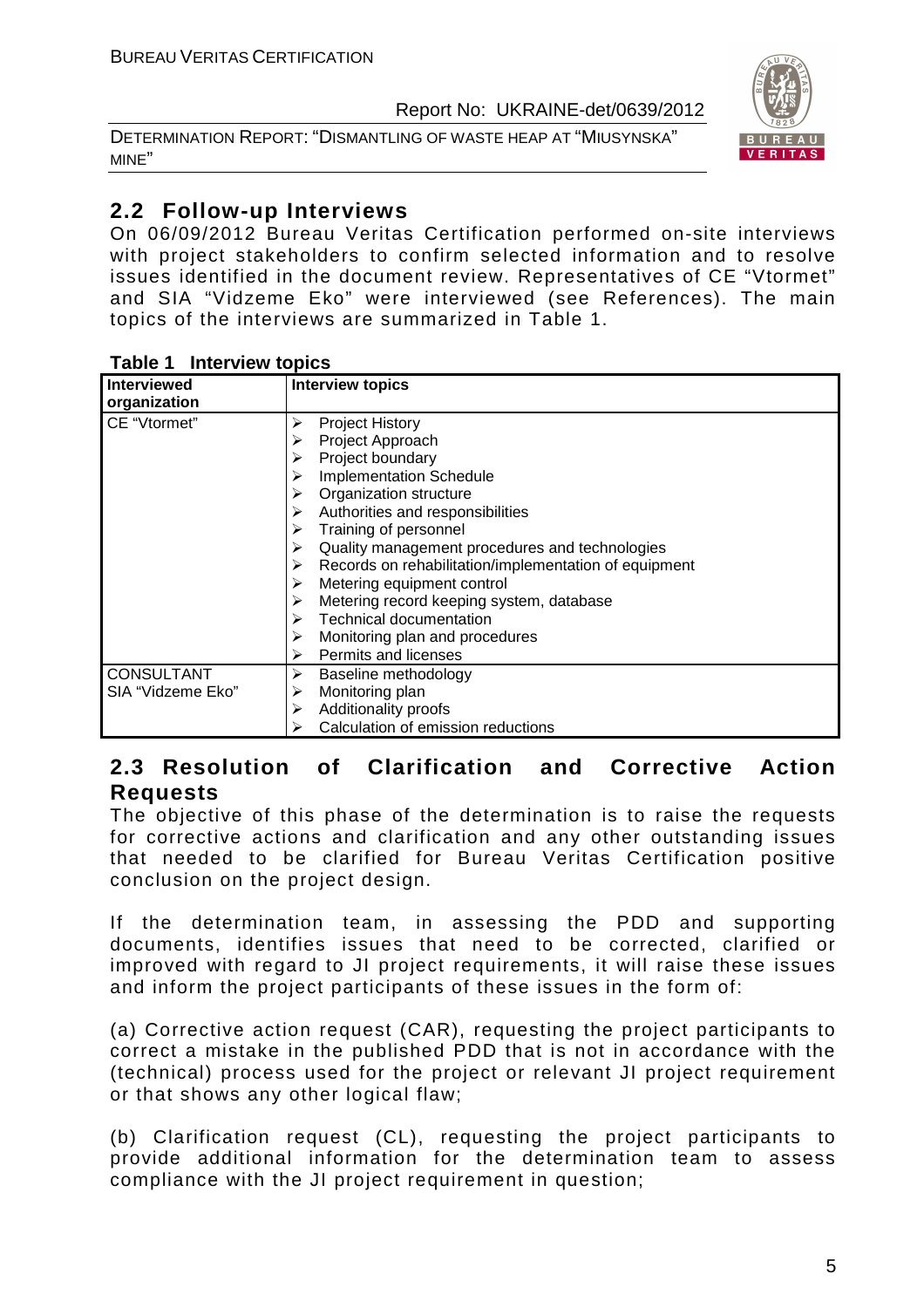DETERMINATION REPORT: "DISMANTLING OF WASTE HEAP AT "MIUSYNSKA" MINE"



(c) Forward action request (FAR), informing the project participants of an issue, relating to project implementation but not project design, that needs to be reviewed during the first verification of the project.

The determination team will make an objective assessment as to whether the actions taken by the project participants, if any, satisfactorily resolve the issues raised, if any, and should conclude its findings of the determination.

To guarantee the transparency of the verification process, the concerns raised are documented in more detail in the determination protocol in Appendix A.

# **3 PROJECT DESCRIPTION**

Proposed project provides complete dismantling of the dump at the mine "Miusynska" with further reclamation of the area by restoring its fertile layer. During dismantling of the dump, the rocks will be divided into fractions, which will be used for blending with steam coal and subsequently supplied to heat power plants and boiler houses for burning as fuel. After sorting, the large fractions will be used for building and repairing of roads. As the result, rock mass of the dump will be fully utilized, and the received coal will replace coal, which otherwise would have had to be mined. As the result of the project, the opportunity of selfignition of heap will be eliminated. An important component of the project is its second phase – complex reclamation of the area by restoring its fertile layer and full restoration of natural ecological community. This part of the project is required, but totally expensive, due to this mechanism of joint implementation was one of the prominent factors of the project from the beginning, and financial benefits as part of this mechanism considered one of the reasons of the project implementation.

CE "Vtormet" Ltd is engaged in the wholesale fuel industry and has considerable experience in excavation and mining, as well as in land reclamation and landscaping. CE "Vtormet" Ltd uses the dump of former "Miusynska" mine on a legitimate basis.

The project provides the assemblage and installation of sorting rock mass complex of dump of former mine "Miusynska" consisting of :

- Point of loading rock mass on Conveyor SP-202MS;
- -Point of sorting rock mass in classes 0-30 mm and 30 mm (vibrating inertial sifter GIL-52);
- Point of storage class 0-30 mm (sheds).

Class +30 mm is expected (as required under discharging tray of sifter) to be loaded in transports and delivered to customers for building and repairing of category 4-5 roads. Class 0-30 mm is expected to be loaded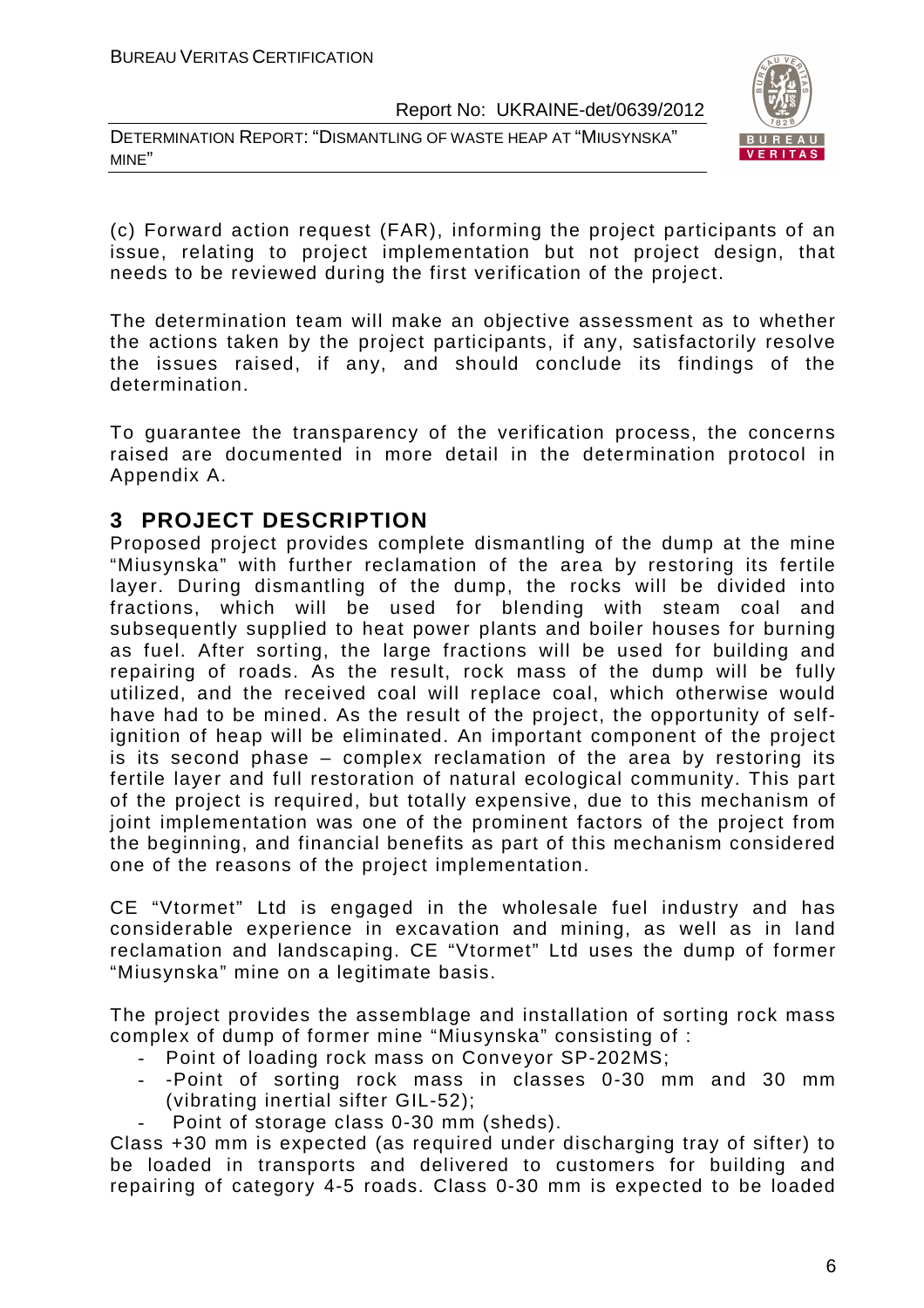DETERMINATION REPORT: "DISMANTLING OF WASTE HEAP AT "MIUSYNSKA" MINE"



in transports, undergoes a mandatory procedure of weighting and is sent to the consumer for blending and subsequent combustion in the thermal power plants or boiler houses. Blending of fraction (0- 30) with a steam coal allows to realize the fine finishing of quality the energy coal to the requirements of Standard 4083-2002, without compromising the quality of fuel on the one hand, but resulting in saving valuable energy coal on the other hand

Technological scheme of the complex is described as follows:

The rock mass, after been dismantled bulldozers T-170 is delivered to the feeding conveyor SP-202 by frontal loader HK 632L. Before the delivery of rock mass on the belt conveyor, the moisture is applied (humidity of raw materials does not exceed 8%) with sprinklers.

After bulldozers, layer by layer, get to the height, where the entrance road can be made- the combined method is used for the dump dismantling; further dismantling is made by excavator EO-5126 with the direct rock loading on the conveyor, or on the intermediate site, where, with the help of the loader, the rock is delivered to the scraper conveyor SP – 202

Product of sorting class 0-30 through handling unit of sifter supplied on belt conveyor KLS. From the belt conveyor rock mass of class 0-30 mm through the handling unit of conveyor with built-in nozzles for humidification, emptied on the intermediate platform without significant accumulation, where loader HK 319L loads it in trucks or on a platform (warehouse) for storage. Warehouse is used if necessary without longterm storage. From storage the rock mass 0-30 mm by loader is loaded into trucks

Identified problem areas for project description, project participants' responses and conclusions of Bureau Veritas Certification are described in Annex A (CAR01, CL01-CL04)

# **4 DETERMINATION CONCLUSIONS**

In the following sections, the conclusions of the determination are stated.

The findings from the desk review of the original project design documents and the findings from interviews during the follow up visit are described in the Determination Protocol in Appendix A.

The Clarification and Corrective Action Requests are stated, where applicable, in the following sections and are further documented in the Determination Protocol in Appendix A. The determination of the Project resulted in 11 Corrective Action Requests and 6 Clarification Requests.

The number between brackets at the end of each section corresponds to the DVM paragraph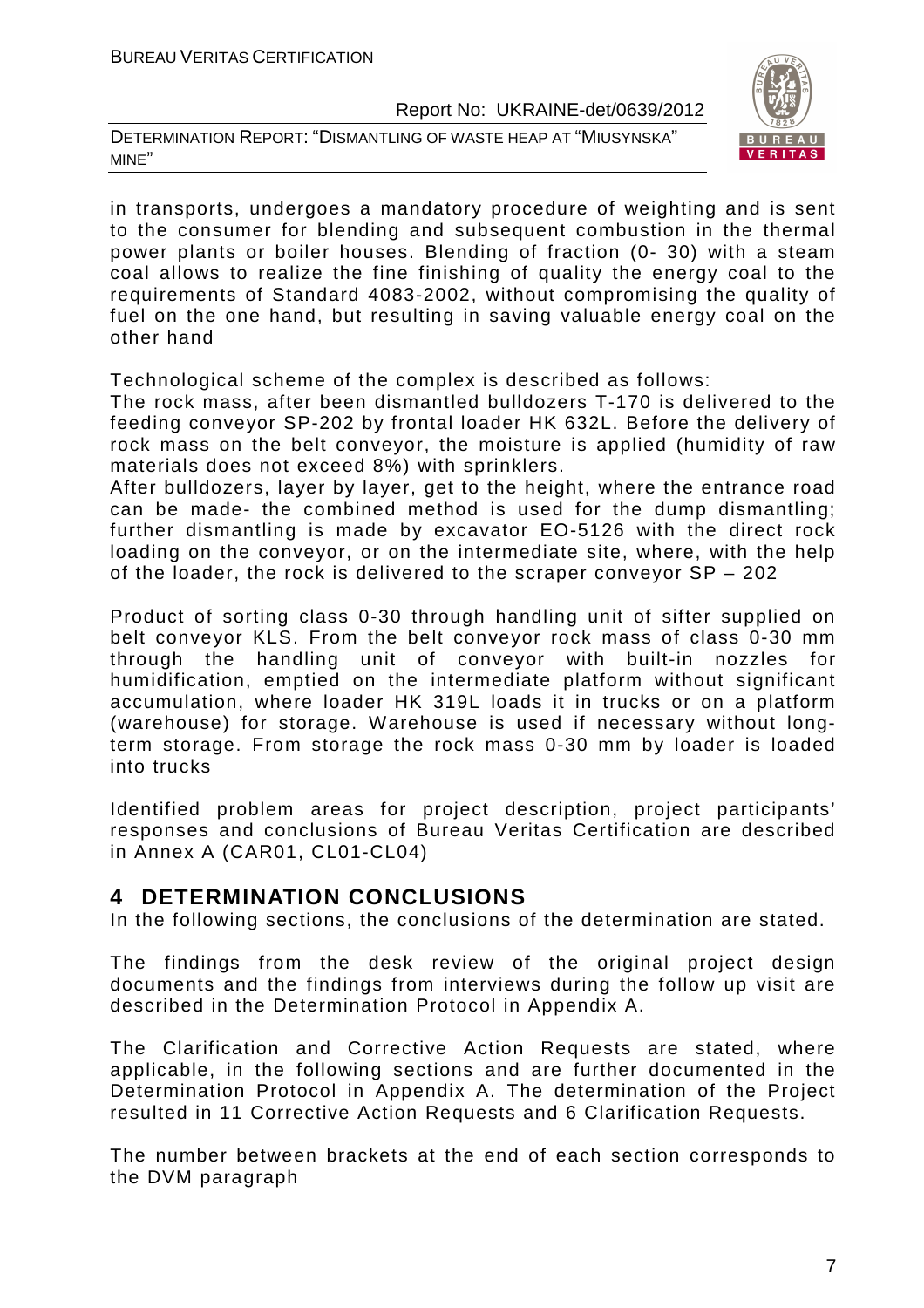DETERMINATION REPORT: "DISMANTLING OF WASTE HEAP AT "MIUSYNSKA" MINE"



# **4.1 Project approvals by Parties involved (19-20)**

The project has already received Letter of Endorsement #2582/23/7 dated 14/09/2012 issued by State Environmental Investment Agency.

The Bureau Veritas Certification obtained Letter of Endorsement from SIA "Vidzeme-Eko" and doesn't doubt in its authenticity.

As for this time no written project approvals of the project from the Parties Involved are available (see CAR01 pending till the Host Party LoA received). After receiving Determination Report from the Accredited Independent Entity (AIE) project documentation will be submitted to the Ukrainian Designated Focal Point (DFP) which is State Environment Investment Agency for receiving the Letter of Approval.

The written approvals from the other Party will be obtained later on.

Identified problem areas for written project approvals, project participants' responses and conclusions of Bureau Veritas Certification are described in Annex A (CAR02, CAR03)

# **4.2 Authorization of project participants by Parties involved (21)**

In accordance with paragraph 21 of the DVM the assessment of this area focuses on whether each of the legal entities listed as project participants in the PDD is authorized by a Party involved, which is also listed in the PDD.

Authorisation of the project participants by Parties involved is expected through a written project approval, see CAR01 that is pending

# **4.3 Baseline setting (22-26)**

The PDD explicitly indicates that using a methodology for baseline setting and monitoring developed in accordance with appendix B of the JI guidelines (hereinafter referred to as JI specific approach) was the selected approach for identifying the baseline.

The PDD provides a detailed theoretical description in a complete and transparent manner, as well as justification, that the baseline is established:

(a) By listing and describing the following plausible future scenarios on the basis of conservative assumptions and selecting the most plausible one:

#### Scenario 1. Continuation of existing situation

This scenario does not anticipate any activities and therefore does not face any barriers.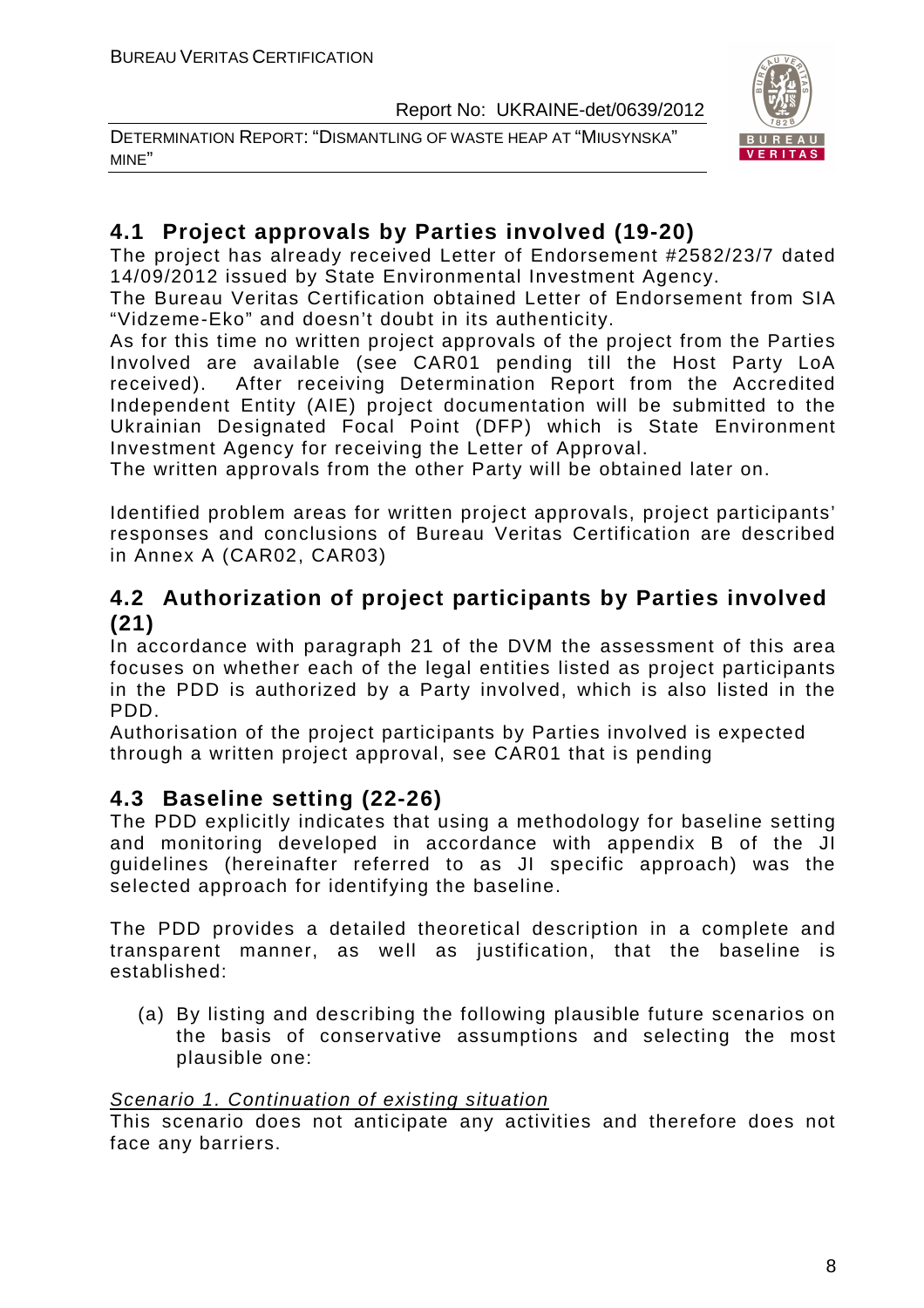DETERMINATION REPORT: "DISMANTLING OF WASTE HEAP AT "MIUSYNSKA" MINE"



#### Scenario 2. Direct energy production from the heat energy of burning waste heap

#### Technological barrier:

This scenario is based on the highly experimental technology, which has not been implemented even in a pilot project. It is also not suitable for all waste heaps as the project owner will have to balance the energy resource availability (i.e. waste heap location) and the location of the energy user. On-site generation of electricity addresses this problem but requires additional interconnection engineering. In general this technology has yet to prove its viability. In addition it does not allow the control and management of the emitted gases. This technology can be applied only in the presence of dumps with developed combustion centre. Even if the probability of burning rock dump is very high, it is currently impossible to predict the time of its outbreak and therefore predict the start of the use of thermal energy released during its combustion.

#### Investment barrier:

Investment into unproven technology carries a high risk. In case of Ukraine, which carries a high country risk, investment into such unproven energy projects are less likely to attract investors than some other opportunities in the energy sector with higher returns. The pioneering character of the project may appeal to development programmes and governmental incentives but cost of the produced energy is likely to be much higher than alternatives.

#### Scenario 3. Production of construction materials from waste heap matter Technological barrier:

This scenario is based on known technology, however, this technology is not currently available in Ukraine and there is no evidence that such projects will be implemented in the near future. It is also not suitable for all types of waste heaps as the content of waste heap has to be predictable in order for project owner to be able to produce quality materials. High contents of sulphur and moisture can reduce the suitability of the waste heap for processing. A large scale deep exploration of the waste heap has to be performed before the project can start.

Scenario 4. Coal extraction from waste heaps without JI incentives Investment barrier: This scenario is financially unattractive and faces

barriers. Detailed description of proposed scenario barriers is provided in the section B.2 of the PDD version 2.0.

#### Scenario 5. Systematic monitoring of waste heaps condition and regular fire prevention and extinguishing measures

Investment barrier: This scenario does not represent any revenues but anticipates additional costs for waste heaps owners. Monitoring of the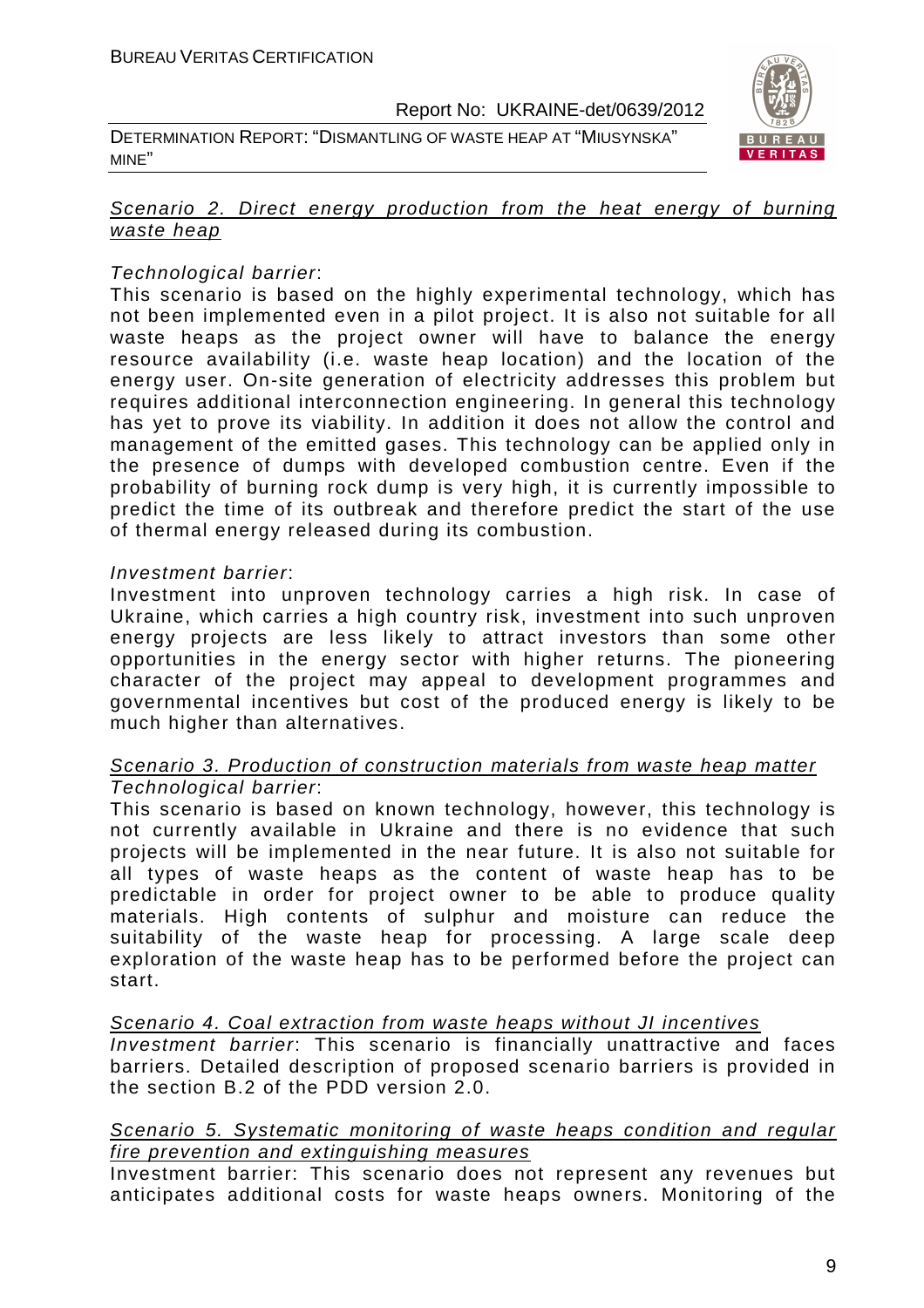DETERMINATION REPORT: "DISMANTLING OF WASTE HEAP AT "MIUSYNSKA" MINE"



waste heap status is not done systematically and in general actions are left to the discretion of the individual owners. Waste heaps are mostly owned by mines or regional coal mining associations. Coal mines in Ukraine suffer from limited investment resulting often in safety problems due to complicated mining conditions and financial constraints, with miners' salaries often being delayed by few months. Waste heaps in this situation are considered as additional burdens and mines often do not even perform minimum required maintenance. Exact data are not always available. From a commercial view point the fines that are usually levied by the authorities are considerably lower than costs of all the measures outlined by this scenario.

In this context, the Bureau Veritas Certification assessed whether the key factors that affect a baseline were taken into account. The project participants established the baseline taking into account the following key factors:

- sectoral reform initiatives;
- local fuel availability;
- power sector expansion plans;
- economic situation in the project sector.

The project participants applied the selected approach with transparency. Necessary information on approaches, assumptions, parameters, data sources and key factors is available in the PDD

Project participants used default values to the extent possible in order to reduce uncertainty and provide conservative data for emission calculations.

Also, conservative approach is the calculation of energy consumption, as the maximum possible consumption by 2-shift work of the main and auxiliary equipment throughout the year without exception.

According to the proposed approach emission reductions will be earned only within the project activity, so no emission reductions can be earned due to any changes outside the project activity or due to force majeure.

According to the described approach, emission reduction units shall be obtained only when due to the project boundaries coal will be extracted from the dump

Emissions in the baseline scenario are calculated as follows:

 $BE_v = BE_{WHB,v}$ , (1)

Where:

 $BE<sub>WHRV</sub>$  - baseline emissions due to burning of the waste heap in the year y (tCO2 equivalent ),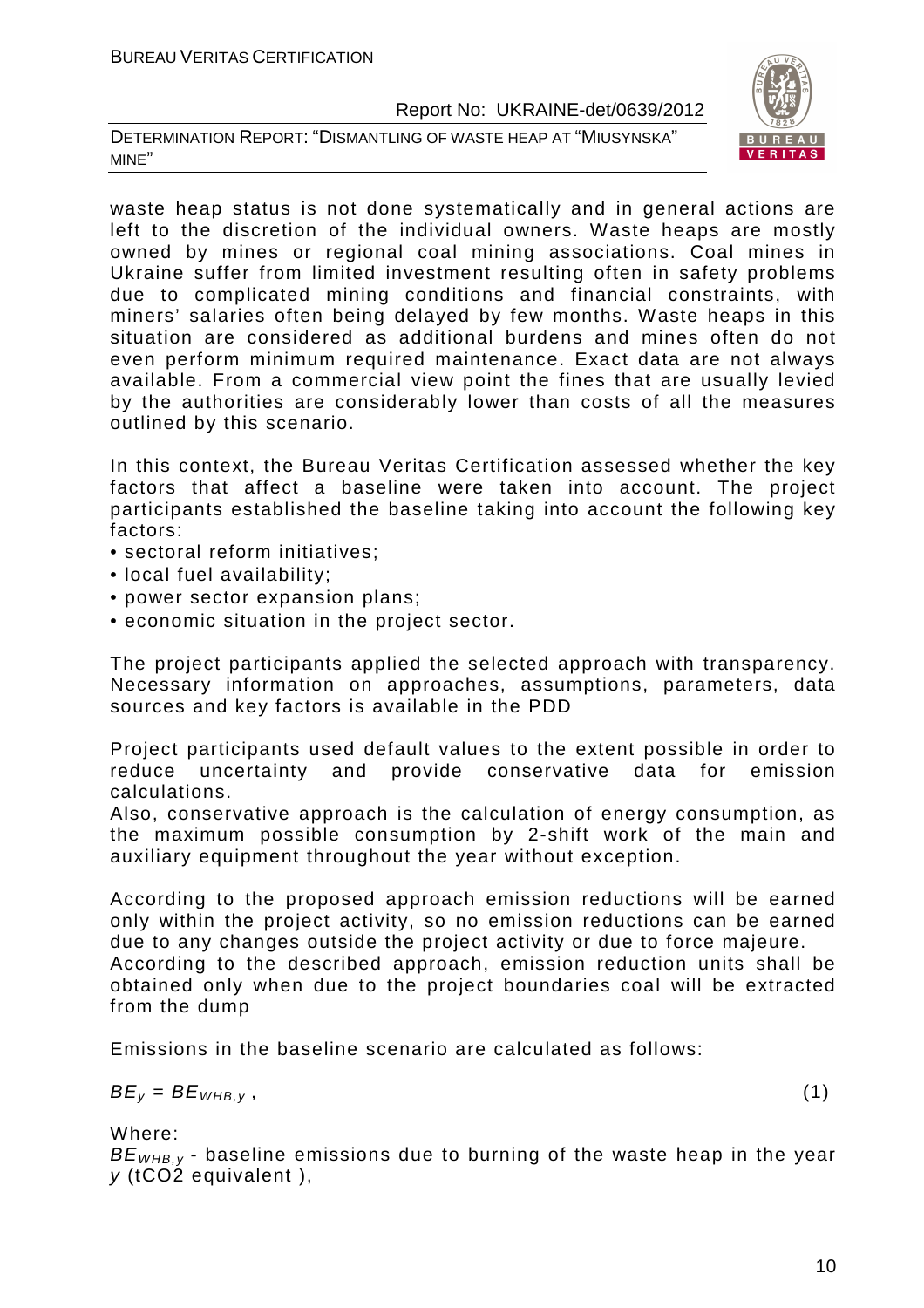DETERMINATION REPORT: "DISMANTLING OF WASTE HEAP AT "MIUSYNSKA" MINE"



Baseline emissions due to burning dumps in year y calculated by the formula:

 $BE_{WHB,y} = FC_{BE,Coal,y}$ /1000 $\rho_{WHB}$  · NCV  $_{Coal}$  · OXID  $_{Coal}$  · K  $_{Coal}$  <sup>c</sup> · 44/12 (2) where:

 $FC_{BE, coal,v}$  - amount of coal that has been mined in the baseline scenario and combusted for energy use, equivalent to the amount of coal extracted from the waste heap because of the project activity in the year y, t;

 $\rho$  w<sub>HB</sub> - probability of waste heap burning, d/l;

 $NCV_{Coal}$  - net Calorific Value of coal, TJ/kt;

OXID  $_{Coal}$  - carbon Oxidation factor of coal, d/l;

 $K_{\text{Coal}}^c$  - carbon content of coal, tC/TJ;

1/1000 - conversion factor from tons in kilotonnes, d / l

44/12 - stoichiometric relationship between the molecular weight of carbon dioxide and carbon.

The amount of coal produced in mines in the baseline scenario is calculated by the formula:

 $FC_{BE,Coal,v} = FR_{Coal,v} (1-A_{rock,v}/100-W_{rock,v}/100) (1-A_{Coal}/100-W_{Coal}/100)$  (3)

where:

 $FR_{\text{Coal,v}}$  - amount of sorted fraction (0-30mm), which is extracted from the dumps because of the project in a year y, that came to blending with further combustion in thermal power plants, t;

 $A_{rock, v}$  - the average ash content of sorted fractions (0-30mm), which is extracted from dump in year y,%

 $W_{rock, v}$  - the average humidity of sorted fractions (0-30mm), which is extracted from dump in year y, %;

 $A_{Coal}$  - the average ash content of coal, mined in Donetsk region of Ukraine, %;

 $W_{Coal}$  - the average humidity of coal, mined in Donetsk region of Ukraine, %;

100 - conversion factor from percent to fraction, d/l.

Identified problem areas for baseline for baseline setting, project participants' responses and conclusions of Bureau Veritas Certification are described in Annex A (CAR04-CAR06)

# **4.4 Additionality (27-31)**

The project "Dismantling of Waste Heap at Former Enrichment Plant "Serdytyanska"" project ITL UA1000378 is selected as the comparable JI project. Accredited independent entity has already positively determined that it would result in a reduction of anthropogenic emissions by sources or an enhancement of net anthropogenic removals by sinks that is additional to any that would otherwise occur. This determination has already been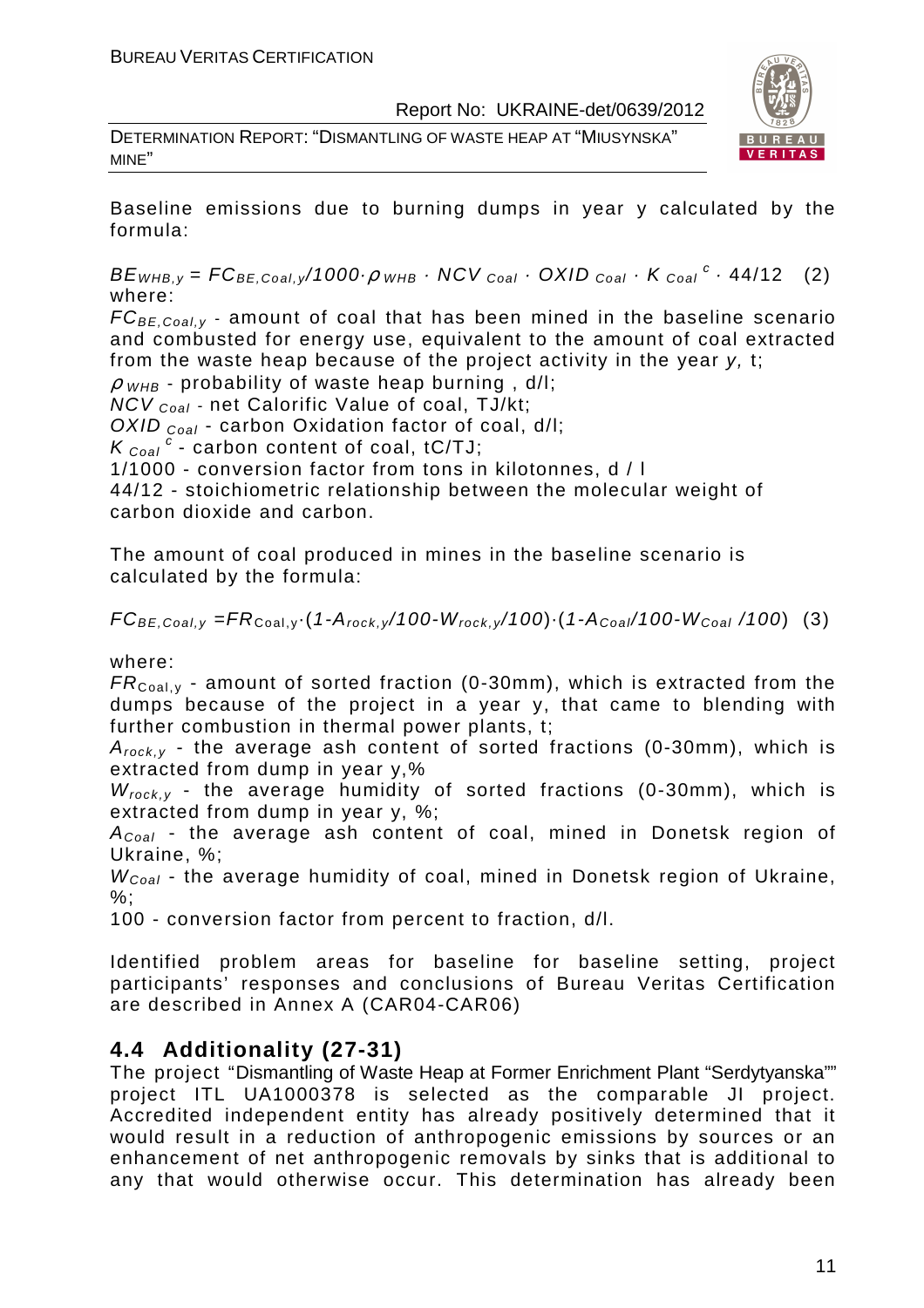DETERMINATION REPORT: "DISMANTLING OF WASTE HEAP AT "MIUSYNSKA" MINE"



deemed final by the JISC. Appropriate documentation such as PDD and Determination Report regarding this project is available traceably and transparently on the UNFCCC JI Website.

http://ji.unfccc.int/JIITLProject/DB/XAJNI2ZGMGRDTX0UDD6TUKNY1480 EZ/details

Additionality of the project was demonstrated adequately by demonstrating that the indicated project is implemented under comparable circumstances:

a) Both projects propose **same GHG mitigation measure:** The proposed GHG mitigation measure under both projects is coal extraction from the mine's waste heaps. This will prevent greenhouse gas emissions into the atmosphere during combustion of the heaps and will contribute an additional amount of coal, without the need for mining. The expected average GHG emission reduction is differ by 18.27% Criteria is satisfied

b) Both projects are implemented within the **same country and the same time**: The proposed project and identified comparable project are both located in Ukraine, project crediting periods are divided by eleven months. Criteria is satisfied

c) **Scale.** The difference between the proposed project and the other project(s) is less than 50 per cent in terms of the projects output (i.e. power output, capacity increase, etc.) or service provided.

The projects envisage production of the same product (rock mass sorting). Both projects use similar technological equipment (vibrating sieves GIL-52, belt conveyors SP-202 and KSL). Capacity of both projects are limited by coal contains in the waste heap and waste heaps size and balanced between 430 and 650 thousands tons of sorted rock mass 0-30 mm per year with work in two-shift regime. Criteria is satisfied

d) There were no significant changes in **regulatory framework** between the starting dates of two projects. Criteria is satisfied.

The desk review of provided information and follow-up interviews enabled Bureau Veritas Certification Holding SAS to assess that all explanations, descriptions and analyses in the demonstration of additionality were made in accordance with criteria of "Guidance on criteria for baseline setting and monitoring" version 03 and this projects is indeed comparable project, implemented under comparable circumstances. The proposed JI activity provides the reductions in emissions by sources that are additional to any that would otherwise occur.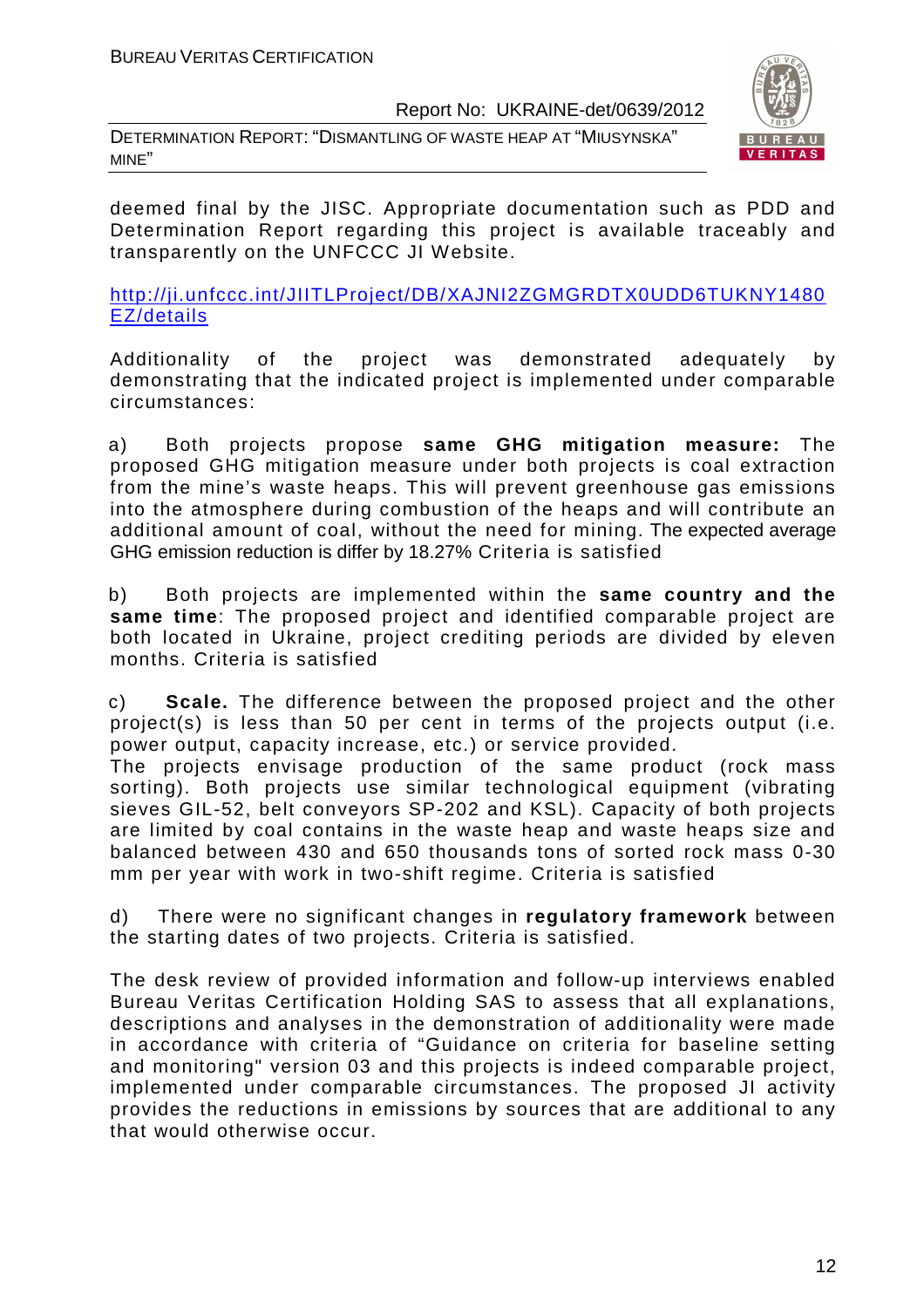DETERMINATION REPORT: "DISMANTLING OF WASTE HEAP AT "MIUSYNSKA" MINE"



Identified problem areas for project additionality, project participants' responses and conclusions of Bureau Veritas Certification are described in Annex A (CAR06-CAR08).

# **4.5 Project boundary (32-33)**

The details on the project boundary were provided in section B.3 of the PDD. The desk review of submitted documentation enabled Bureau Veritas Certification to assess that the project boundary defined in the PDD encompasses all anthropogenic emissions by sources of GHGs that are:

- Under the control of the project participants;
- Reasonably attributable to the project; and
- Significant.

The baseline emission sources of GHGs that are included in the project boundaries are listed below. Emissions of carbon dioxide due to:

- Waste heap burning;

- Consumption of coal for energy production (excluded, does not take into the consideration in calculation).

The project emission sources of GHGs that were included in the project boundaries are listed below. Emissions of carbon dioxide due to:

- Consumption of electricity due to extracting coal from dump;

- Consumption of fossil fuel (diesel fuel) due to extracting coal from dump;

- Consumption of coal for energy production (excluded, does not take into the consideration in calculation).

Leakages:

- Fugitive emissions of methane in the mining activities;
- Consumption of electricity from a grid at coal mine.
- Use of other types of energy sources due to mining (excluded).

All gases and sources included in the project boundary were explicitly stated, and the exclusions of any sources related to the baseline or the project are appropriately justified and provided in Table 20 of the PDD.

The delineation of the project boundary and the gases and sources included are appropriately described and justified in the PDD by using Figures 7-8 in section B.3 of the PDD.

Identified problem areas for project boundaries, project participants' responses and conclusions of Bureau Veritas Certification are described in Annex A (CAR09).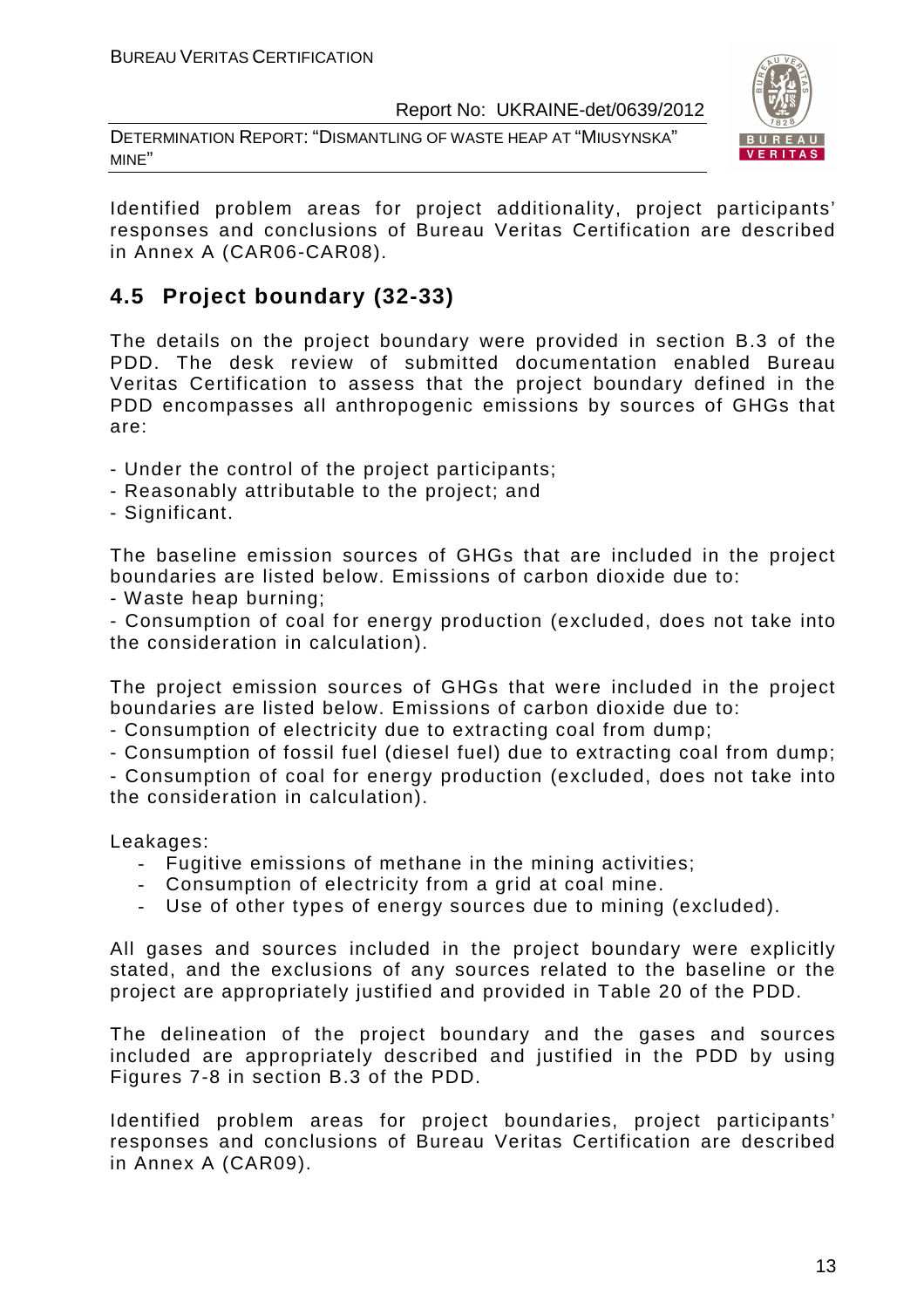DETERMINATION REPORT: "DISMANTLING OF WASTE HEAP AT "MIUSYNSKA" MINE"



# **4.6 Crediting period (34)**

The PDD states the starting date of the project as the date on which the implementation or construction of the project began, and the starting date is 01/12/2008, which is after the beginning of 2000.

The PDD states the expected operational lifetime of the project in years and months, which is 4 years or 48 months.

The PDD states the length of the crediting period in years and months, which is 4 years or 48 months, and its starting date as 02/01/2009, which is on the date the first emission reductions are generated by the project.

The PDD states that the crediting period for the issuance of ERUs starts only after the beginning of 2008 and does not extend beyond the operational lifetime of the project.

Identified problem areas for project crediting period, project participants' responses and conclusions of Bureau Veritas Certification are described in Annex A (CL05).

# **4.7 Monitoring plan (35-39)**

The PDD, in its monitoring plan section, explicitly indicates that JI specific approach was the selected.

The monitoring plan describes all relevant factors and key characteristics that will be monitored, and the period in which they will be monitored, in particular also all decisive factors for the control and reporting of project performance, such as value of extracted coal, values of consumed electricity, diesel fuel.

The monitoring plan specifies the indicators, constants and variables that are reliable (i.e. provide consistent and accurate values), valid (i.e. are clearly connected with the effect to be measured), and that provide a transparent picture of the emission reductions or enhancements of net removals to be monitored such as Net Calorific Value of Coal, Net calorific value of Diesel fuel, Carbon Oxidation Factor of Coal, Carbon Oxidation Factor of Diesel Fuel, Carbon content of coal, Carbon content of diesel fuel, Emission factor for fugitive methane emissions from coal mining, Specific carbon dioxide emissions due to production of electricity at TPP and by its consumptions, The average ash content of coal produced in Donetsk region, the average moisture of coal produced in Donetsk Region, probability of waste heap burning, average electricity consumption per tonne of coal, produced in Ukraine.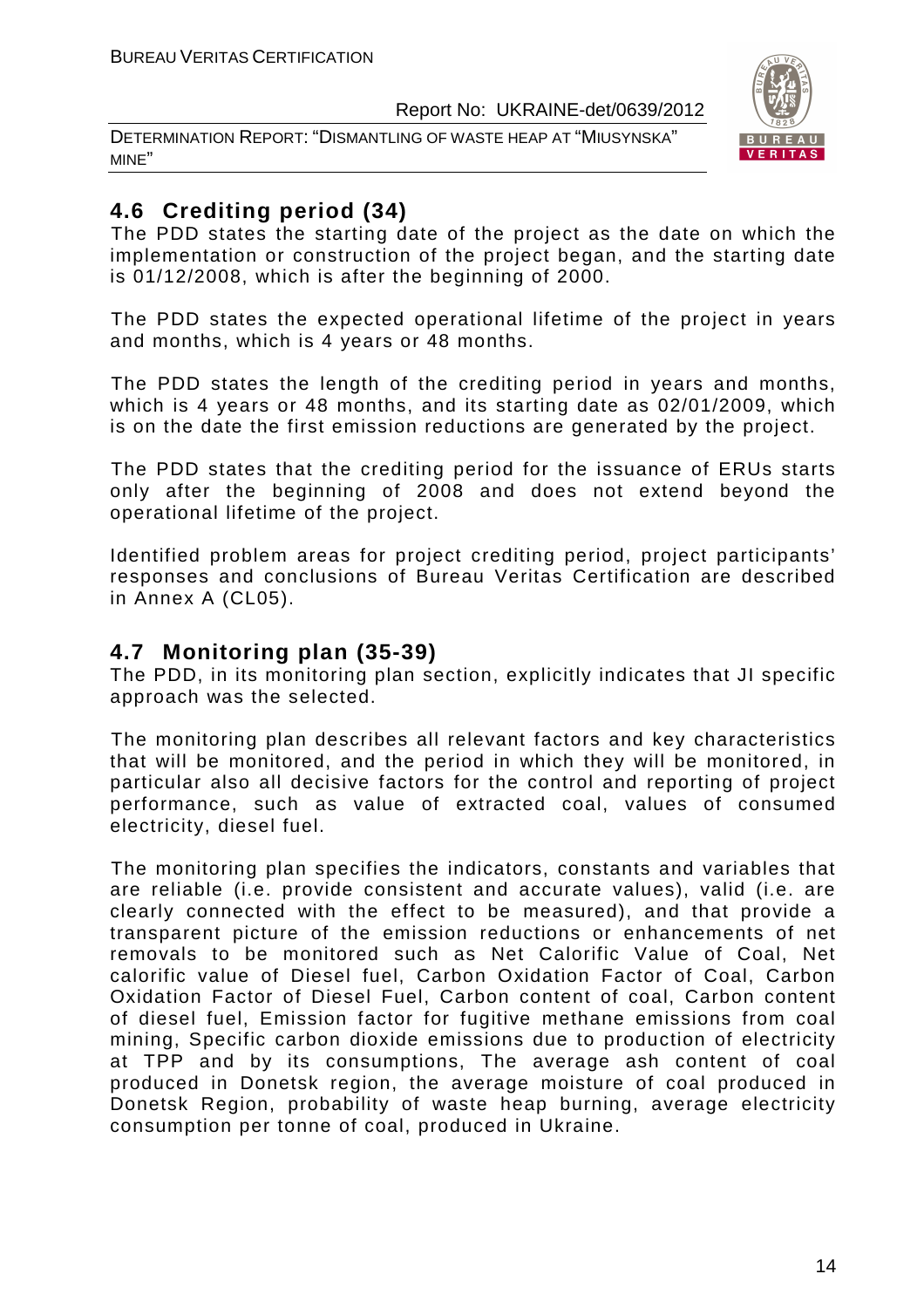DETERMINATION REPORT: "DISMANTLING OF WASTE HEAP AT "MIUSYNSKA" MINE"



The monitoring plan draws on the list of standard variables indicated in appendix B of "Guidance on criteria for baseline setting and monitoring" developed by the JISC.

The monitoring plan explicitly and clearly distinguishes:

(i) Data and parameters that are not monitored throughout the crediting period, but are determined only once (and thus remain fixed throughout the crediting period), and that are available already at the stage of determination, such as Global Warming potential of the Methane, Methane Density, Net Calorific Value of Coal, Net calorific value of Diesel fuel, Carbon Oxidation Factor of Coal, Carbon Oxidation Factor of Diesel Fuel, Carbon content of coal, Carbon content of diesel fuel, Emission factor for fugitive methane emissions from coal mining, Specific carbon dioxide emissions due to production of electricity at TPP and by its consumptions, The average ash content of coal produced in Donetsk region, the average moisture of coal produced in Donetsk Region, probability of waste heap burning, average electricity consumption per tonne of coal, produced in Ukraine

(ii) Data and parameters that are not monitored throughout the crediting period, but are determined only once (and thus remain fixed throughout the crediting period), but that are not already available at the stage of determination, such as absent.

(iii) Data and parameters that are monitored throughout the crediting period, such as Additional amount of electricity consumed in project, amount of diesel fuel consumed in project year, value of produced coal.

The monitoring plan describes the methods employed for data monitoring (including its frequency) and recording, such as direct monitoring of electricity consumption by meters, sampling of produced coal, etc. Description of employed methods is provided in the section D.1 of the PDD.

The monitoring plan elaborates all algorithms and formulae used for the estimation/calculation of baseline emissions/removals and project emissions/removals or direct monitoring of emission reductions from the project, leakage, as appropriate, such as described below

The annual emission reductions are calculated as follows:

$$
ER_y = BE_y - PE_y - LE_y, \tag{4}
$$

where:

 $ER<sub>v</sub>$  - emissions reductions of the JI project in year y (tCO2 equivalent);  $BE<sub>v</sub>$  - baseline emission in year y (tCO2 equivalent);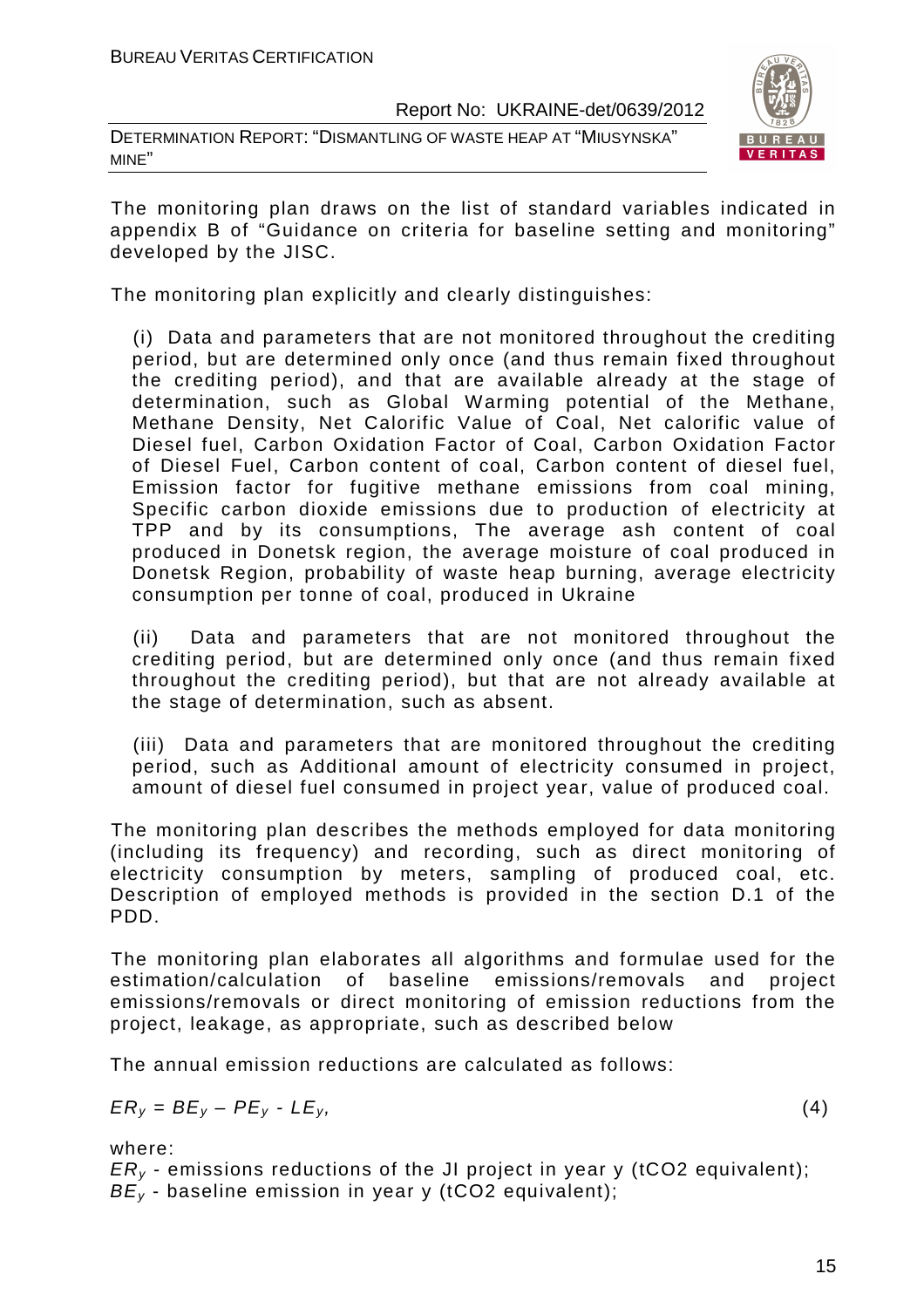DETERMINATION REPORT: "DISMANTLING OF WASTE HEAP AT "MIUSYNSKA" MINE"



 $PE<sub>v</sub>$  - project emission in year y (tCO2 equivalent);  $LE_v$  - leakages in year y, (tCO2 equivalent).

Emissions in the baseline scenario are calculated as follows:

 $BE_v = BE_{WHB,v}$ , (5)

Where:

 $BE<sub>WHB,V</sub>$  - baseline emissions due to burning of the waste heap in the year y (tCO2 equivalent ),

Baseline emissions due to burning dumps in year y calculated by the formula:

 $BE_{WHB,y} = FC_{BE,Coal,y}$ /1000 $\rho_{WHB}$  · NCV  $_{Coal}$  · OXID  $_{Coal}$  · K  $_{Coal}$  <sup>c</sup> · 44/12 (6) where:

 $FC_{BE,Coal, y}$  - amount of coal that has been mined in the baseline scenario and combusted for energy use, equivalent to the amount of coal extracted from the waste heap because of the project activity in the year y, t;

 $\rho$  <sub>WHB</sub> - probability of waste heap burning , d/l;

 $NCV_{Coal}$  - net Calorific Value of coal, TJ/kt;

OXID  $_{Coal}$  - carbon Oxidation factor of coal, d/l;

 $K_{\text{Coal}}^c$  - carbon content of coal, tC/TJ;

1/1000 - conversion factor from tons in kilotonnes, d / l

44/12 - stoichiometric relationship between the molecular weight of carbon dioxide and carbon.

The amount of coal produced in mines in the baseline scenario is calculated by the formula:

 $FC_{BE,Coal,y} = FR_{Coal,y} \cdot (1-A_{rock,y}/100-W_{rock,y}/100) \cdot (1-A_{Coal}/100-W_{Coal}/100)$  (7)

where:

 $FR_{\text{Coal,v}}$  - amount of sorted fraction (0-30mm), which is extracted from the dumps because of the project in a year y, that came to blending with further combustion in thermal power plants, t;

 $A_{rock, v}$  - the average ash content of sorted fractions (0-30mm), which is extracted from dump in year y,%

 $W_{rock, v}$  - the average humidity of sorted fractions (0-30mm), which is extracted from dump in year y, %;

 $A_{Coal}$  - the average ash content of coal, mined in Donetsk region of Ukraine, %;

 $W_{Coal}$  - the average humidity of coal, mined in Donetsk region of Ukraine,  $\%$ :

100 - conversion factor from percent to fraction, d/l.

Emissions from the project activity are calculated as follows: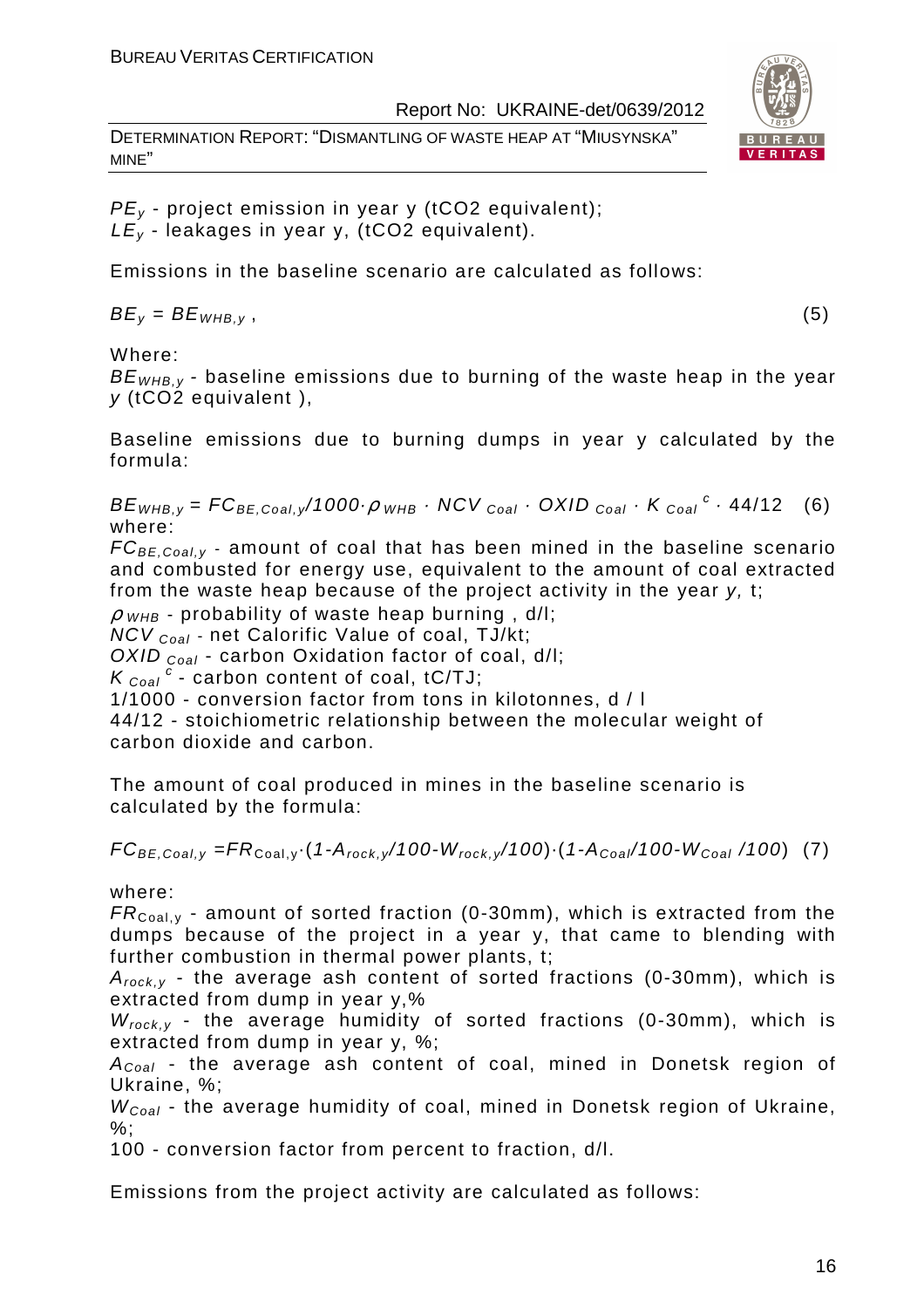DETERMINATION REPORT: "DISMANTLING OF WASTE HEAP AT "MIUSYNSKA" MINE"



$$
PE_{y} = PE_{EL,y} + PE_{Diesel,y}
$$
 (8)

where:

 $PE<sub>v</sub>$  - project emissions due to project activity in the year y (tCO2 equivalent),

PE*Е*L,y - project emissions due to consumption of electricity from the grid by the project activity in the year y (tCO2 equivalent),

 $PE_{\text{Diesel},v}$  - project emissions due to consumption of diesel fuel by the project activity in the year y (tCO2 equivalent).

The Project emissions due to consumption of electricity from a grid in a year y are calculated as follows:

$$
PE_{EL,y} = EC_{PE,y} \cdot EF_{CO2,EL}
$$
 (9)

where:

 $EC_{PE,v}$  - additional amount of electricity, consumed in project in year y, MWh;

EF<sup>C</sup>*О*2,EL - Specific carbon dioxide emissions due to production of electricity at TPP and by its consumption, tCO2/MWh;

Project emissions due to consumption of diesel fuel by the project activity in the year y are calculated as follows:

$$
PEDiesel,y = FCBE,Diesel,y/1000 \cdot NCVDiesel \cdot OXIDDiesel \cdot KDiesel \cdot 44/12
$$
 (10)

where:

 $FC_{BE, Diesel, y}$  - amount of diesel fuel, consumed in project in year y, t;  $NCV<sub>Diesel</sub>$  - Net Calorific Value of diesel fuel, TJ/kt;  $OXID<sub>Diesel</sub>$  - carbon Oxidation factor of diesel fuel, d/l;  $K_{Diesel}^c$  - carbon content of diesel, tC/TJ; 44/12 - stoichiometric relationship between the molecular weight of carbon dioxide and carbon. 1/1000 - conversion factor from tons in kilotonnes, d / l

Leakages in year y are calculated as follows:

$$
LE_y = LE_{CH4,y} + LE_{EL,y}
$$
 (11)

where::

 $LE_v$  - leakages in year y, (t CO2e);

 $LE<sub>CH4,V</sub>$  - leakages due to fugitive emissions of methane in the mining activities in the year y, (t СО2е);

 $LE_{FL, y}$  - leakages due to consumption of electricity from a grid at coal mine in a year y,(t СО2е);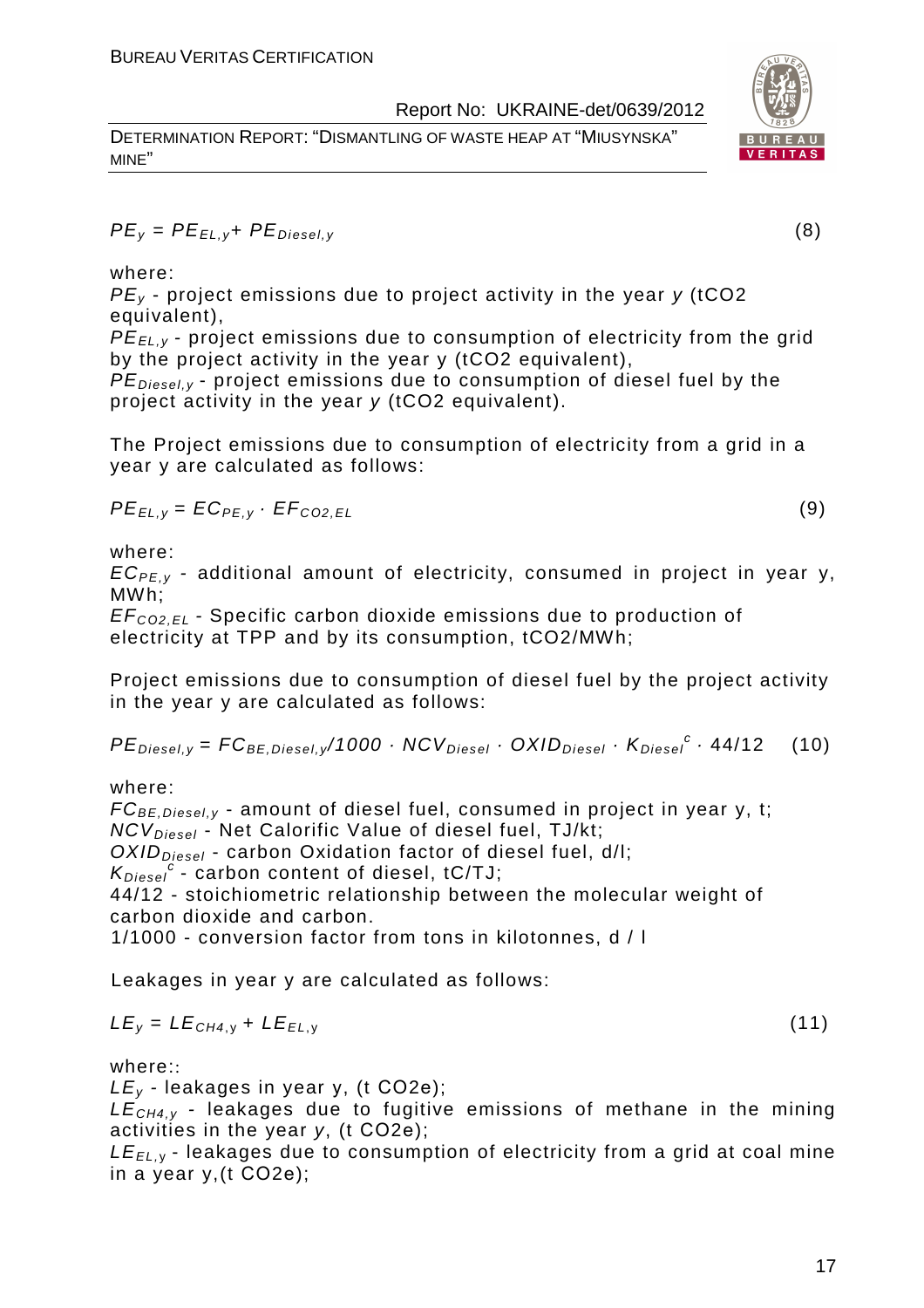DETERMINATION REPORT: "DISMANTLING OF WASTE HEAP AT "MIUSYNSKA" MINE"



Leakages due to fugitive emissions of methane in the mining activities in the year y are calculated as follows:

$$
LE_{\text{CH4},y} = -FC_{BE,Coal,y} \cdot EF_{CH4} \cdot \rho_{CH4} \cdot GWP_{CH4}, \qquad (12)
$$

 $FC_{BE, coal,v}$  - amount of coal that has been mined in the baseline scenario and combusted for energy use, equivalent to the amount of coal extracted from the waste heaps because of the project activity in the year y, t, calculated as (4);

 $EF<sub>CH4</sub>$  - emission factor for fugitive methane emissions from coal mining, m3/t;

 $\rho_{CH4}$  - methane density at standard conditions t/m3;

 $GWP<sub>CH4</sub>$  - Global Warming Potential of Methane, tCO2/ tCH4.

Leakages due to consumption of electricity from a grid at coal mine in a year y are calculated as follows:

$$
LE_{EL,y} = -FC_{BE,Coal,y} \cdot N_{Coal,y}^{E} \cdot EF_{CO2,EL,y}
$$
 (13)

#### Where

 $FC_{BE, coal,v}$  - amount of coal that has been mined in the baseline scenario and combusted for energy use, equivalent to the amount of coal extracted from the waste heaps because of the project activity in the year y, t, calculated as (2);

 $N_{Coal,y}$ <sup>E</sup> - Average electricity consumption per tonne of coal, produced in Ukraine in the year y, MWh/t;

EF<sup>C</sup>*О*2,EL, <sup>у</sup> - Specific carbon dioxide emissions due to production of electricity at TPP and by its consumption, tСО2/MWh

The monitoring plan presents the quality assurance and control procedures for the monitoring process described in the section D.2 of the PDD. This includes, as appropriate, information on calibration and on how records on data and/or method validity and accuracy are kept and made available on request.

The monitoring plan clearly identifies the responsibilities and the authority regarding the monitoring activities. Clear and transparent scheme of monitoring data flow is provided in the section D.3 of the PDD.

On the whole, the monitoring plan reflects good monitoring practices appropriate to the project type.

The monitoring plan provides, in tabular form, a complete compilation of the data that need to be collected for its application, including data that are measured or sampled and data that are collected from other sources (e.g. official statistics, expert judgment, proprietary data, IPCC,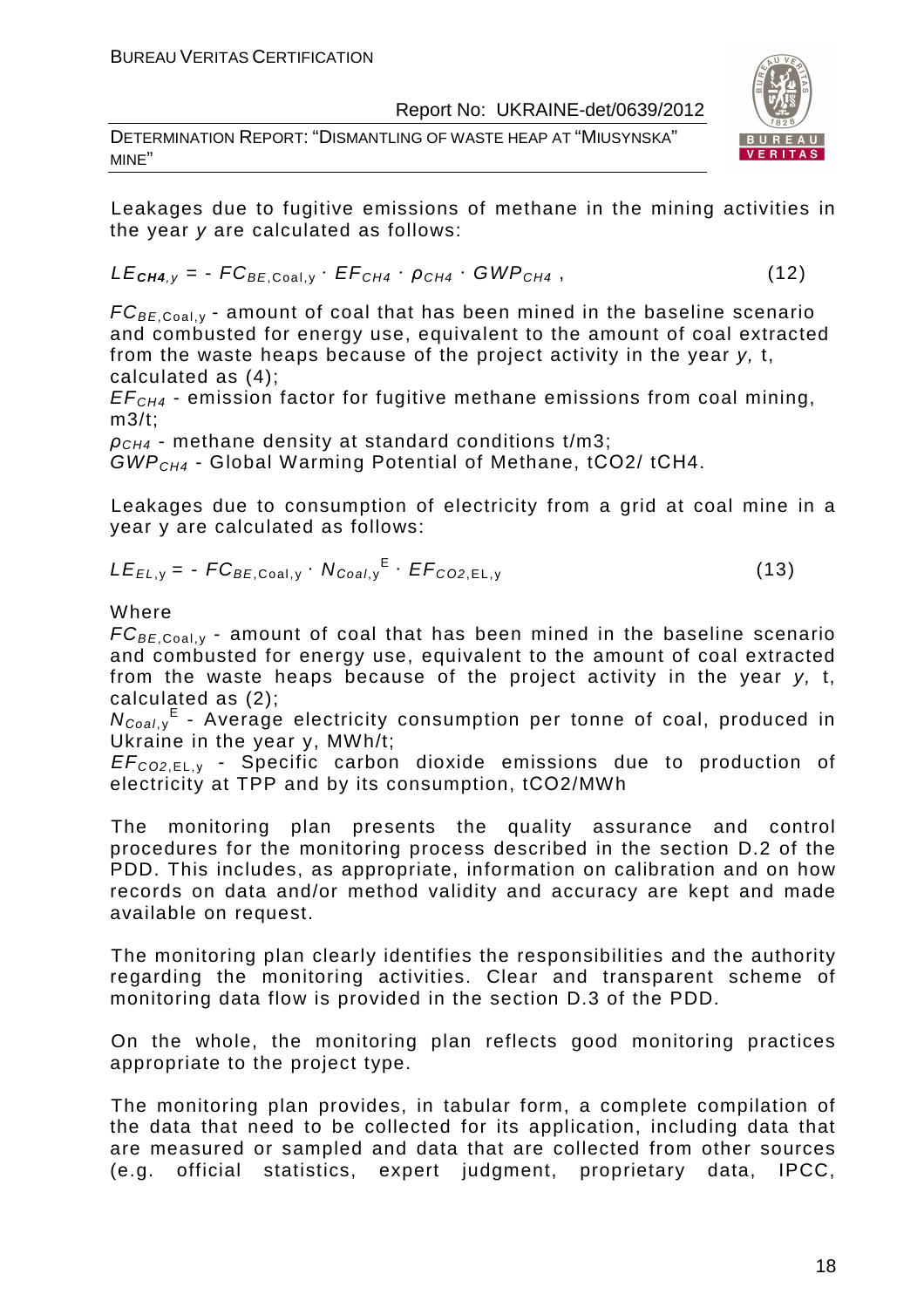DETERMINATION REPORT: "DISMANTLING OF WASTE HEAP AT "MIUSYNSKA" MINE"



commercial and scientific literature etc.) but not including data that are calculated with equations.

The monitoring plan indicates that the data monitored and required for verification are to be kept for two years after the last transfer of ERUs for the project.

Identified problem areas for project monitoring plan, project participants' responses and conclusions of Bureau Veritas Certification are described in Annex A to the Determination Report (refer to CAR10, CL06)

#### **4.8 Leakage (40-41)**

This project will result in a net change in fugitive methane emissions due to the mining activities. As coal in the baseline scenario is only coming from mines it causes fugitive emissions of methane. These are calculated as standard country specific emission factor applied to the amount of coal that is extracted from the waste heaps in the project scenario (which is the same as the amount of coal that would have been mined in the baseline scenario. Source of the leakage are the fugitive methane emissions due to coal mining. These emissions are specific to the coal that is being mined. Coal produced by the project activity is not mined but extracted from the waste heap through the advanced beneficiation process. Therefore, coal produced by the project activity substitutes the coal would have been otherwise mined in the baseline. Coal that is mined in the baseline has fugitive methane emissions associated with it and the coal produced by the project activity does not have such emissions associated with it.

As reliable and accurate national data on fugitive CH4 emissions associated with the production of coal are available, project participants used this data to calculate the amount of fugitive CH4 emission as described below.

This leakage is measurable: through the same procedure as used in 2006 IPCC Guidelines (See Volume 2, Chapter 4, Page 4-11) and also used in CDM approved methodology ACM009, Version 03.2 (Page 8). Activity data (in our case amount of coal extracted from the waste heap which is monitored directly) is multiplied by the emission factor (which is sourced from the relevant national study – National Inventory Report of Ukraine under the Kyoto Protocol) and any conversion coefficients.

Electricity consumption and related greenhouse gas emissions due to dismantling of waste heap to be taken into account in calculating the project emissions. Carbon dioxide emissions due to electricity consumption in the coal mine way in an amount, equivalent to the design of coal - a leakage that can be taken into account at base of the State Statistics Committee data, concerning unit costs of electricity at coal mines in Ukraine in the relevant year.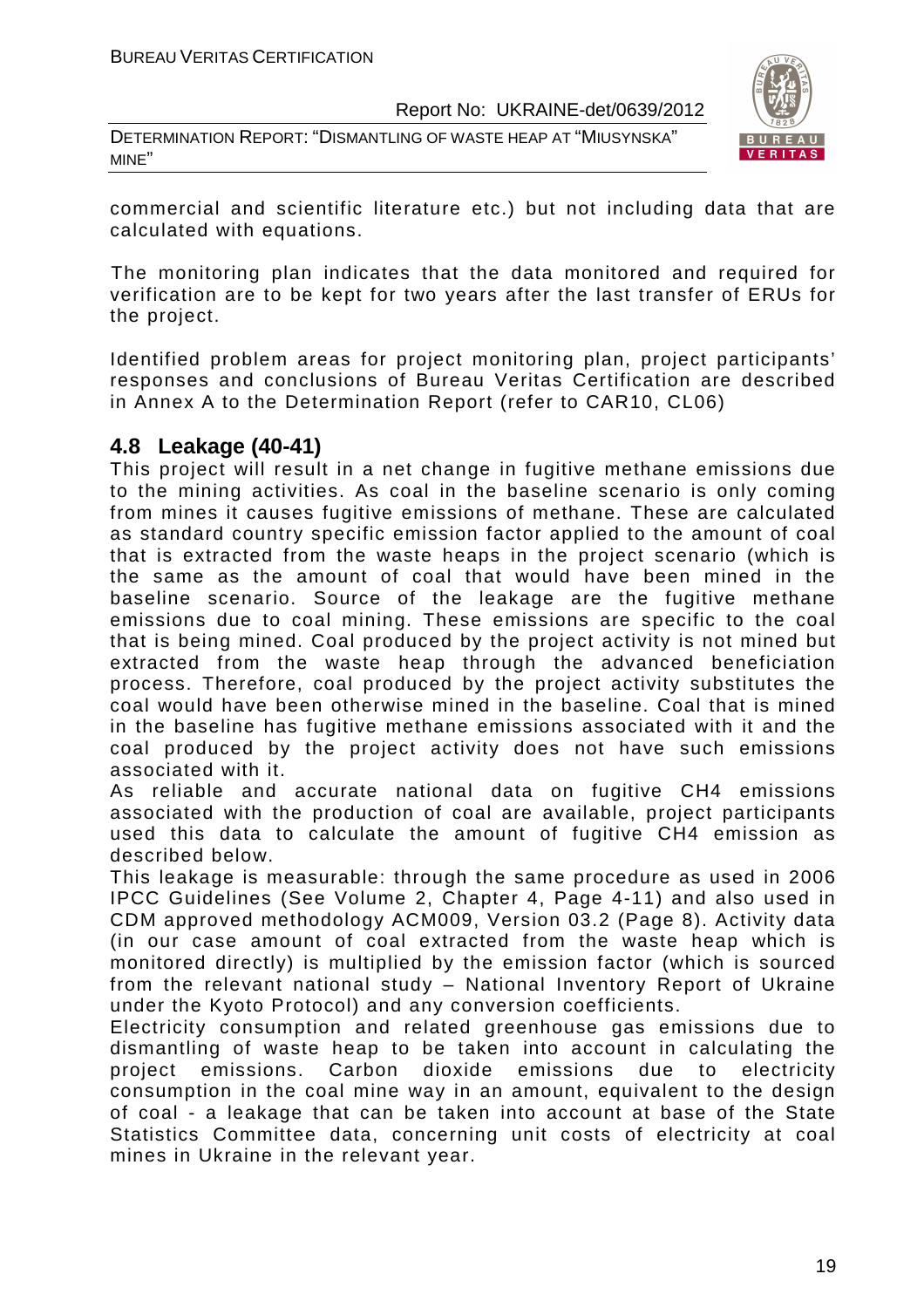DETERMINATION REPORT: "DISMANTLING OF WASTE HEAP AT "MIUSYNSKA" MINE"



This leakage is directly attributable to the JI project activity according to the following assumption: the coal produced by the project activity from the waste heap will substitute the coal produced by underground mines of the region in the baseline scenario. This assumption is explained by the following logic: Energy coal market is demand driven as it is not feasible to produce coal without demand for it. Coal is a commodity that can be freely transported to the source of demand and coal of identical quality can substitute some other coal easily. The project activity cannot influence demand for coal on the market and supplies coal extracted from the waste heaps. In the baseline scenario demand for coal will stay the same and will be met by the traditional source – underground mines of the region. Therefore, the coal supplied by the project in the project scenario will have to substitute the coal mined in the baseline scenario. According to this approach equivalent product supplied by the project activity (with lower associated specific green-house gas emissions) will substitute the baseline product (with higher associated specific green-house gas emissions). This methodological approach is very common and is applied in all renewable energy projects (substitution of grid electricity with renewable-source electricity), projects in cement sector (e.g. JI0144 Slag usage and switch from wet to semi-dry process at JSC "Volyn-Cement", Ukraine), projects in metallurgy sector (e.g. UA1000181 Implementation of Arc Furnace Steelmaking Plant "Electrostal" at Kurakhovo, Donetsk Region) and others.

# **4.9 Estimation of emission reductions or enhancements of net removals (42-47)**

The PDD indicates assessment of emissions or net removals in the baseline scenario and in the project scenario as the approach chosen to estimate the emission reductions or enhancement of net removals generated by the project.

The PDD provides the ex ante estimates of:

(a) Emissions or net removals for the project scenario (within the project boundary), which are 74 789 tonnes of CO2eq for period 02/01/2009-31/12/2012;

(b) Leakage, as applicable, which are -641 627 tonnes of CO2eq for period 02/01/2009-31/12/2012;

(c) Emissions or net removals for the baseline scenario (within the project boundary), which are 1 784 022 tonnes of CO2eq for period 02/01/2009-31/12/2012;

(d) Emission reductions or enhancements of net removals adjusted by leakage (based on (a)-(c) above), which are 2 350 860 tonnes of CO2eq for period 02/01/2009- 31/12/2012.

The PDD provides the ex ante estimates of: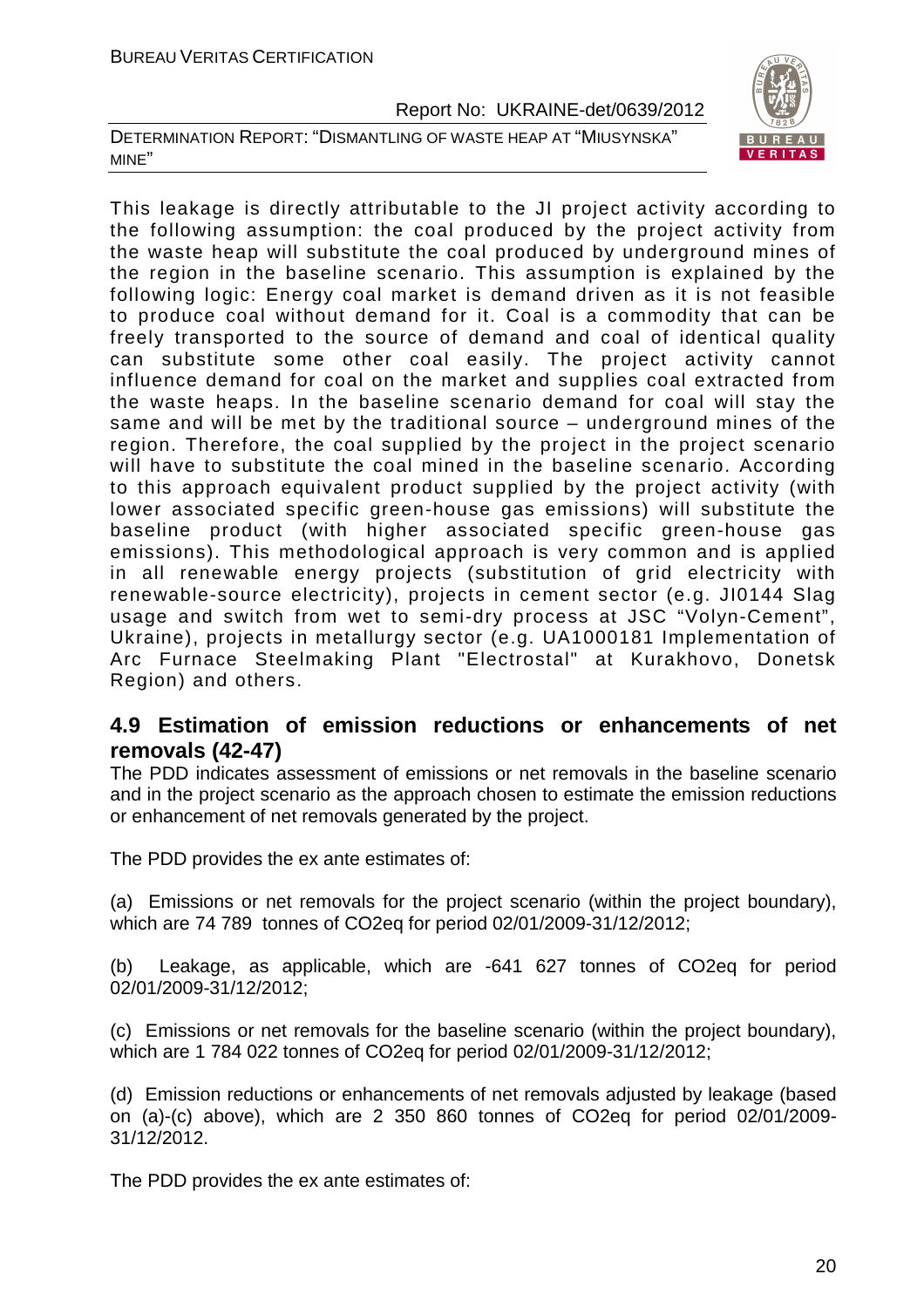DETERMINATION REPORT: "DISMANTLING OF WASTE HEAP AT "MIUSYNSKA" MINE"



The estimates referred to above are given:

- (a) On a yearly basis;
- (b) From 02/01/2009 to 31/12/2012, covering the whole crediting period;
- (c) On a source-by-source/sink-by-sink basis;
- (d) For each GHG gas, which is CO2, СН4

(e) In tonnes of CO2 equivalent, using global warming potentials defined by decision 2/CP.3 or as subsequently revised in accordance with Article 5 of the Kyoto Protocol;

The formula used for calculating the estimates referred above, which are described in the section 4.7 of this Determination Report, are consistent throughout the PDD.

For calculating the estimates referred to above, key factors, e.g. local prices for electricity, coal and diesel fuel, available production resources, influencing the baseline emissions or removals and the activity level of the project and the emissions or net removals as well as risks associated with the project were taken into account, as appropriate.

Data sources used for calculating the estimates referred to above, such as work and laboratory logbooks, work and laboratory monthly and yearly reports, production sailing invoices are clearly identified, reliable and transparent.

Emission factors, such as emission factor for electricity consumption, Carbon Oxidation Factor of Coal, Carbon Oxidation Factor of Diesel Fuel, etc, were selected by carefully balancing accuracy and reasonableness, and appropriately justified of the choice.

The estimation referred to above is based on conservative assumptions and the most plausible scenarios in a transparent manner.

The estimates referred to above are consistent throughout the PDD.

The annual average of estimated emission reductions or enhancements of net removals over the crediting period is calculated by dividing the total estimated emission reductions or enhancements of net removals over the crediting period by the total months of the crediting period, and multiplying by twelve.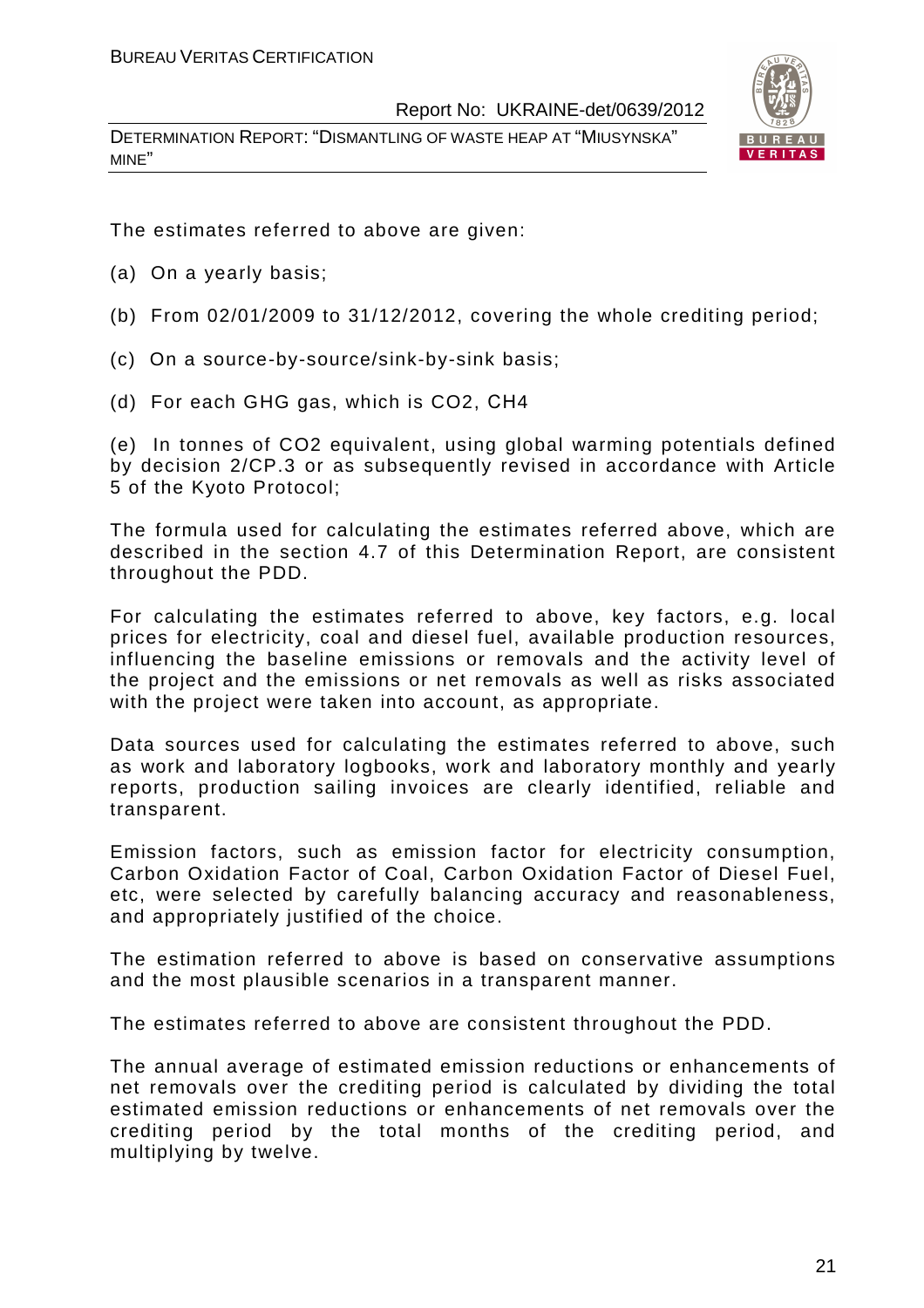DETERMINATION REPORT: "DISMANTLING OF WASTE HEAP AT "MIUSYNSKA" MINE"



Identified problem areas for project estimations, project participants' responses and conclusions of Bureau Veritas Certification are described in Annex A (CAR11)

# **4.10 Environmental impacts (48)**

The PDD lists and attaches documentation on the analysis of the environmental impacts of the project, including transboundary impacts, in accordance with procedures as determined by the host Party, such as permit on pollutant by stationary sources, analysis of the environmental impacts, a part of separation fabric work project which is mentioned in the PDD.

The PDD provides conclusion and all references to supporting documentation of an environmental impact assessment undertaken in accordance with the procedures as required by the host Party, if the analysis referred to above indicates that the environmental impacts are considered significant by the project participants or the host Party.

The problem areas for environmental impacts of the project were not identified

# **4.11 Stakeholder consultation (49)**

The host Party for the project is Ukraine. The project meets the applicable standards and requirements, set forth in Ukraine. The Host Party does not put forward the requirement to consult with stakeholders to JI projects. The project was presented to the local authorities, and was approved (approval on building, etc).

Any comments from local authorities or stakeholders were not obtained.

# **4.12 Determination regarding small scale projects (50-57)**

"Not applicable"

# **4.13 Determination regarding land use, land-use change and forestry (LULUCF) projects (58-64)**

"Not applicable"

# **4.14 Determination regarding programmes of activities (65-73)**

"Not applicable"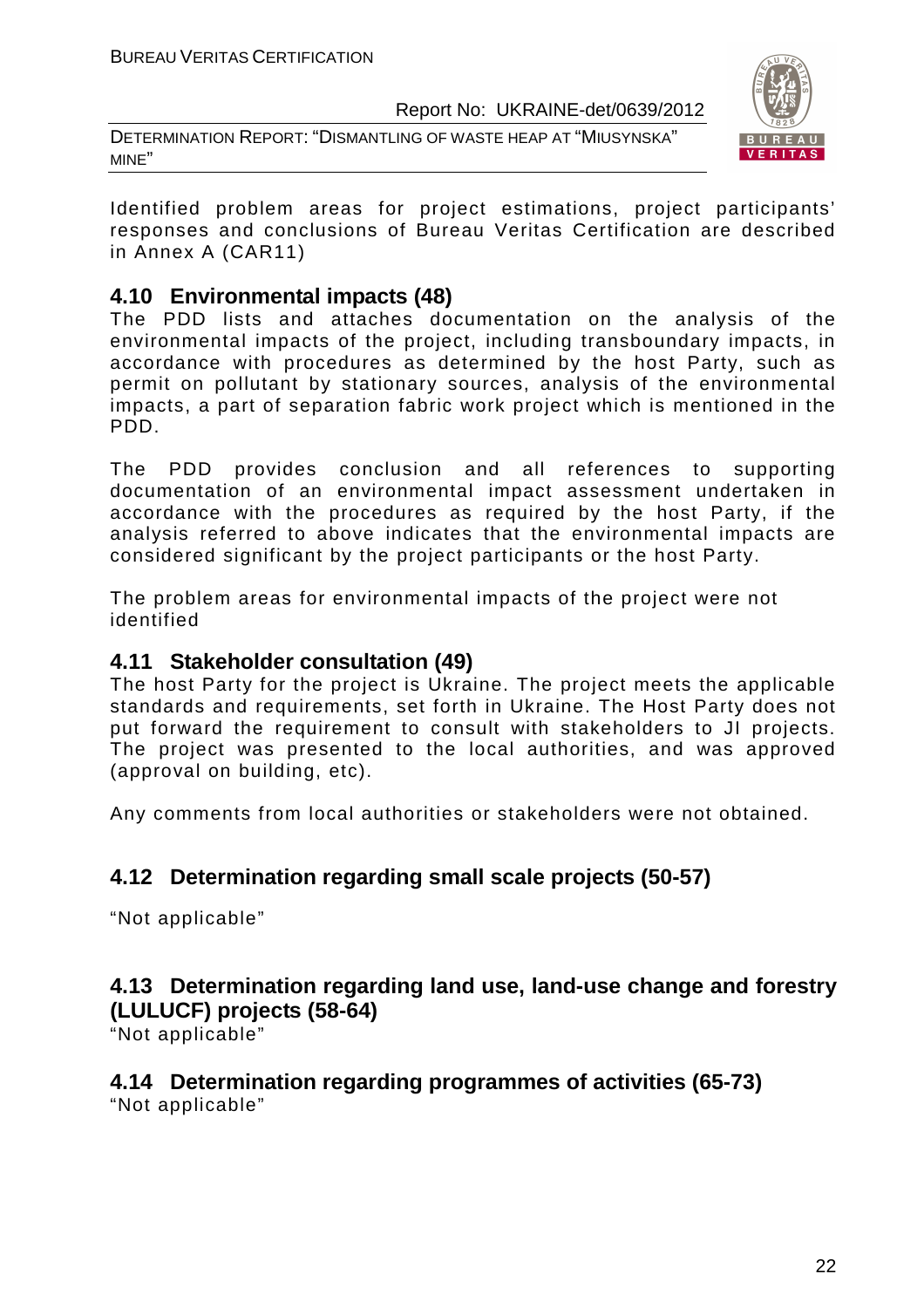DETERMINATION REPORT: "DISMANTLING OF WASTE HEAP AT "MIUSYNSKA" MINE"



# **5 SUMMARY AND REPORT OF HOW DUE ACCOUNT WAS TAKEN OF COMMENTS RECEIVED PURSUANT TO PARAGRAPH 32 OF THE JI GUIDELINES**

No comments, pursuant to paragraph 32 of the JI Guidelines, were received

# **6 DETERMINATION OPINION**

Bureau Veritas Certification has performed a determination of the "Dismantling of waste heap of "Miusynska" mine" Project in Krasnyi Luch town, Antracit District, Luhansk Region, Ukraine. The determination was performed on the basis of UNFCCC criteria and host country criteria and also on the criteria given to provide for consistent project operations, monitoring and reporting.

The determination consisted of the following three phases: i) a desk review of the project design and the baseline and monitoring plan; ii) follow-up interviews with project stakeholders; iii) the resolution of outstanding issues and the issuance of the final determination report and opinion.

Project participant/s used the latest tool for demonstration of the additionality. In line with this tool, the PDD provides barrier analysis and common practice analysis, to determine that the project activity itself is not the baseline scenario.

Emission reductions attributable to the project are hence additional to any that would occur in the absence of the project activity. Given that the project is implemented and maintained as designed, the project is likely to achieve the estimated amount of emission reductions.

The determination revealed two pending issues related to the current determination stage of the project: the issue of the written approval of the project and the authorization of the project participant by the host Party. If the written approval and the authorization by the host Party are awarded, it is our opinion that the project as described in the Project Design Document, Version 2.0 meets all the relevant UNFCCC requirements for the determination stage and the relevant host Party criteria.

The review of the project design documentation (version 2.0) and the subsequent follow-up interviews have provided Bureau Veritas Certification with sufficient evidence to determine the fulfillment of stated criteria. In our opinion, the project correctly applies and meets the relevant UNFCCC requirements for the JI and the relevant host country criteria.

The determination is based on the information made available to us and the engagement conditions detailed in this report.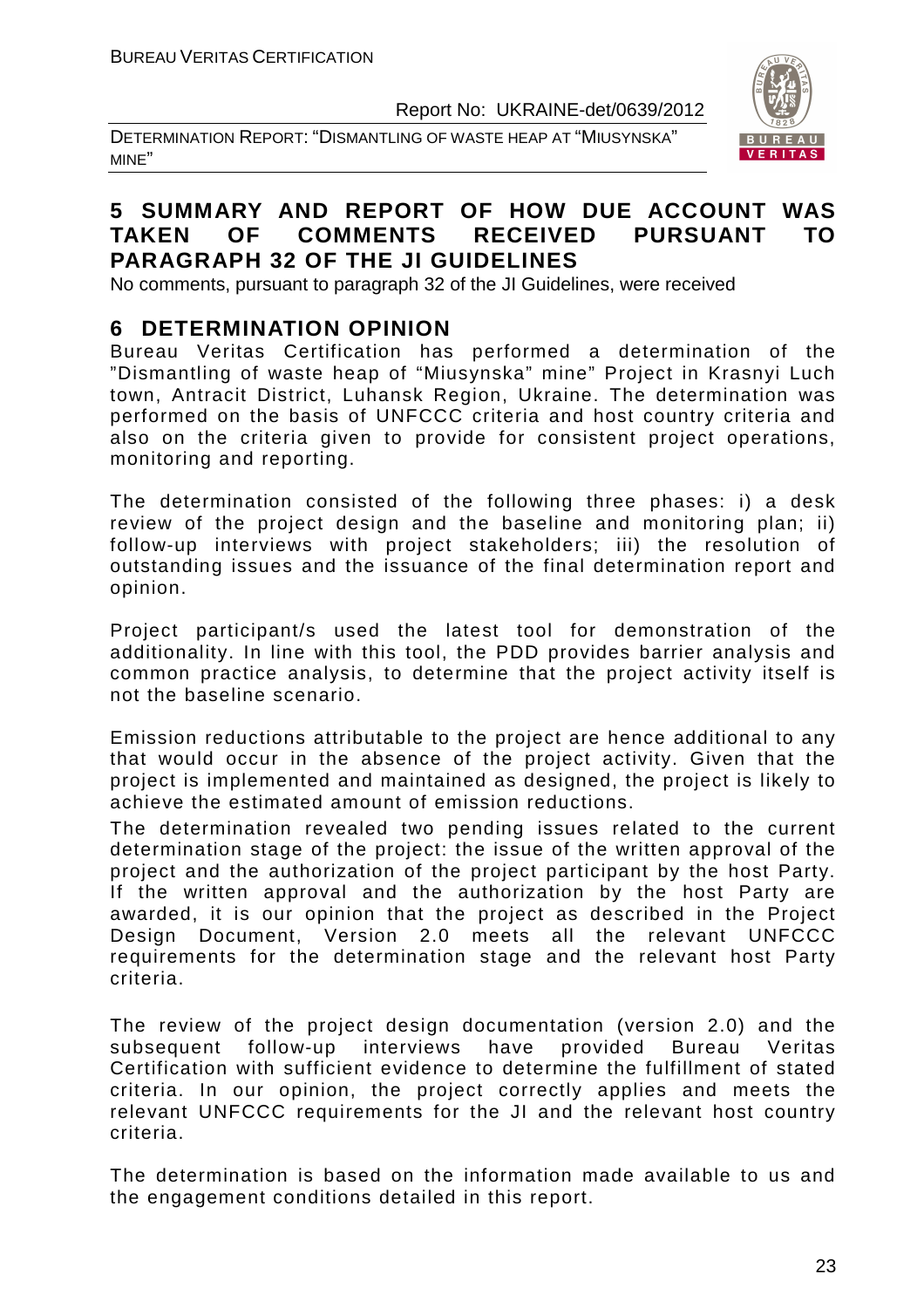DETERMINATION REPORT: "DISMANTLING OF WASTE HEAP AT "MIUSYNSKA" MINE"



# **7 REFERENCES**

#### **Category 1 Documents:**

Documents provided by SIA "Vidzeme Eko" that relate directly to the GHG components of the project.

- /1/ Project Design Document "Dismantling of waste heap at "Miusynska" mine" version 1.0 dated 22/08/2012
- /2/ Project Design Document "Dismantling of waste heap at "Miusynska" mine" version 2.0 dated 21/09/2012
- /3/ ERUs calculation Excel-file "CalculationMiusinskaК.xls"
- /4/ Letter of Endorsement #2581/23/7 dated 14/09/2012 issued by State Environment Investment Agency

#### **Category 2 Documents:**

Background documents related to the design and/or methodologies employed in the design or other reference documents.

- /1/ Act of admission and transmission of the waste heap from 03/11/2008 between CE "Vtormet" Ltd and "Donbas-Eko" Ltd.
- /2/ Agreement # 3/11/08-2 from 03/11/2008 between "Donbas-Eko" Ltd. and CE "Vtormet" Ltd.
- /3/ Delivery contract of Carbonaceous fraction between "MERIDIAN 2008" Ltd. and "AMG DEVELOPMENT" Ltd. # 3089 from 03/11/2008 (in Russian).
- /4/ Delivery contract of Carbonaceous fraction between "MIRTA-LUX" Ltd. and "TH ICC REGION-STAL" Ltd # 2120 from 03/01/2012 (in Russian).
- /5/ Agreement of subcontract # 3102 from 03/11/2008 between "MERIDIAN 2008" Ltd and "ASKANIYA 2008" Ltd. on the works of the dump dismantling
- /6/ Agreement of subcontract # 308 from 03/01/2012 between "MIRTA-LUX" Ltd. and "FINANS-MEDIA" Ltd on the works of the dump dismantling
- /7/ Agreement of subcontract # 313 from 03/11/2008 between CE "Vtormet" Ltd.(Customer) and "MERIDIAN 2008" Ltd.(Performer) on the works of the dump dismantling
- /8/ Agreement of subcontract # 2013 from 03/01/2012 between CE "Vtormet" Ltd.(Customer) and "MIRTA-LUX" Ltd. (Performer) on the works of the dump dismantling
- /9/ Act of performed work of weighing from 01/06/09 of 56313.35 tons of carbonaceous rocks
- /10/ Act of admission and transmission of performed work from 01/06/09 for 6813497.20 UAH. and calculation of the costs for the act of performed works.
- /11/ Sales invoice# 33 for 56313.35 tons of Carbonaceous rocks.
- /12/ Act of performed work of weighing from 01/04/10 of 54620.55 tons of carbonaceous rocks.
- /13/ Act of admission and transmission of performed work from 01/04/10 for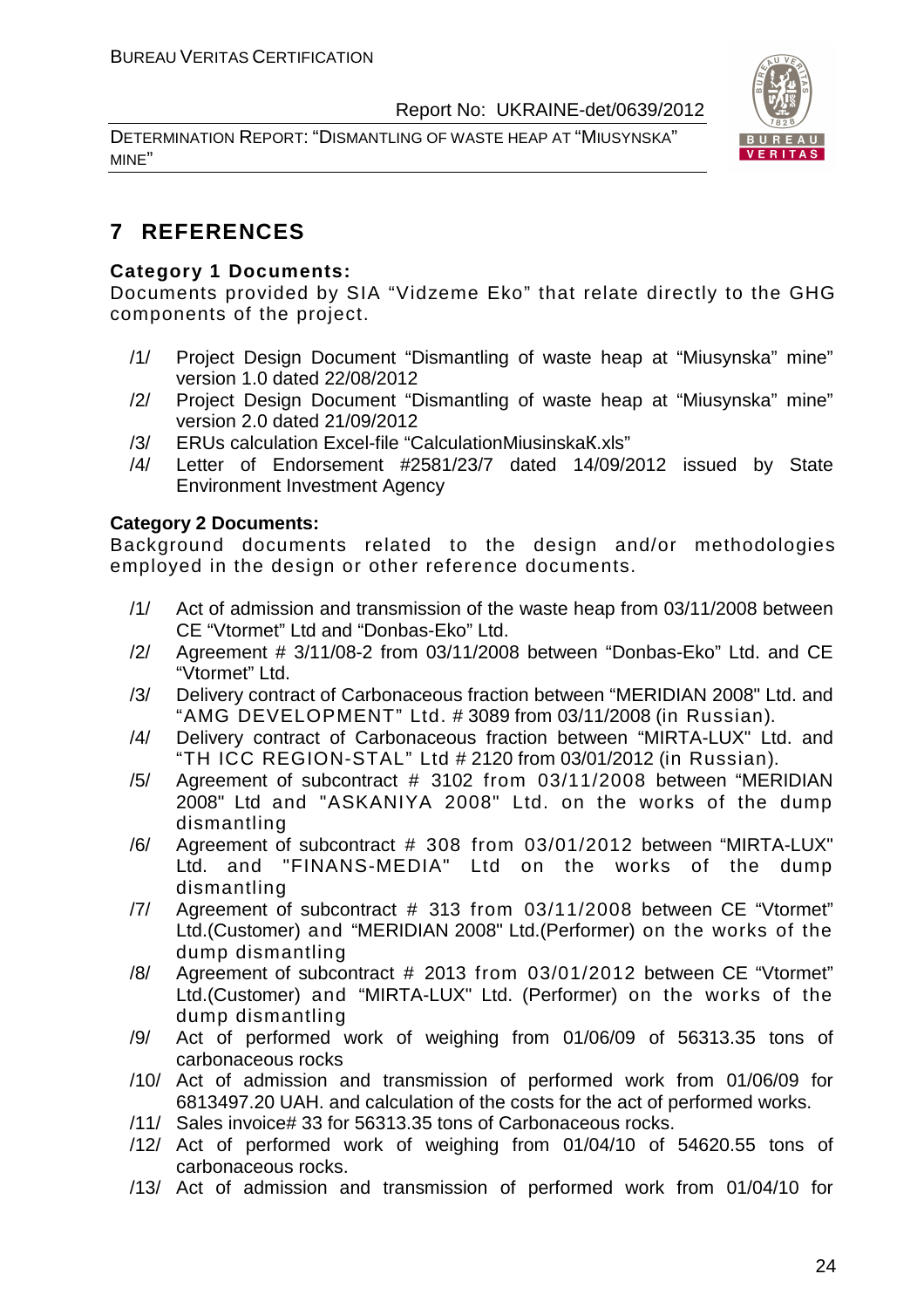DETERMINATION REPORT: "DISMANTLING OF WASTE HEAP AT "MIUSYNSKA" MINE"



6704018.35 UAH. and calculation of the costs for the act of performed works.

- /14/ Sales invoice# 33 for 54620.55 tons of Carbonaceous rocks.
- /15/ Act of performed work of weighing from 01/10/10 of 55969.25 tons of carbonaceous rocks
- /16/ Act of admission and transmission of performed work from 01/10/10 for 6866598.02UAH. and calculation of the costs for the act of performed works.
- /17/ Sales invoice# 83 for 55969.25 tons of Carbonaceous rocks.
- /18/ Act of performed work of weighing from 01/02/11 of 54327.35 tons of carbonaceous rocks.
- /19/ Act of admission and transmission of performed work from 01/02/11 for 6637675.26 UAH. and calculation of the costs for the act of performed works.
- /20/ Sales invoice# 03 for 54327.35 tons of Carbonaceous rocks.
- /21/ Act of performed work of weighing from 01/11/11 of 55969,25 tons of carbonaceous rocks.
- /22/ Act of admission and transmission of performed work from 01/11/11 for 6719222.05 UAH. and calculation of the costs for the act of performed works.
- /23/ Sales invoice# 83 for 55969.25 tons of Carbonaceous rocks.
- /24/ Act of performed work of weighing from 01/05/12 of 61257.45 tons of carbonaceous rocks.
- /25/ Act of admission and transmission of performed work from 01/05/12 for 6889030.57 UAH. and calculation of the costs for the act of performed works.
- /26/ Sales invoice# 25 for 61257.45 tons of Carbonaceous rocks.
- /27/ Passport . Automobile electronic scales tensometric VTA-60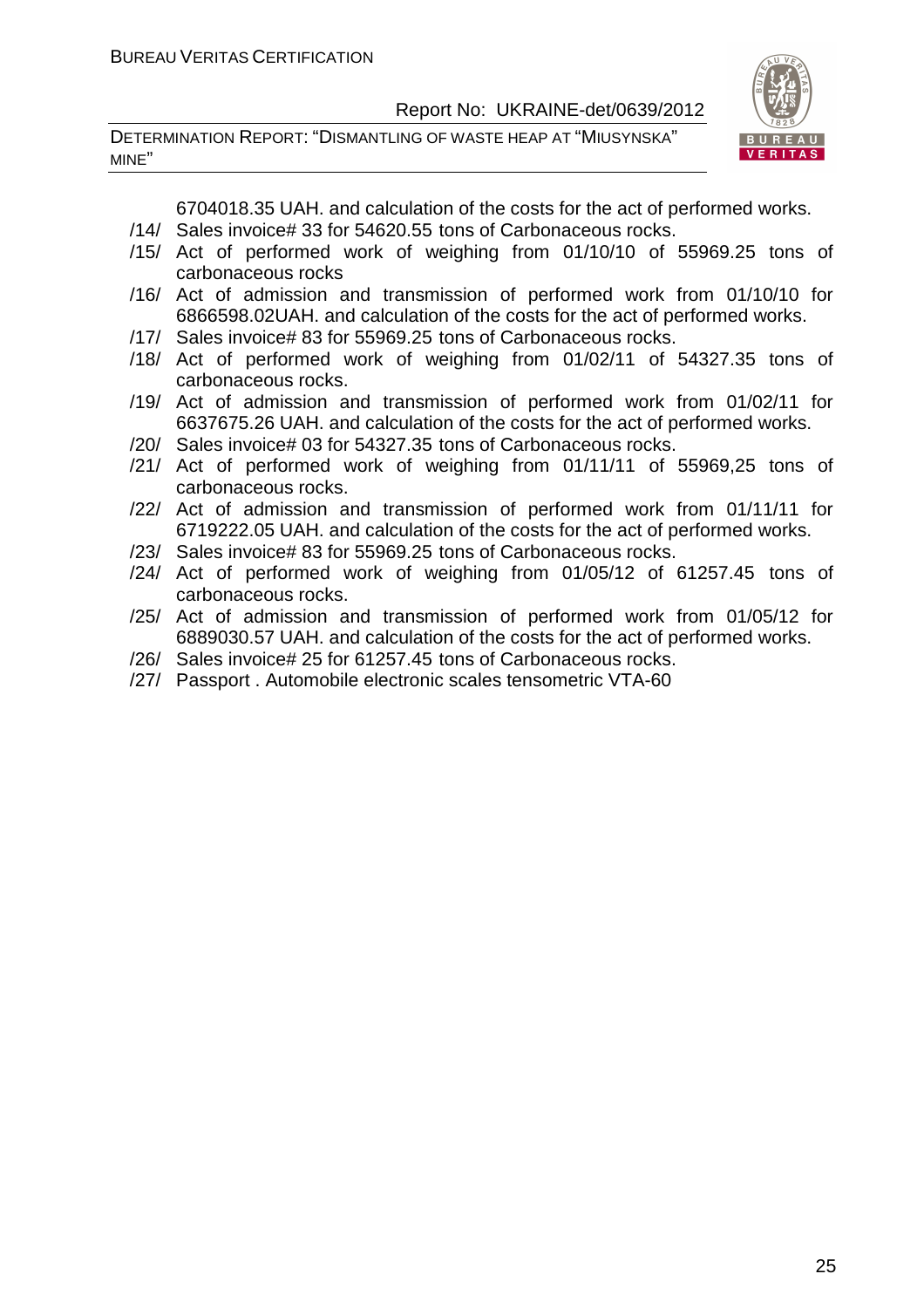DETERMINATION REPORT: "DISMANTLING OF WASTE HEAP AT "MIUSYNSKA" MINE"



#### **Persons interviewed:**

List persons interviewed during the determination or persons that contributed with other information that are not included in the documents listed above.

- /1/ Gints KIavinsh SIA "Vidzeme Eko" JI Project Manager
- /2/ Tymofeev Sergiy Petrovych SIA "Vidzeme Eko" JI Consultant
- /3/ Stah Yuri Mykhailovych SIA "Vidzeme Eko" JI Consultant
- /4/ Olena Mykolaivna Petrenko PE "Tandem" Ltd. Head of Laboratory, subcontractor of "PE "Vtormet"" LLC
- /5/ Petro Hryhorovych Sydelnykov "FINANS-MEDIA" Ltd. Production Manager, subcontractor of "PE "Vtormet"" LLC
- /6/ Lyudmyla Fedorivna Morozova "MIRTA-LUX" Ltd. manager of TCD, subcontractor of "PE "Vtormet"" LLC

1. o0o -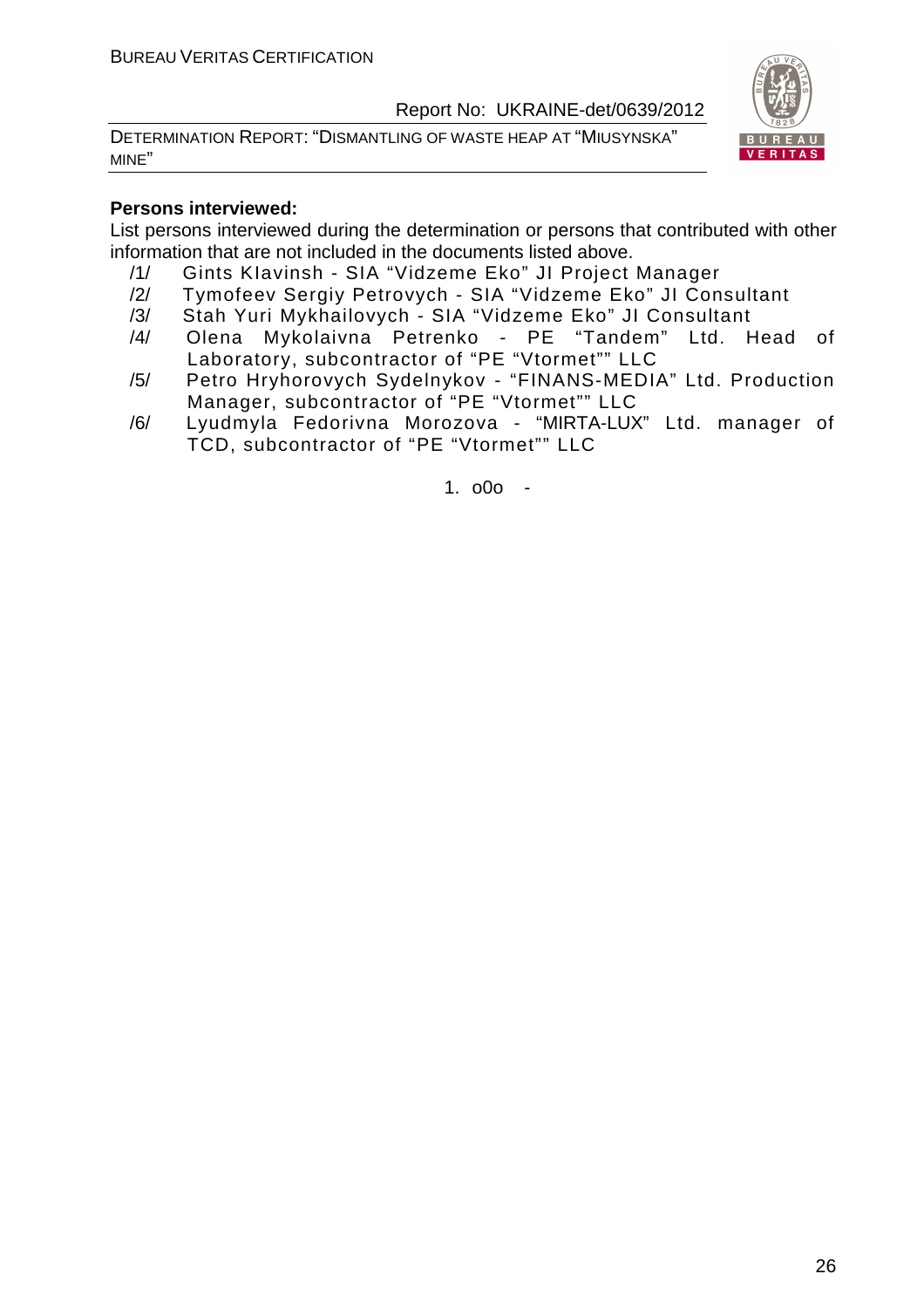

DETERMINATION REPORT: "DISMANTLING OF WASTE HEAP AT "MIUSYNSKA" MINE"

# APPENDIX A: DETERMINATION PROTOCOL

#### **Check list for determination, according JOINT IMPLEMENTATION DETERMINATION AND VERIFICATION MANUAL (Version 01)**

| <b>DVM</b><br><b>Paragrap</b><br>n | <b>Check Item</b>                                                                                                                                                                                                                                                                                  | <b>Initial finding</b>                                                                                                                                                                                                                                                                                                                                                                                                                                                                                                                                                                                                                    | <b>Draft</b><br><b>Conclusion</b>    | <b>Final</b><br><b>Conclusion</b> |
|------------------------------------|----------------------------------------------------------------------------------------------------------------------------------------------------------------------------------------------------------------------------------------------------------------------------------------------------|-------------------------------------------------------------------------------------------------------------------------------------------------------------------------------------------------------------------------------------------------------------------------------------------------------------------------------------------------------------------------------------------------------------------------------------------------------------------------------------------------------------------------------------------------------------------------------------------------------------------------------------------|--------------------------------------|-----------------------------------|
|                                    | <b>General description of the project</b>                                                                                                                                                                                                                                                          |                                                                                                                                                                                                                                                                                                                                                                                                                                                                                                                                                                                                                                           |                                      |                                   |
| Title of the project               |                                                                                                                                                                                                                                                                                                    |                                                                                                                                                                                                                                                                                                                                                                                                                                                                                                                                                                                                                                           |                                      |                                   |
|                                    | Is the title of the project presented?                                                                                                                                                                                                                                                             | The title of project is "Dismantling of waste heap at<br>"Miusynska" mine"                                                                                                                                                                                                                                                                                                                                                                                                                                                                                                                                                                | <b>OK</b>                            | OK                                |
|                                    | Is the sectoral scope to which the project<br>pertains presented?                                                                                                                                                                                                                                  | The sectoral scope is 8. Mining/mineral production                                                                                                                                                                                                                                                                                                                                                                                                                                                                                                                                                                                        | <b>OK</b>                            | <b>OK</b>                         |
|                                    | Is the current version number of the<br>document presented?                                                                                                                                                                                                                                        | The current version number is 1.0                                                                                                                                                                                                                                                                                                                                                                                                                                                                                                                                                                                                         | <b>OK</b>                            | <b>OK</b>                         |
|                                    | Is the date when the document was<br>completed presented?                                                                                                                                                                                                                                          | The date when the document is<br>completed is<br>22/08/2012                                                                                                                                                                                                                                                                                                                                                                                                                                                                                                                                                                               | <b>OK</b>                            | OK                                |
|                                    | <b>Description of the project</b>                                                                                                                                                                                                                                                                  |                                                                                                                                                                                                                                                                                                                                                                                                                                                                                                                                                                                                                                           |                                      |                                   |
|                                    | Is the purpose of the project included with<br>a concise, summarizing explanation (max.<br>1-2 pages) of the:<br>a) Situation existing prior to the starting<br>date of the project;<br>b) Baseline scenario; and<br>c) Project scenario (expected outcome,<br>including a technical description)? | The situation existing prior to the starting date of the<br><i>project</i><br>Very often it was not economically feasible to extract all<br>100% of coal from the rock mass. Therefore, waste<br>heaps of Luhansk region contains a large amount of<br>coal, which is self-ignited later on. All the waste heaps<br>that were self-ignited or the ones that are close to self-<br>ignition are the centre of uncontrolled pollutants and<br>greenhouse gas emissions<br>The baseline scenario assumed that the common<br>practice will be continued – heap can be spontaneously<br>ignited with a certain probability, and the process of | CL <sub>01</sub><br>CL <sub>02</sub> | OK<br>OK.                         |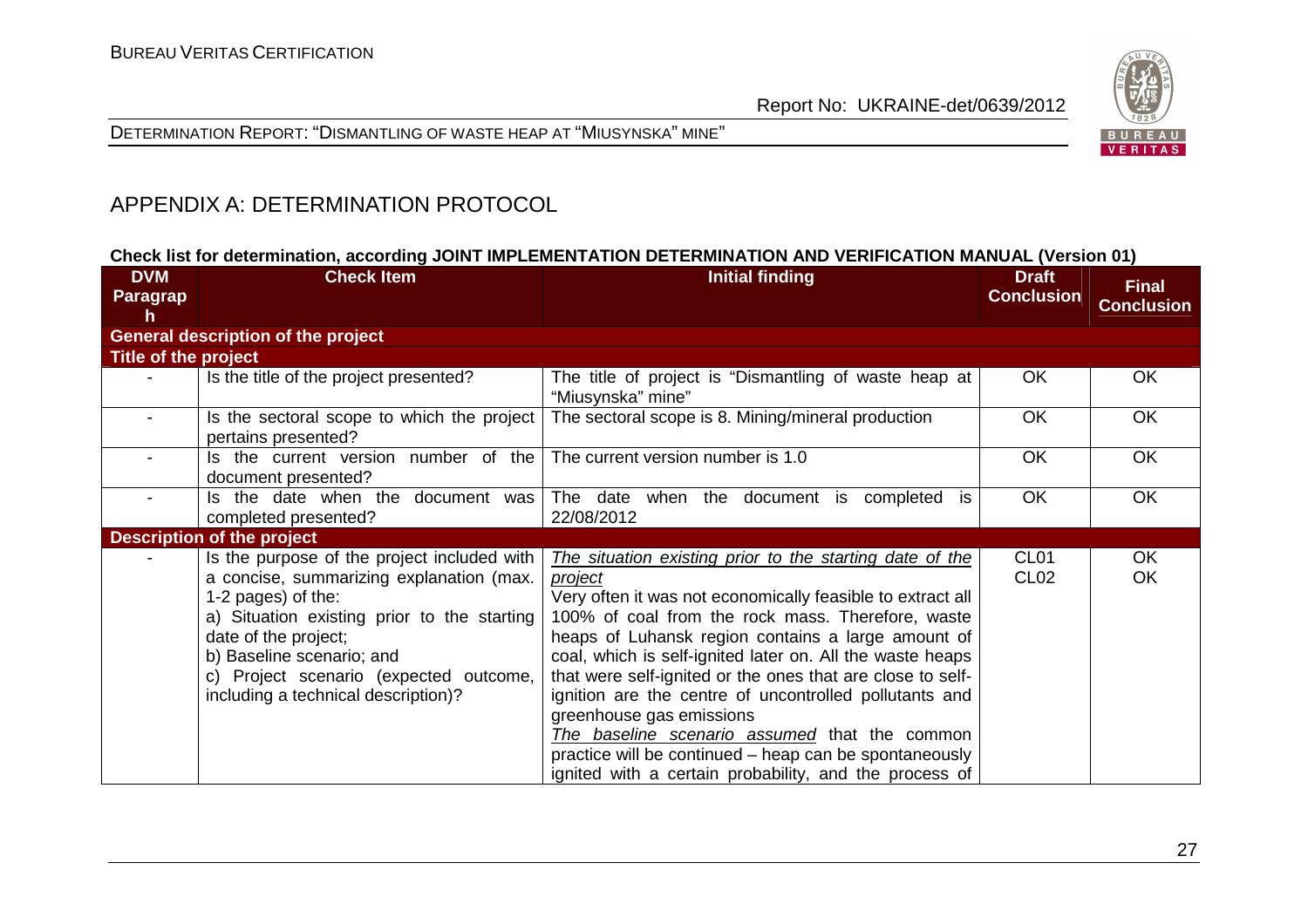

| DETERMINATION REPORT: "DISMANTLING OF WASTE HEAP AT "MIUSYNSKA" MINE" |
|-----------------------------------------------------------------------|
|-----------------------------------------------------------------------|

| <b>DVM</b>                      | <b>Check Item</b>                                                             | <b>Initial finding</b>                                                                                                                                                                                                                                                                                                                                                                                                                                                                                                                                                                                                                                                                                                                                                                                                                                                                                                                                                                                                                                    | <b>Draft</b>      | <b>Final</b>      |
|---------------------------------|-------------------------------------------------------------------------------|-----------------------------------------------------------------------------------------------------------------------------------------------------------------------------------------------------------------------------------------------------------------------------------------------------------------------------------------------------------------------------------------------------------------------------------------------------------------------------------------------------------------------------------------------------------------------------------------------------------------------------------------------------------------------------------------------------------------------------------------------------------------------------------------------------------------------------------------------------------------------------------------------------------------------------------------------------------------------------------------------------------------------------------------------------------|-------------------|-------------------|
| <b>Paragrap</b><br>$\mathsf{h}$ |                                                                               |                                                                                                                                                                                                                                                                                                                                                                                                                                                                                                                                                                                                                                                                                                                                                                                                                                                                                                                                                                                                                                                           | <b>Conclusion</b> | <b>Conclusion</b> |
|                                 |                                                                               | burning will continue till all coal, contained there, will be<br>burned. The process of combustion is accompanied by<br>release the carbon dioxide into atmosphere.<br>Project scenario-provides complete dismantling of the<br>dump. During dismantling of the dump, the rocks will be<br>divided into fractions, which will be used for blending<br>with steam coal and subsequently supplied to heat<br>power plants and boiler houses for burning as fuel.<br>After sorting, the large fractions will be used for building<br>and repairing of roads. As the result, rock mass of the<br>dump will be fully utilized, and the received coal will<br>replace coal, which otherwise would have had to be<br>mined. As the result of the project, the opportunity of<br>self-ignition of heap will be eliminated<br>CL <sub>01</sub><br>Please provide information that highlight status of<br>waste heap dismantling by years<br>CL <sub>02</sub><br>Please clarify how restoring of fertile layer will be<br>provided after the waste heap dismantling |                   |                   |
|                                 | Is the history of the project (incl. its JI<br>component) briefly summarized? | The history of project JI component is briefly<br>summarized                                                                                                                                                                                                                                                                                                                                                                                                                                                                                                                                                                                                                                                                                                                                                                                                                                                                                                                                                                                              | OK                | OK                |
| <b>Project participants</b>     |                                                                               |                                                                                                                                                                                                                                                                                                                                                                                                                                                                                                                                                                                                                                                                                                                                                                                                                                                                                                                                                                                                                                                           |                   |                   |
|                                 | Are project participants and Party(ies)<br>involved in the project listed?    | CE "Vtormet" form Ukraine and SIA "Vidzeme Eko"<br>from Latvia Republic are listed in the PDD                                                                                                                                                                                                                                                                                                                                                                                                                                                                                                                                                                                                                                                                                                                                                                                                                                                                                                                                                             | <b>OK</b>         | <b>OK</b>         |
| $\sim$                          | Is the data of the project participants<br>presented in tabular format?       | The data of the project participants is presented in<br>tabular format                                                                                                                                                                                                                                                                                                                                                                                                                                                                                                                                                                                                                                                                                                                                                                                                                                                                                                                                                                                    | OK                | OK                |
| $\blacksquare$                  | Is contact information provided in Annex 1<br>of the PDD?                     | CAR01<br>Please correct phone and fax numbers of CE "Vtormet"                                                                                                                                                                                                                                                                                                                                                                                                                                                                                                                                                                                                                                                                                                                                                                                                                                                                                                                                                                                             | CAR01             | OK                |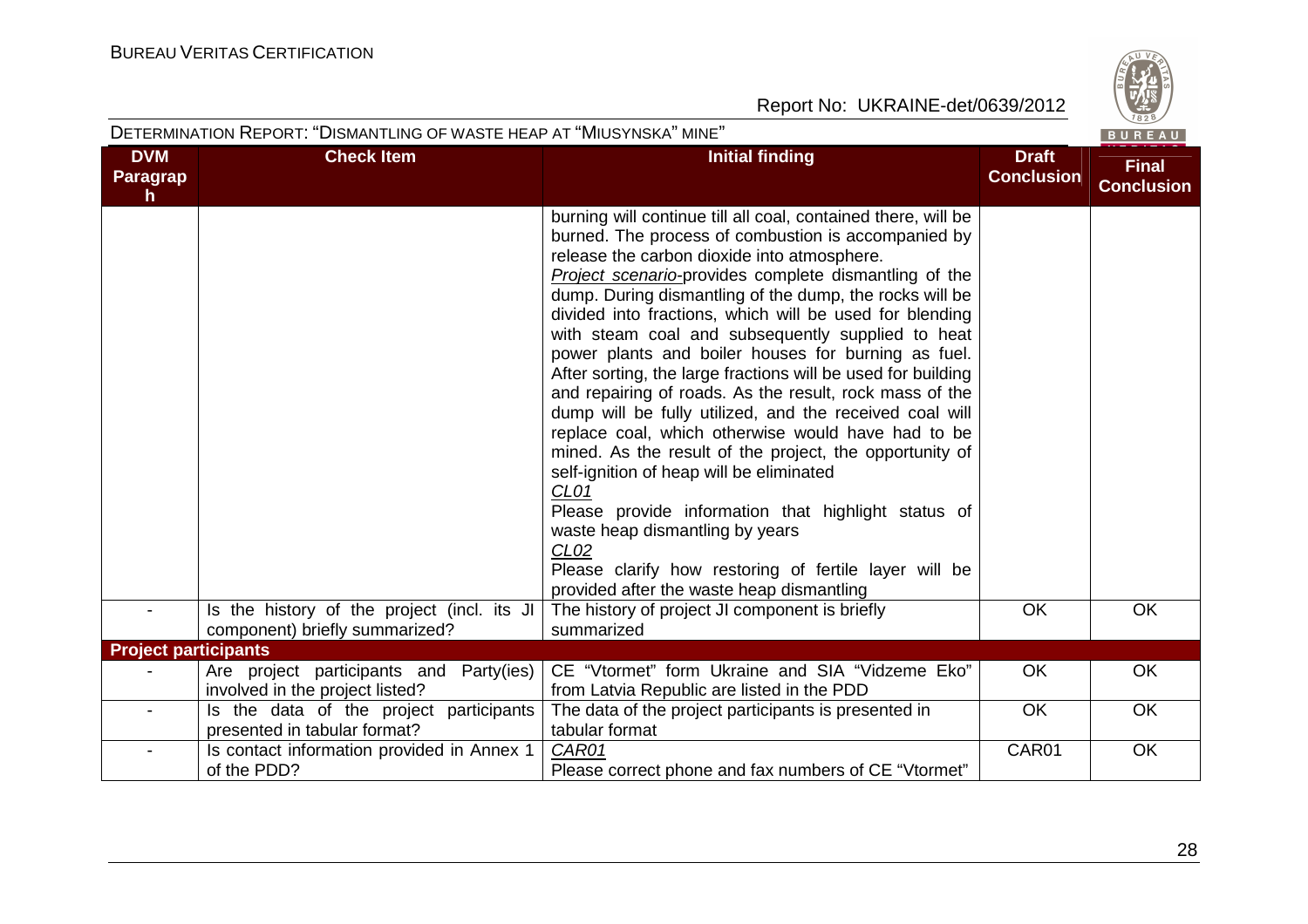| DETERMINATION REPORT: "DISMANTLING OF WASTE HEAP AT "MIUSYNSKA" MINE" |                                                                                                                                                                                                                    |                                                                                                                                                                                                                                                                                                                                                                                                                                                                                                                   |                                   |                                   |
|-----------------------------------------------------------------------|--------------------------------------------------------------------------------------------------------------------------------------------------------------------------------------------------------------------|-------------------------------------------------------------------------------------------------------------------------------------------------------------------------------------------------------------------------------------------------------------------------------------------------------------------------------------------------------------------------------------------------------------------------------------------------------------------------------------------------------------------|-----------------------------------|-----------------------------------|
| <b>DVM</b><br>Paragrap<br>h                                           | <b>Check Item</b>                                                                                                                                                                                                  | <b>Initial finding</b>                                                                                                                                                                                                                                                                                                                                                                                                                                                                                            | <b>Draft</b><br><b>Conclusion</b> | <b>Final</b><br><b>Conclusion</b> |
|                                                                       |                                                                                                                                                                                                                    | in the Annex 1                                                                                                                                                                                                                                                                                                                                                                                                                                                                                                    |                                   |                                   |
|                                                                       | Is it indicated, if it is the case, if the Party<br>involved is a host Party?                                                                                                                                      | Ukraine is indicated as the Host Party                                                                                                                                                                                                                                                                                                                                                                                                                                                                            | <b>OK</b>                         | <b>OK</b>                         |
|                                                                       | <b>Technical description of the project</b>                                                                                                                                                                        |                                                                                                                                                                                                                                                                                                                                                                                                                                                                                                                   |                                   |                                   |
|                                                                       | <b>Location of the project</b>                                                                                                                                                                                     |                                                                                                                                                                                                                                                                                                                                                                                                                                                                                                                   |                                   |                                   |
| $\blacksquare$                                                        | Host Party(ies)                                                                                                                                                                                                    | Ukraine                                                                                                                                                                                                                                                                                                                                                                                                                                                                                                           | <b>OK</b>                         | OK                                |
| $\blacksquare$                                                        | Region/State/Province etc.                                                                                                                                                                                         | Luhansk Region, Antracite District                                                                                                                                                                                                                                                                                                                                                                                                                                                                                | <b>OK</b>                         | OK                                |
| $\blacksquare$                                                        | City/Town/Community etc.                                                                                                                                                                                           | <b>Krasniy Luch</b>                                                                                                                                                                                                                                                                                                                                                                                                                                                                                               | <b>OK</b>                         | <b>OK</b>                         |
| $\mathbf{r}$                                                          | Detail of the physical location, including<br>information<br>allowing<br>the<br>unique<br>identification of the project. (This section<br>should not exceed one page)                                              | The project geographical coordinates 48°05' 57" N and<br>38°54' 05" E. I.<br>CLO3<br>Please clarify if separation unit is outstanding from<br>dismantled waste heap<br>CL04<br>Please clarify the source of project geographical<br>coordinates                                                                                                                                                                                                                                                                   | <b>CL03</b><br>CL <sub>04</sub>   | OK<br>OK                          |
|                                                                       |                                                                                                                                                                                                                    | Technologies to be employed, or measures, operations or actions to be implemented by the project                                                                                                                                                                                                                                                                                                                                                                                                                  |                                   |                                   |
|                                                                       | Are the technology(ies) to be employed, or<br>measures, operations or actions to be<br>implemented by the project, including all<br>relevant technical<br>data<br>and<br>the<br>implementation schedule described? | Technology used in this project may be described as<br>follow.<br>Coal containing rock mass from the waste heap is<br>transported by frontal loaders and bulldozers to the<br>conveyor SP-202. Conveyor SP-202 transports rock<br>mass to the separation unit with sieve GIL-52. Coal<br>containing rock mass is divided by fractions 0-30 mm<br>and $+30$ mm. Fraction $+30$ mm is used for road 4-5<br>class building, fraction 0-30 mm is used for mixing with<br>high-parameter steam coal for energy demand. | $\overline{OK}$                   | OK                                |
|                                                                       |                                                                                                                                                                                                                    | Brief explanation of how the anthropogenic emissions of greenhouse gases by sources are to be reduced by the proposed JI project,<br>including why the emission reductions would not occur in the absence of the proposed project, taking into account national and/or                                                                                                                                                                                                                                            |                                   |                                   |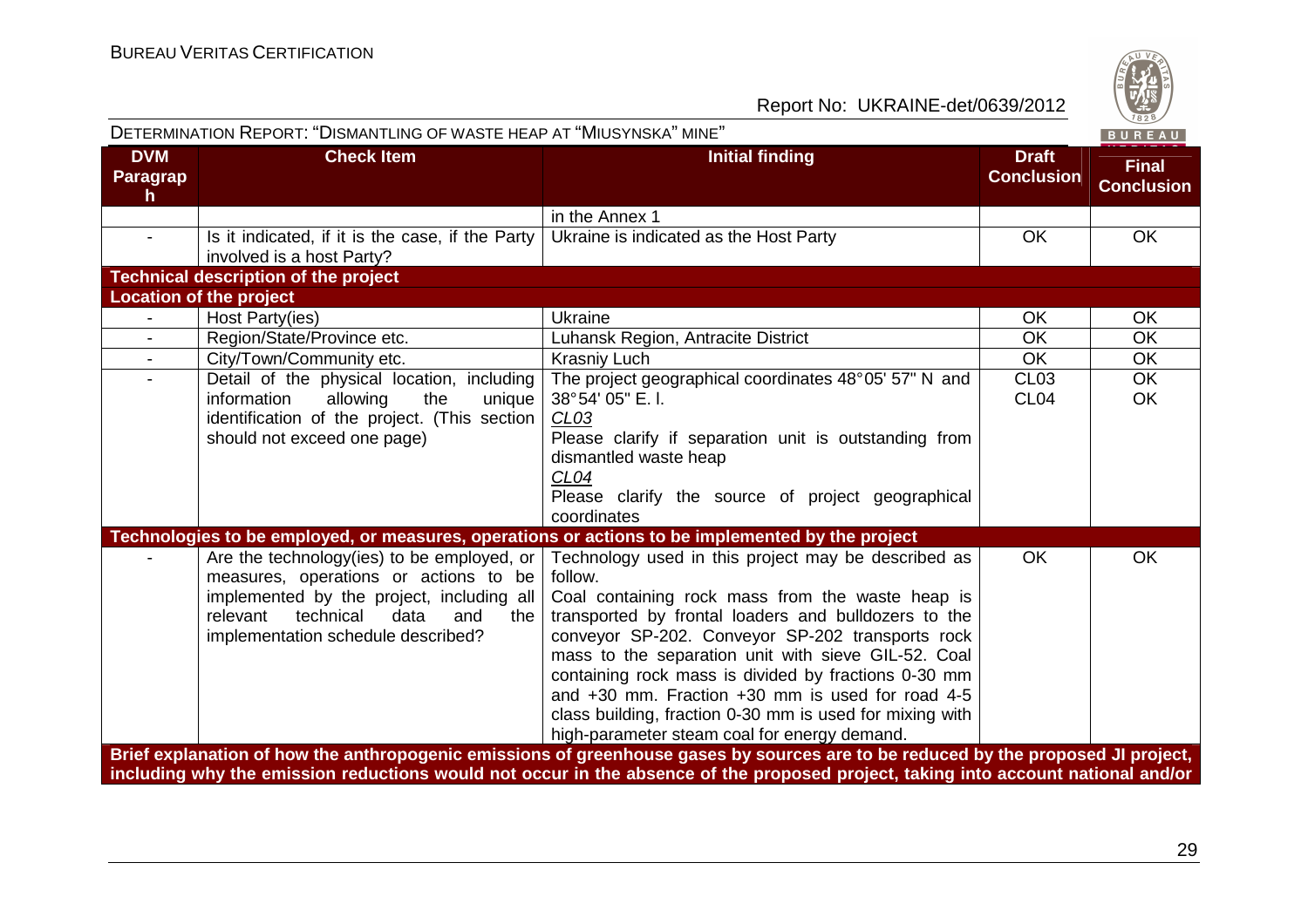

|                              | DETERMINATION REPORT: "DISMANTLING OF WASTE HEAP AT "MIUSYNSKA" MINE"                                                       |                                                                                                                                                                                                                                                                                                                                                                                                                                                                                                                     |                                   | BUREAU                            |
|------------------------------|-----------------------------------------------------------------------------------------------------------------------------|---------------------------------------------------------------------------------------------------------------------------------------------------------------------------------------------------------------------------------------------------------------------------------------------------------------------------------------------------------------------------------------------------------------------------------------------------------------------------------------------------------------------|-----------------------------------|-----------------------------------|
| <b>DVM</b><br>Paragrap<br>h. | <b>Check Item</b>                                                                                                           | <b>Initial finding</b>                                                                                                                                                                                                                                                                                                                                                                                                                                                                                              | <b>Draft</b><br><b>Conclusion</b> | <b>Final</b><br><b>Conclusion</b> |
|                              | sectoral policies and circumstances                                                                                         |                                                                                                                                                                                                                                                                                                                                                                                                                                                                                                                     |                                   |                                   |
|                              | Is it stated how anthropogenic GHG<br>emission reductions are to be achieved?<br>(This section should not exceed one page)  | The<br>proposed project<br>is aimed at<br>reducing<br>anthropogenic emissions. Emission reductions created<br>by:<br>- Elimination of greenhouse gases sources associated<br>with burning waste heaps, by extracting coal from the<br>rock dumps;<br>- Reduction of uncontrolled methane emissions due to<br>replacement of coal that would have been extracted<br>through mining;<br>- Reduction of electricity consumption at waste heap<br>dismantling in comparison to electricity consumption at<br>coal mine. | <b>OK</b>                         | <b>OK</b>                         |
|                              | Is it provided the estimation of emission<br>reductions over the crediting period?                                          | The estimation of emission reductions over crediting<br>period is 2 350 860 tCO2e                                                                                                                                                                                                                                                                                                                                                                                                                                   | OK                                | <b>OK</b>                         |
|                              | Is it provided the estimated annual<br>reduction for the chosen credit period in<br>tCO <sub>2e</sub> ?                     | The estimated annual reduction for chosen credit<br>period is 587 715 tCO2e                                                                                                                                                                                                                                                                                                                                                                                                                                         | <b>OK</b>                         | <b>OK</b>                         |
|                              | Are the data from questions<br>above<br>presented in tabular format?                                                        | The data from questions above is presented in tabular<br>format                                                                                                                                                                                                                                                                                                                                                                                                                                                     | <b>OK</b>                         | OK                                |
|                              | <b>Estimated amount of emission reductions over the crediting period</b>                                                    |                                                                                                                                                                                                                                                                                                                                                                                                                                                                                                                     |                                   |                                   |
|                              | Is the length of the crediting period<br>Indicated?                                                                         | The length of crediting period 48 months                                                                                                                                                                                                                                                                                                                                                                                                                                                                            | OK                                | <b>OK</b>                         |
|                              | Are estimates of total as well as annual<br>and average annual emission reductions in<br>tonnes of CO2 equivalent provided? | All estimates are provided in tCO2e                                                                                                                                                                                                                                                                                                                                                                                                                                                                                 | OK                                | <b>OK</b>                         |
|                              | <b>Project approvals by Parties</b>                                                                                         |                                                                                                                                                                                                                                                                                                                                                                                                                                                                                                                     |                                   |                                   |
| 19                           | Have the DFPs of all Parties listed as                                                                                      | CAR02<br>"Parties involved" in the PDD provided   Please provide Letter of Endorsement from State                                                                                                                                                                                                                                                                                                                                                                                                                   | CAR02                             | <b>OK</b>                         |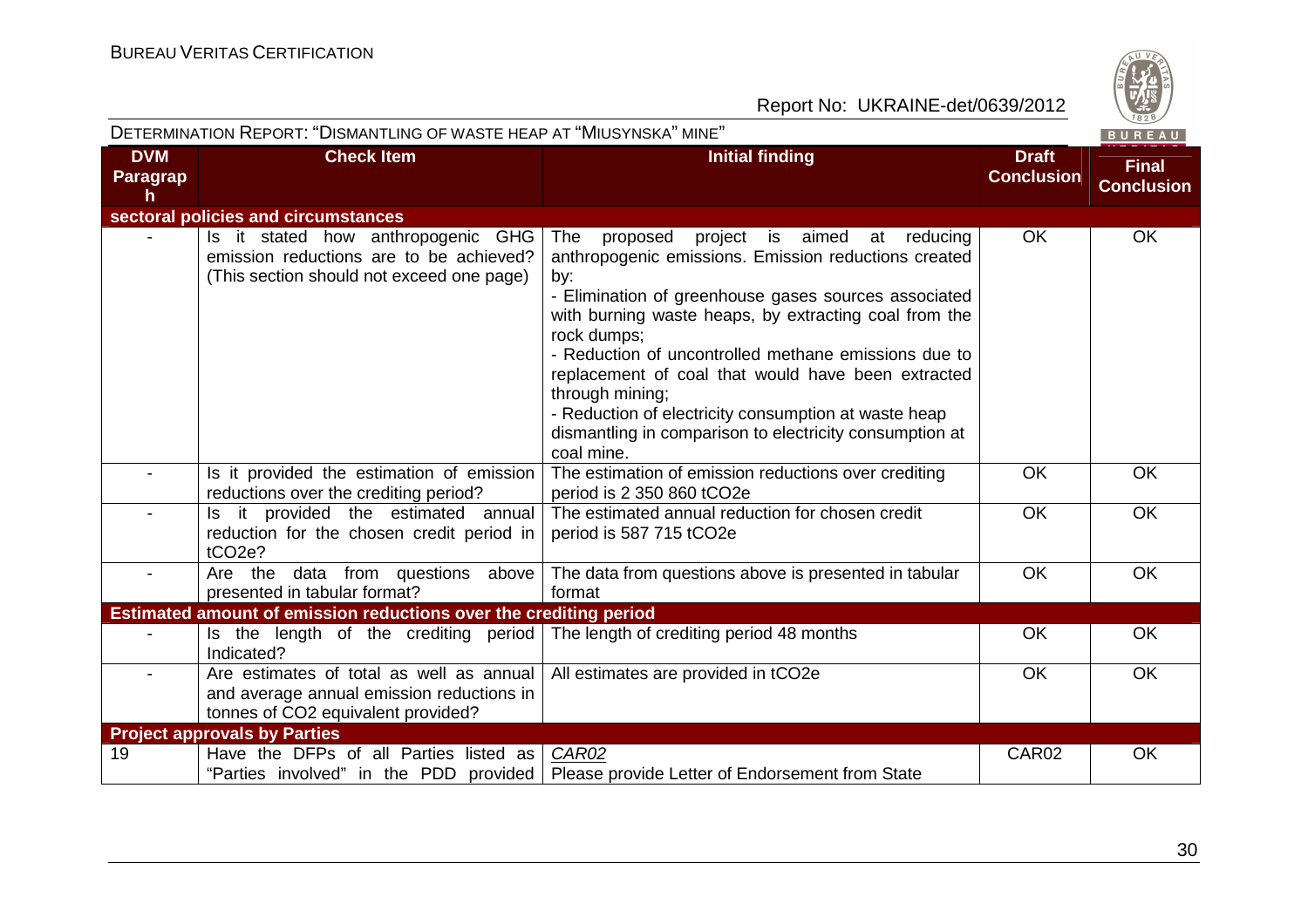

|                                               | DETERMINATION KEPORT. DISMANTLING OF WASTE HEAP AT IMIUSYNSKA IMINE                                                                                                                                                                                                                                                                                                                                            |                                                                                                                                                    |                                   | B U R E A U                       |
|-----------------------------------------------|----------------------------------------------------------------------------------------------------------------------------------------------------------------------------------------------------------------------------------------------------------------------------------------------------------------------------------------------------------------------------------------------------------------|----------------------------------------------------------------------------------------------------------------------------------------------------|-----------------------------------|-----------------------------------|
| <b>DVM</b><br><b>Paragrap</b><br>$\mathsf{h}$ | <b>Check Item</b>                                                                                                                                                                                                                                                                                                                                                                                              | <b>Initial finding</b>                                                                                                                             | <b>Draft</b><br><b>Conclusion</b> | <b>Final</b><br><b>Conclusion</b> |
|                                               | written project approvals?                                                                                                                                                                                                                                                                                                                                                                                     | Environment Investment Agency of Ukraine                                                                                                           |                                   |                                   |
| 19                                            | Does the PDD identify at least the host<br>Party as a "Party involved"?                                                                                                                                                                                                                                                                                                                                        | The Host Party Ukraine is identified as Party Involved                                                                                             | <b>OK</b>                         | <b>OK</b>                         |
| 19                                            | Has the DFP of the host Party issued a<br>written project approval?                                                                                                                                                                                                                                                                                                                                            | CAR03<br>Please provide written approvals from both parties<br>involved                                                                            | CAR03                             | pending                           |
| 20                                            | Are all the written project approvals by<br>Parties involved unconditional?                                                                                                                                                                                                                                                                                                                                    | See section 19 of this protocol                                                                                                                    | Pending                           | pending                           |
|                                               | Authorization of project participants by Parties involved                                                                                                                                                                                                                                                                                                                                                      |                                                                                                                                                    |                                   |                                   |
| 21                                            | Is each of the legal entities listed as project<br>participants in the PDD authorized by a<br>Party<br>involved, which is also listed in the PDD,<br>through:<br>- A written project approval by a Party<br>involved, explicitly indicating the name of<br>the legal entity? or<br>- Any other form of project participant<br>authorization in writing, explicitly indicating<br>the name of the legal entity? | Authorization of CE "Vtormet" and SIA "Vidzeme Eko"<br>will be provided through written approvals, explicitly<br>indicating the name of the entity | pending                           | pending                           |
| <b>Baseline setting</b>                       |                                                                                                                                                                                                                                                                                                                                                                                                                |                                                                                                                                                    |                                   |                                   |
| 22                                            | Does the PDD explicitly indicate which of<br>the following approaches is used for<br>identifying the baseline?<br>- JI specific approach<br>- Approved CDM methodology approach                                                                                                                                                                                                                                | The PDD explicitly indicates that JI specific approach is<br>used for baseline establishing                                                        | <b>OK</b>                         | OK                                |
|                                               | JI specific approach only                                                                                                                                                                                                                                                                                                                                                                                      |                                                                                                                                                    |                                   |                                   |
| 23                                            | <b>PDD</b><br><b>Does</b><br>the<br>provide<br>detailed<br>a a                                                                                                                                                                                                                                                                                                                                                 | CAR04<br>theoretical description in a complete and   Please note that coal containing rock mass is produced                                        | CAR04<br>CAR05                    | OK<br>OK                          |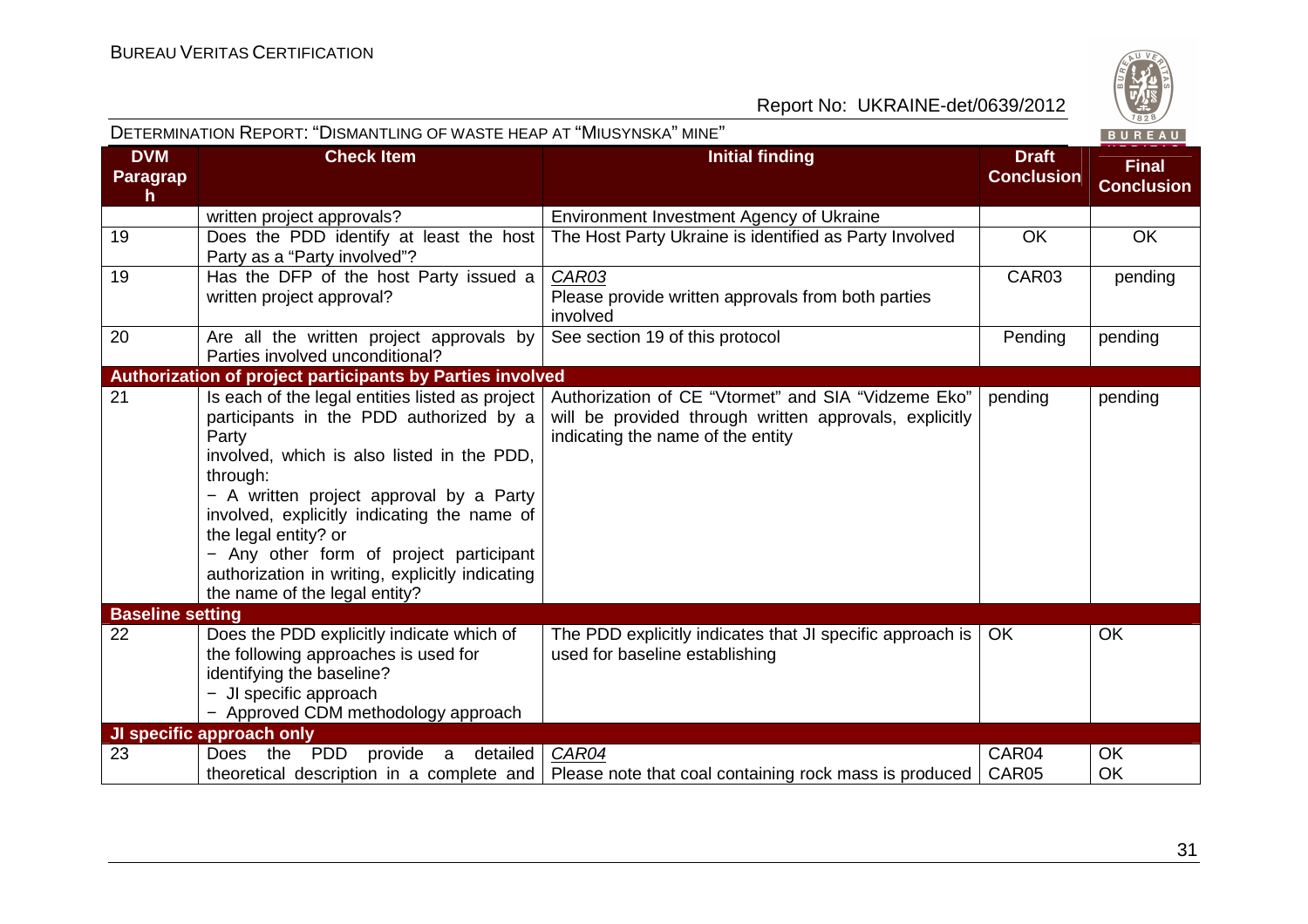**Par** 

DETERMINATION REPORT: "DISMANTLING OF WASTE HEAP AT "MIUSYNSKA" MINE"



Report No: UKRAINE-det/0639/2012

| <b>DVM</b>               | <b>Check Item</b>                                                                                                                                                                                                                                                                                                                                                                                                                                                                                                                                                                                                                                                                                                                                                                                                                                                      | <b>Initial finding</b>                                                                                                                                                                                                                                                                                                                                                                                                                                                                                                                                                                                                                                                                                                                                                                                                                                                                                                                                                                   | <b>Draft</b>      |
|--------------------------|------------------------------------------------------------------------------------------------------------------------------------------------------------------------------------------------------------------------------------------------------------------------------------------------------------------------------------------------------------------------------------------------------------------------------------------------------------------------------------------------------------------------------------------------------------------------------------------------------------------------------------------------------------------------------------------------------------------------------------------------------------------------------------------------------------------------------------------------------------------------|------------------------------------------------------------------------------------------------------------------------------------------------------------------------------------------------------------------------------------------------------------------------------------------------------------------------------------------------------------------------------------------------------------------------------------------------------------------------------------------------------------------------------------------------------------------------------------------------------------------------------------------------------------------------------------------------------------------------------------------------------------------------------------------------------------------------------------------------------------------------------------------------------------------------------------------------------------------------------------------|-------------------|
| Paragrap<br>$\mathsf{h}$ |                                                                                                                                                                                                                                                                                                                                                                                                                                                                                                                                                                                                                                                                                                                                                                                                                                                                        |                                                                                                                                                                                                                                                                                                                                                                                                                                                                                                                                                                                                                                                                                                                                                                                                                                                                                                                                                                                          | <b>Conclusion</b> |
|                          | transparent manner?                                                                                                                                                                                                                                                                                                                                                                                                                                                                                                                                                                                                                                                                                                                                                                                                                                                    | by necessity and doesn't keep in warehouses, so<br>methane emissions from beneficiated rock mass are<br>negligible.<br>CAR05<br>Please add clarifications that methane emissions from<br>fraction $+30$ mm are negligible and fraction $+30$ mm are<br>not self-ignited                                                                                                                                                                                                                                                                                                                                                                                                                                                                                                                                                                                                                                                                                                                  |                   |
| 23                       | Does the PDD provide justification that the<br>baseline is established:<br>(a) By listing and describing plausible<br>on the<br>basis<br>future<br>scenarios<br>of<br>conservative assumptions and selecting<br>the most plausible one?<br>(b) Taking into account relevant national<br>and/or sectoral policies and circumstance?<br>Are key factors that affect a baseline<br>taken into account?<br>(c) In a transparent manner with regard to<br>the choice of approaches, assumptions,<br>methodologies, parameters, date sources<br>and key factors?<br>(d) Taking into account of uncertainties and<br>using conservative assumptions?<br>(e) In such a way that ERUs cannot be<br>earned for decreases in activity levels<br>outside the project or due to force<br>majeure?<br>(f) By drawing on the list of standard<br>variables contained in appendix B to | The PDD provides justification of baseline establishing<br>(a) By listing and describing five plausible future<br>scenarious<br>(b) Taking into account national and sectoral<br>policies. Ukrainian policies doesn't require or<br>encourage waste heaps dismantling<br>(c) In transparent manner, with regard to the<br>approaches, methodologies, parameters, data<br>sources and key factors<br>(d) Uncertaintites and conservative assumptions<br>are taken into account<br>(e) ERUs cannot be earned for decreasing in<br>activity levels outside the project, because in<br>case of projects stop, generation of emission<br>reduction will be stopped also.<br>(f) Variables used for baseline calculations in line<br>within appendix B to "Guidance on criteria for<br>baseline setting and monitoring"<br>CAR06<br>The PDD "Dismantling of waste heap at former<br>"Bogucharska-2" mine" indicates that value of coal<br>NCV is lowered by 10% comparing with value indicated | CAR06             |

 $\overline{OK}$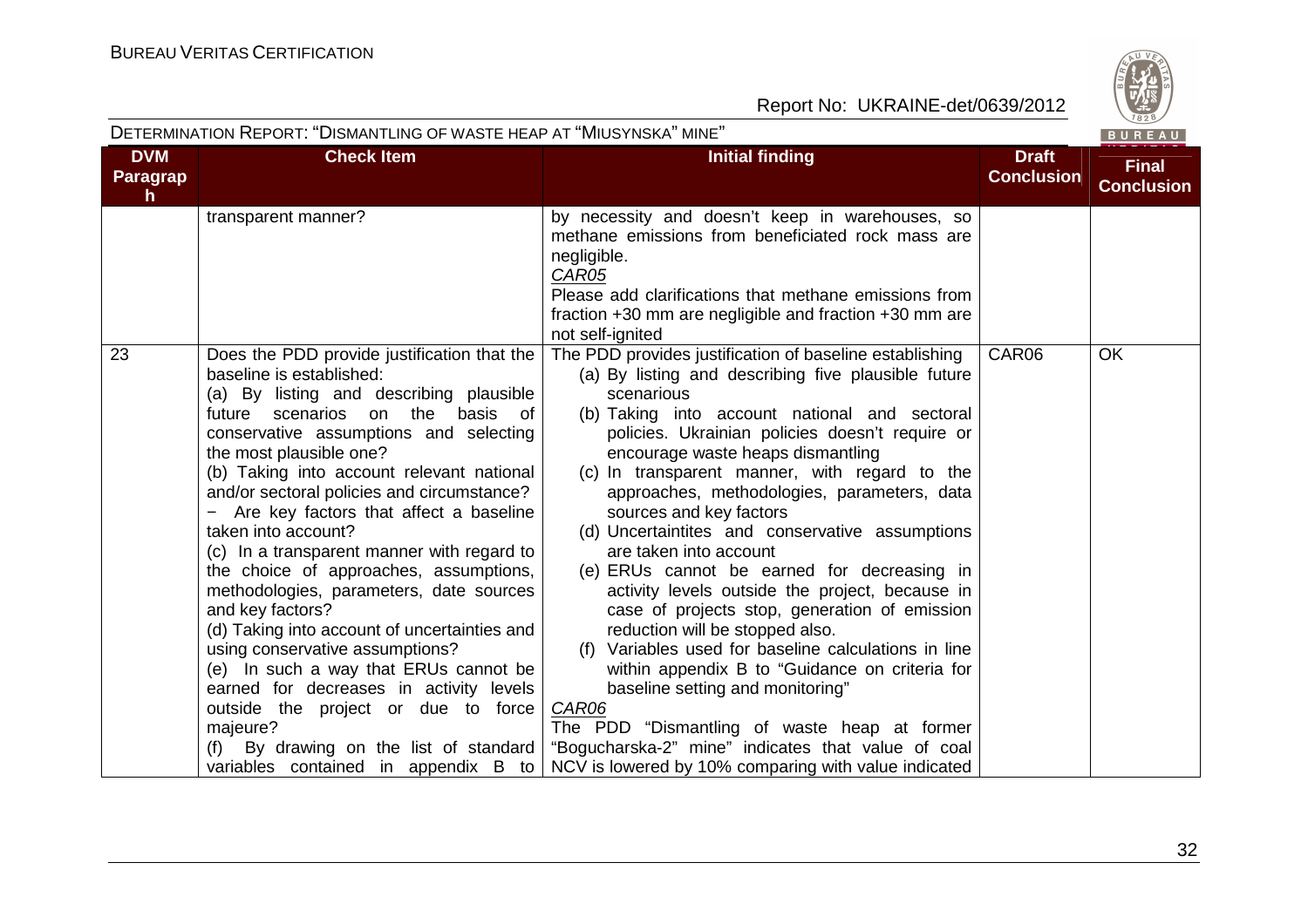|                                     | DETERMINATION REPORT: "DISMANTLING OF WASTE HEAP AT "MIUSYNSKA" MINE"                                                                                                                                                                                                                                                                |                                                                                                                                                                                                                                                                                               |                                   | BUREAU                            |
|-------------------------------------|--------------------------------------------------------------------------------------------------------------------------------------------------------------------------------------------------------------------------------------------------------------------------------------------------------------------------------------|-----------------------------------------------------------------------------------------------------------------------------------------------------------------------------------------------------------------------------------------------------------------------------------------------|-----------------------------------|-----------------------------------|
| <b>DVM</b><br><b>Paragrap</b><br>h. | <b>Check Item</b>                                                                                                                                                                                                                                                                                                                    | <b>Initial finding</b>                                                                                                                                                                                                                                                                        | <b>Draft</b><br><b>Conclusion</b> | <b>Final</b><br><b>Conclusion</b> |
|                                     | "Guidance on criteria for baseline setting<br>and monitoring", as appropriate?                                                                                                                                                                                                                                                       | in the NIR, in the formulae (4). Proposed project<br>indicates this lowering as 8%. Mentioned and<br>presented projects have one owner and one work place<br>of sorting unit. Please explain this situation.                                                                                  |                                   |                                   |
| 24                                  | If selected elements or combinations of<br><b>CDM</b><br>methodologies<br>approved<br>or<br>methodological tools for baseline setting<br>are used, are the selected elements or<br>combinations together with the elements<br>supplementary developed by the project<br>participants in line with 23 above?                          | Elements of CDM approved methodology ACM009<br>version 03.2 were used for leakages calculations                                                                                                                                                                                               | OK                                | <b>OK</b>                         |
| 25                                  | If a multi-project emission factor is used,<br>does the PDD provide appropriate<br>justification?                                                                                                                                                                                                                                    | The project use multi-project factors for baseline<br>calculations, such<br>oxidation factor of steam coal<br>carbon content of steam coal<br>emission factor for electricity consumption<br>Proposed factors is in line within the National GHG<br>Inventory report, approved by Ukraine DFP | <b>OK</b>                         | <b>OK</b>                         |
|                                     | Approved CDM methodology approach only_Paragraphs 26(a) - 26(d)_Not applicable                                                                                                                                                                                                                                                       |                                                                                                                                                                                                                                                                                               |                                   |                                   |
| <b>Additionality</b>                | JI specific approach only                                                                                                                                                                                                                                                                                                            |                                                                                                                                                                                                                                                                                               |                                   |                                   |
| 28                                  | Does the PDD indicate which of the<br>following approaches for demonstrating<br>additionality is used?<br>(a) Provision of traceable and transparent<br>information showing the baseline was<br>identified on the basis of conservative<br>assumptions, that the project scenario is<br>not part of the identified baseline scenario | The approach (b) "Provision of traceable and<br>transparent information that an AIE has already<br>positively determined that a comparable project (to be)<br>implemented under comparable circumstances has<br>additionality" was used for demonstration additionality                       | <b>OK</b>                         | <b>OK</b>                         |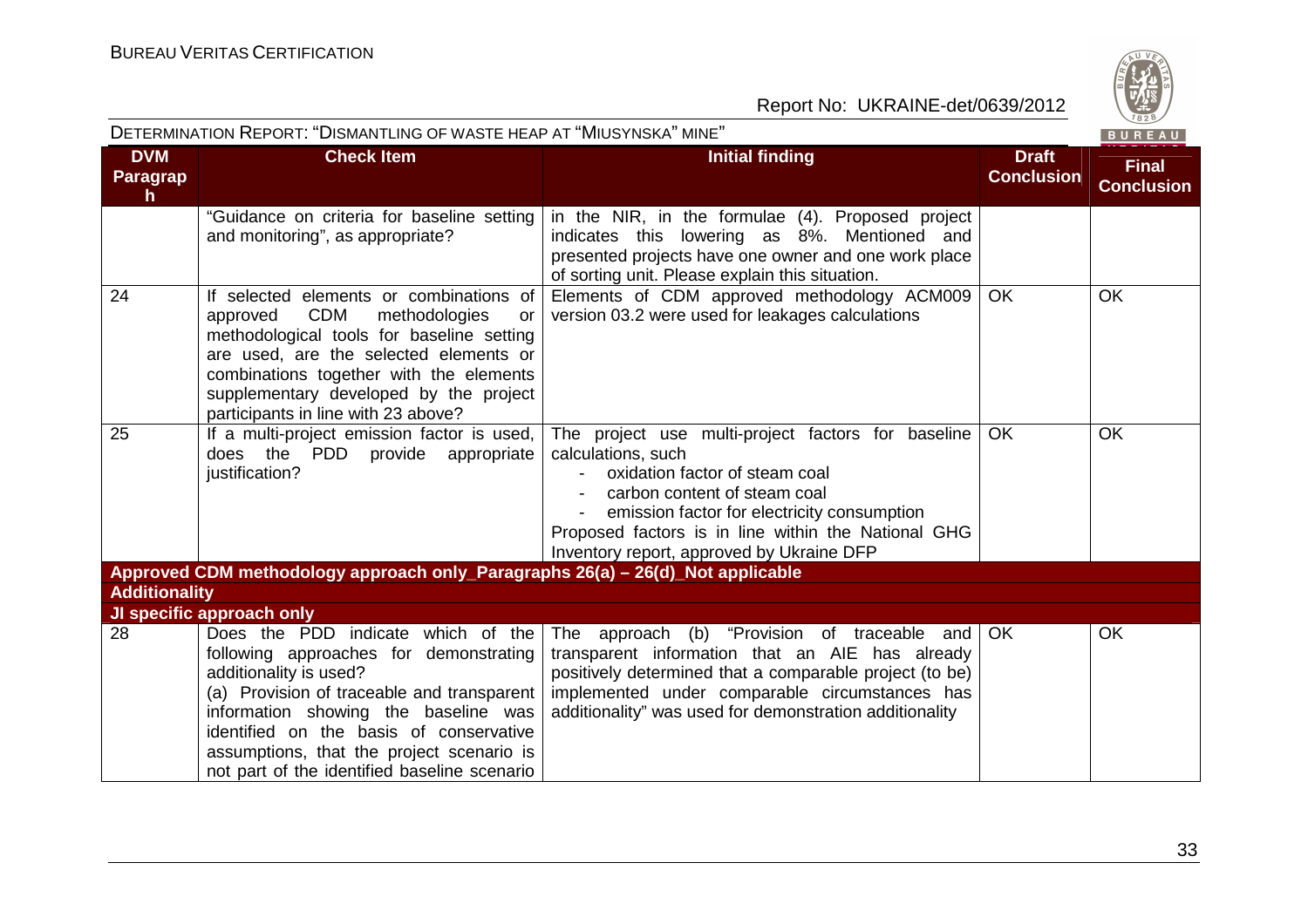|                                     | DETERMINATION REPORT: "DISMANTLING OF WASTE HEAP AT "MIUSYNSKA" MINE"<br>BUREAU                                                                                                                                                                                                                                                                                                                                                                                                                                                                                                    |                                                                                                                                                                                                                                                                                                                                                                                                                                                                                                                                                                             |                                   |                                   |  |
|-------------------------------------|------------------------------------------------------------------------------------------------------------------------------------------------------------------------------------------------------------------------------------------------------------------------------------------------------------------------------------------------------------------------------------------------------------------------------------------------------------------------------------------------------------------------------------------------------------------------------------|-----------------------------------------------------------------------------------------------------------------------------------------------------------------------------------------------------------------------------------------------------------------------------------------------------------------------------------------------------------------------------------------------------------------------------------------------------------------------------------------------------------------------------------------------------------------------------|-----------------------------------|-----------------------------------|--|
| <b>DVM</b><br><b>Paragrap</b><br>h. | <b>Check Item</b>                                                                                                                                                                                                                                                                                                                                                                                                                                                                                                                                                                  | <b>Initial finding</b>                                                                                                                                                                                                                                                                                                                                                                                                                                                                                                                                                      | <b>Draft</b><br><b>Conclusion</b> | <b>Final</b><br><b>Conclusion</b> |  |
|                                     | and that the project will lead to emission<br>reductions or enhancements of removals;<br>(b) Provision of traceable and transparent<br>information that an AIE has already<br>positively determined that a comparable<br>project (to be) implemented<br>under<br>comparable<br>circumstances<br>has<br>additionality;<br>(c) Application of the most recent version<br>of the "Tool for the demonstration and<br>assessment of additionality. (allowing for a<br>two-month grace period) or any other<br>method for proving additionality approved<br>by the CDM Executive Board". |                                                                                                                                                                                                                                                                                                                                                                                                                                                                                                                                                                             |                                   |                                   |  |
| 29(a)                               | Does the PDD provide a justification of the<br>applicability of the approach with a clear<br>and transparent description?                                                                                                                                                                                                                                                                                                                                                                                                                                                          | The justification of proposed approach applicability is<br>provided                                                                                                                                                                                                                                                                                                                                                                                                                                                                                                         | <b>OK</b>                         | <b>OK</b>                         |  |
| 29(b)                               | Are additionality proofs provided?                                                                                                                                                                                                                                                                                                                                                                                                                                                                                                                                                 | <b>GHG mitigation measure</b> . The project boundary<br>a)<br>is virtually identical, the expected annual<br>average GHG emission reduction is differ by<br>18.272%. Criteria is satisfied<br>b) Geography and time. Both projects<br><b>is</b><br>implemented in Ukraine, starting date are<br>divided by 11 months. Criteria is satisfied<br>c) Scale. The projects envisage production of the<br>same product (coal).<br>d) Regulatory framewok. There were no significant<br>changes in regulatory framework between the<br>starting dates of two projects. Criteria is | CAR07<br>CAR08                    | <b>OK</b><br>OK                   |  |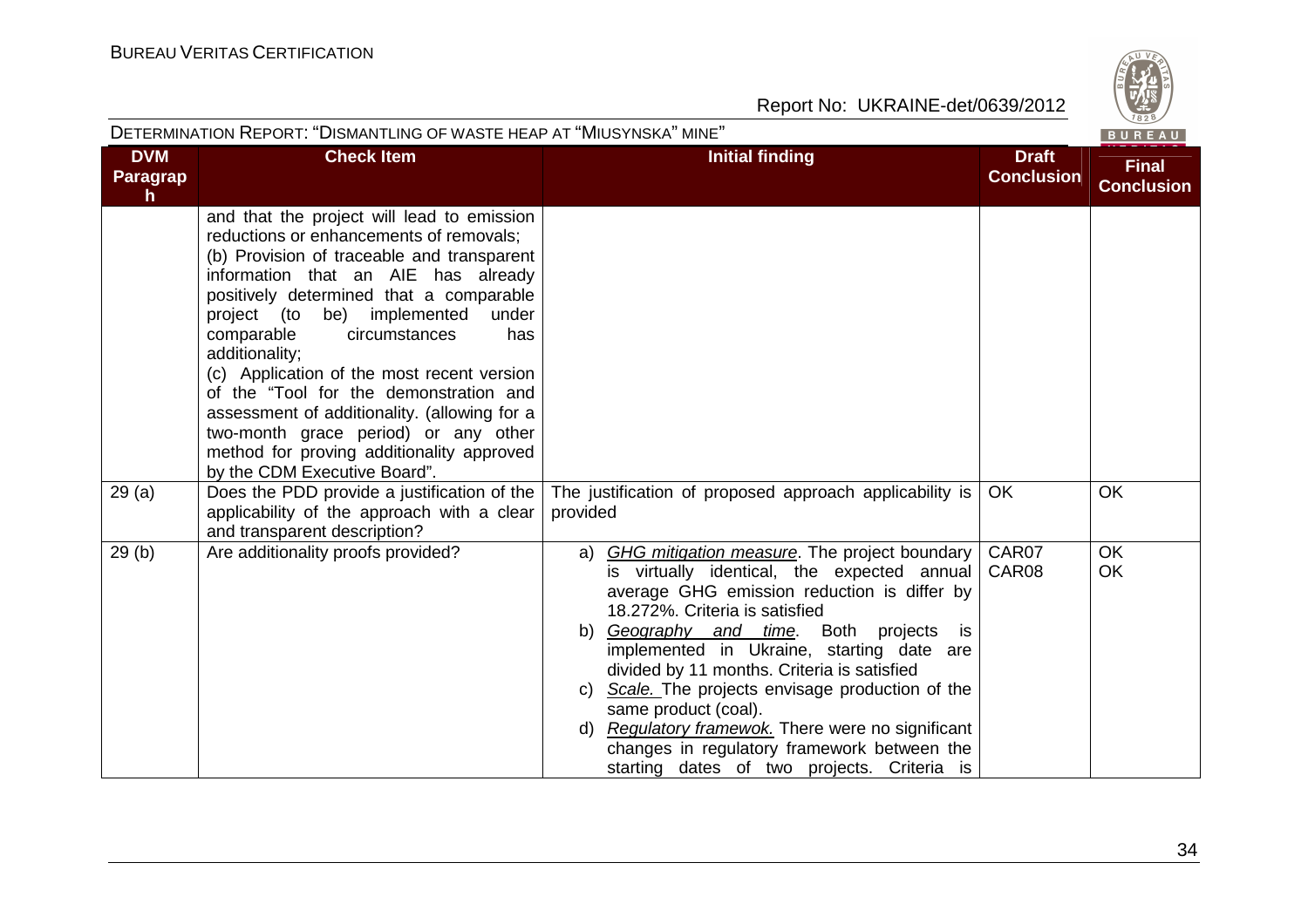|                                               | DETERMINATION REPORT: "DISMANTLING OF WASTE HEAP AT "MIUSYNSKA" MINE"                                                                                                                                                                                                                     |                                                                                                                                                                                                                                                                                                                                                                                                                                                                         |                                   | BUREAU                            |
|-----------------------------------------------|-------------------------------------------------------------------------------------------------------------------------------------------------------------------------------------------------------------------------------------------------------------------------------------------|-------------------------------------------------------------------------------------------------------------------------------------------------------------------------------------------------------------------------------------------------------------------------------------------------------------------------------------------------------------------------------------------------------------------------------------------------------------------------|-----------------------------------|-----------------------------------|
| <b>DVM</b><br><b>Paragrap</b><br>$\mathsf{h}$ | <b>Check Item</b>                                                                                                                                                                                                                                                                         | <b>Initial finding</b>                                                                                                                                                                                                                                                                                                                                                                                                                                                  | <b>Draft</b><br><b>Conclusion</b> | <b>Final</b><br><b>Conclusion</b> |
|                                               |                                                                                                                                                                                                                                                                                           | satisfied.<br>CAR07<br>Please add information for more clear and transparent<br>demonstration of project additionally information on<br>both projects start time, also please provide<br>demonstration of additionality in line with article 12 of<br>"Guidance of criteria for baseline setting and<br>monitoring", version 03<br>CAR08<br>Please provide data on project output in tonnes of coal<br>containing rock mass per year with indication of shift-<br>cycle |                                   |                                   |
| 29 (c)                                        | additionality<br>demonstrated<br>the<br>ls.<br>appropriately as a result?                                                                                                                                                                                                                 | The additionality is demonstrated adequately as a<br>result                                                                                                                                                                                                                                                                                                                                                                                                             | OK                                | <b>OK</b>                         |
| 30                                            | If the approach 28 (c) is chosen, are all<br>explanations, descriptions and analyses<br>made in accordance with the selected tool<br>or method?                                                                                                                                           | The approach 28(b) was used                                                                                                                                                                                                                                                                                                                                                                                                                                             | <b>OK</b>                         | <b>OK</b>                         |
|                                               | Approved CDM methodology approach only_ Paragraphs 31(a) – 31(e)_Not applicable                                                                                                                                                                                                           |                                                                                                                                                                                                                                                                                                                                                                                                                                                                         |                                   |                                   |
|                                               | Project boundary (applicable except for JI LULUCF projects                                                                                                                                                                                                                                |                                                                                                                                                                                                                                                                                                                                                                                                                                                                         |                                   |                                   |
| 32 (a)                                        | JI specific approach only<br>Does the project boundary defined in the<br>PDD<br>anthropogenic<br>encompass<br>all<br>emissions<br>by sources of GHGs that are:<br>Under the control of the project<br>participants?<br>(ii) Reasonably attributable to the project?<br>(iii) Significant? | The project boundaries defined in the PDD encompass<br>all anthropogenic emissions by GHG sources that are<br>Under control of the project participants,<br>(i)<br>such as emissions of electricity and diesel<br>fuel consumption during waste heap<br>dismantling<br>Reasonably attributable to the project, such<br>(ii)<br>as emissions from waste heap burning or                                                                                                  | CAR09                             | <b>OK</b>                         |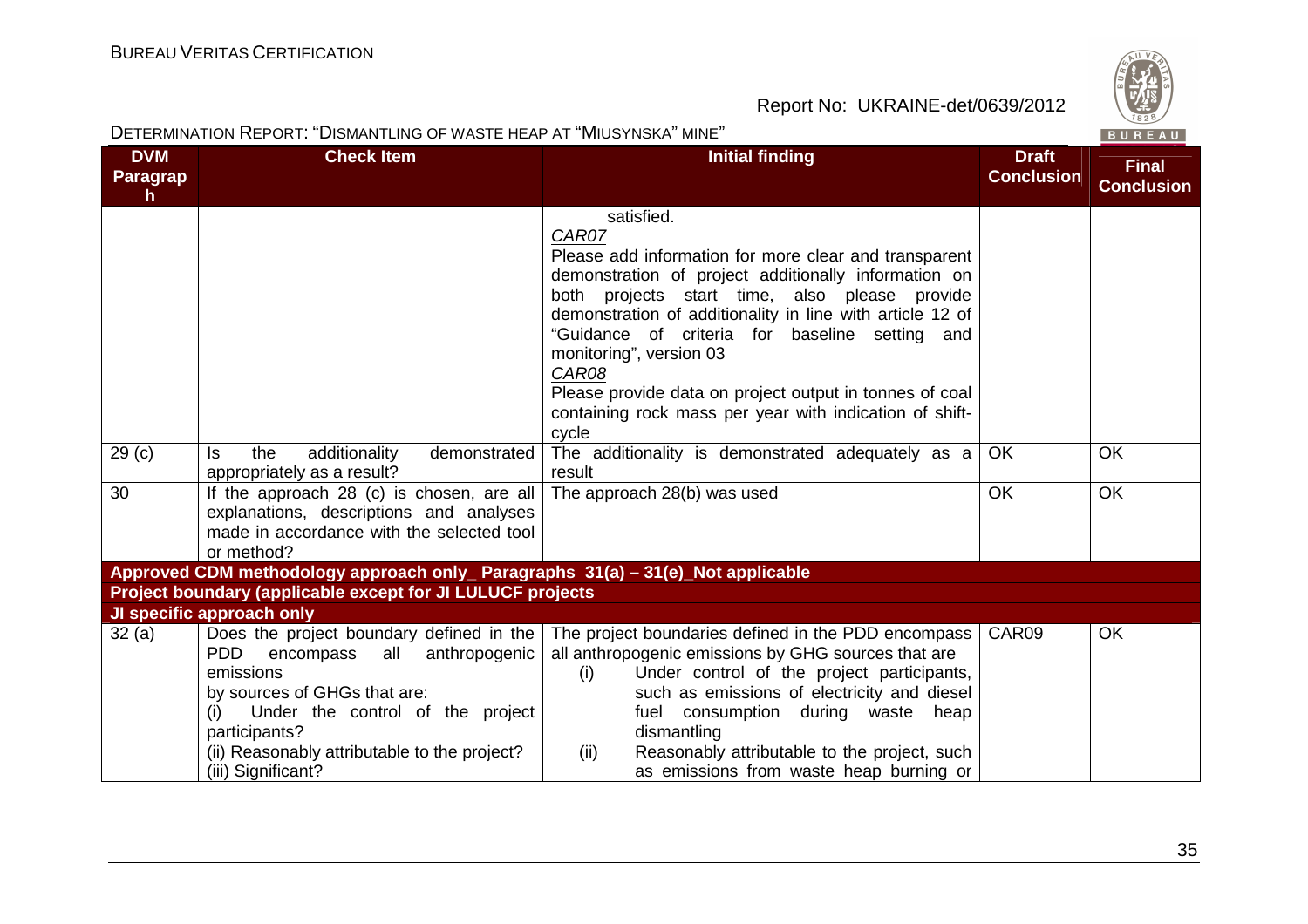$R \cup R$ 

|                               |                                                                                         |                                                                                               |                                   | $P_0$ $P_1$ $P_2$ $P_3$ |
|-------------------------------|-----------------------------------------------------------------------------------------|-----------------------------------------------------------------------------------------------|-----------------------------------|-------------------------|
| <b>DVM</b><br><b>Paragrap</b> | <b>Check Item</b>                                                                       | <b>Initial finding</b>                                                                        | <b>Draft</b><br><b>Conclusion</b> | <b>Final</b>            |
| h.                            |                                                                                         |                                                                                               |                                   | <b>Conclusion</b>       |
|                               |                                                                                         | methane emissions as result of coal industry                                                  |                                   |                         |
|                               |                                                                                         | Significant<br>(iii)                                                                          |                                   |                         |
|                               |                                                                                         | CAR09                                                                                         |                                   |                         |
|                               |                                                                                         | Please provide evidences that coal obtained in project                                        |                                   |                         |
|                               |                                                                                         | frames will be used in Ukraine                                                                |                                   |                         |
| 32(b)                         | Is the project boundary defined on the                                                  | The project boundary is defined on the basis of a case-                                       | <b>OK</b>                         | OK                      |
|                               | basis of a case-by-case assessment with<br>regard to the criteria referred to in 32 (a) | by-case assessment with regard to the criteria in 32(a)<br>above                              |                                   |                         |
|                               | above?                                                                                  |                                                                                               |                                   |                         |
| 32(c)                         | Are the delineation of the project boundary                                             | The delineation of project boundaries and gases and                                           | <b>OK</b>                         | <b>OK</b>               |
|                               | and the gases and sources included                                                      | sources excluded is clearly described in the PDD,                                             |                                   |                         |
|                               | appropriately described and justified in the                                            | using flow charts.                                                                            |                                   |                         |
|                               | PDD by using a figure or flow chart as                                                  |                                                                                               |                                   |                         |
|                               | appropriate?                                                                            |                                                                                               |                                   |                         |
| 32 <sub>(d)</sub>             | Are all gases and sources included                                                      | All gases and sources inclusions are explicitly stated in                                     | <b>OK</b>                         | OK                      |
|                               | explicitly stated, and the exclusions of any<br>sources related to the baseline or the  | the project and baseline scenarios                                                            |                                   |                         |
|                               | project are appropriately justified?                                                    |                                                                                               |                                   |                         |
|                               | Approved CDM methodology approach only_Paragraph 33_ Not applicable                     |                                                                                               |                                   |                         |
| <b>Crediting period</b>       |                                                                                         |                                                                                               |                                   |                         |
| 34(a)                         |                                                                                         | Does the PDD state the starting date of the The PDD indicates starting date of the project as | <b>OK</b>                         | <b>OK</b>               |
|                               | project as the date on which the                                                        | $01/12/2008$ – the date when installation of project                                          |                                   |                         |
|                               | implementation or construction or real                                                  | equipment was begun, according to the order #301 on                                           |                                   |                         |
|                               | action of the project will begin or began?                                              | installation work begun.                                                                      |                                   |                         |
| 34(a)                         | Is the starting date after the beginning of<br>2000?                                    | 01/12/2008 is after the 2000 beginning                                                        | OK                                | OK                      |
| 34(b)                         | PDD<br>Does the<br>state the expected                                                   | The expected operation lifetime of the project is 4 years                                     | <b>CL05</b>                       | OK                      |
|                               | operational lifetime of the project in years                                            | or 48 months (02/01/2009-31/12/2012)                                                          |                                   |                         |
|                               | and months?                                                                             | CL <sub>05</sub>                                                                              |                                   |                         |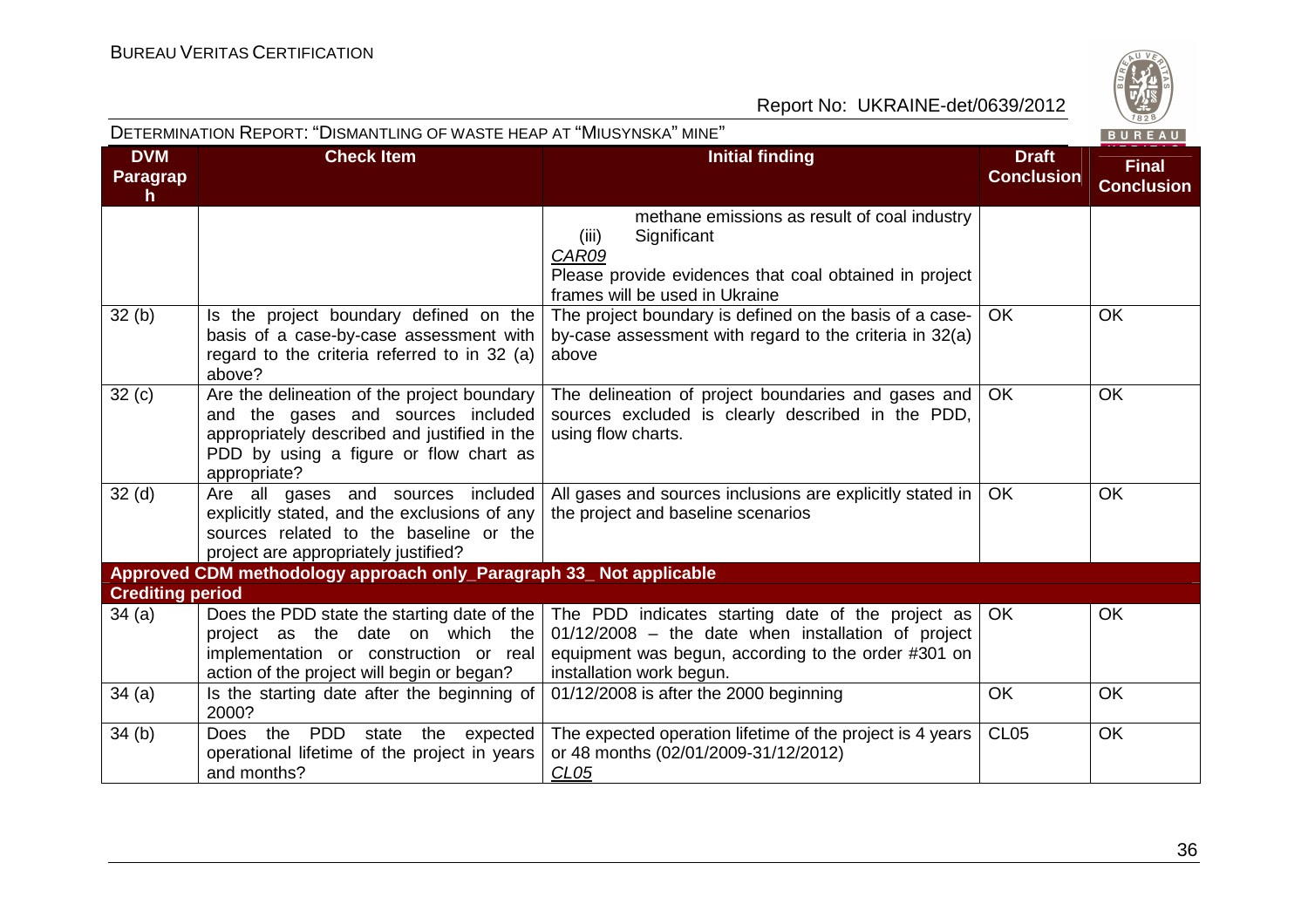

| DETERMINATION REPORT: "DISMANTLING OF WASTE HEAP AT "MIUSYNSKA" MINE"<br>BUREAU |                                                                                                                                                                                                                                                                                         |                                                                                                                                                      |                                   |                                   |
|---------------------------------------------------------------------------------|-----------------------------------------------------------------------------------------------------------------------------------------------------------------------------------------------------------------------------------------------------------------------------------------|------------------------------------------------------------------------------------------------------------------------------------------------------|-----------------------------------|-----------------------------------|
| <b>DVM</b><br>Paragrap<br>h                                                     | <b>Check Item</b>                                                                                                                                                                                                                                                                       | <b>Initial finding</b>                                                                                                                               | <b>Draft</b><br><b>Conclusion</b> | <b>Final</b><br><b>Conclusion</b> |
|                                                                                 |                                                                                                                                                                                                                                                                                         | Please prove that waste heap dismantling will be<br>finished 31/12/2012                                                                              |                                   |                                   |
| 34(c)                                                                           | Does the PDD state the length of the<br>crediting period in years and months?                                                                                                                                                                                                           | The project crediting period is identical with project<br>operational lifetime                                                                       | <b>OK</b>                         | <b>OK</b>                         |
| 34(c)                                                                           | Is the starting date of the crediting period<br>on or after the date of the first emission<br>reductions or enhancements<br>of net<br>removals generated by the project?                                                                                                                | The starting date of the project is $02/01/2009$ – the date<br>when the waste heap dismantling begun and first<br>emission reductions were generated | OK.                               | <b>OK</b>                         |
| 34(d)                                                                           | Does the PDD state that the crediting<br>period for issuance of ERUs starts only<br>after the beginning of 2008 and does not<br>extend beyond the operational lifetime of<br>the project?                                                                                               | The PDD states that 02/01/2009 is after beginning of<br>2008 and crediting period doesn't extends beyond<br>project lifetime                         | <b>OK</b>                         | <b>OK</b>                         |
| 34(d)                                                                           | If the crediting period extends beyond<br>2012, does the PDD state that the<br>extension is subject to the host Party<br>approval?<br>Are the estimates of emission reductions or<br>enhancements of net removals presented<br>separately for those until 2012 and those<br>after 2012? | The crediting period doesn't extends beyond 2012 year                                                                                                | <b>OK</b>                         | <b>OK</b>                         |
| <b>Monitoring plan</b>                                                          |                                                                                                                                                                                                                                                                                         |                                                                                                                                                      |                                   |                                   |
| 35                                                                              | Does the PDD explicitly indicate which of<br>the following approaches is used?<br>- JI specific approach<br>- Approved CDM methodology approach                                                                                                                                         | The PDD explicitly states that JI specific approach was  <br>used for monitoring plan establishing                                                   | OK.                               | <b>OK</b>                         |
|                                                                                 | JI specific approach only                                                                                                                                                                                                                                                               |                                                                                                                                                      |                                   |                                   |
| 36(a)                                                                           | Does the monitoring plan describe:<br>All<br>factors<br>relevant<br>and<br>-                                                                                                                                                                                                            | The monitoring plan describes all relevant factors and<br>key   key characteristics that will be monitored, such as:                                 | OK.                               | OK                                |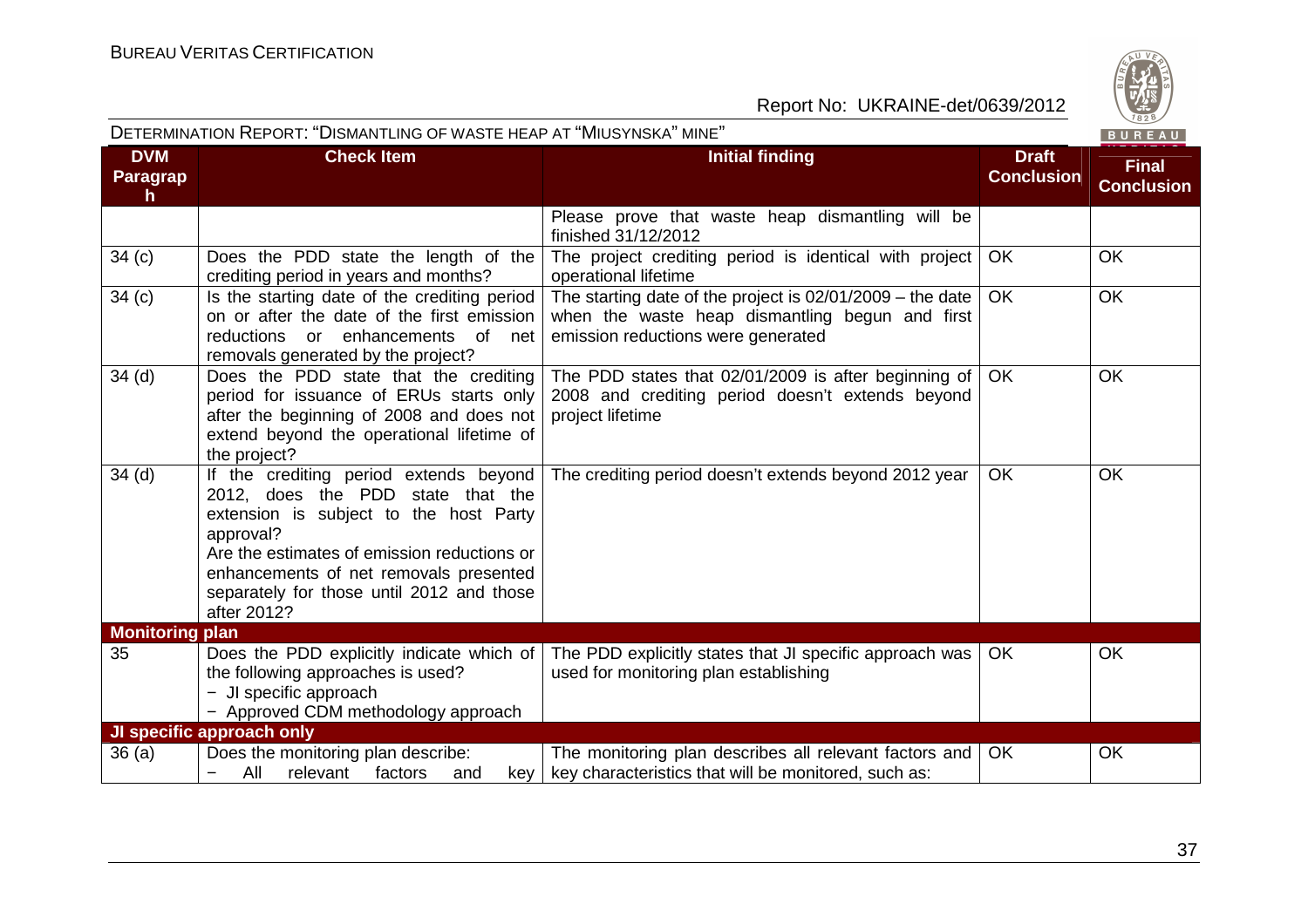

| <b>DVM</b><br>Paragrap<br>$\mathsf{h}$ | <b>Check Item</b>                                                                                                                                                                                                                                                                                                                                         | <b>Initial finding</b>                                                                                                                                                                                                                                                                                                                                                                                                                                                                                                                                                                                                                | <b>Draft</b><br><b>Conclusion</b> | <b>Final</b><br><b>Conclusion</b> |
|----------------------------------------|-----------------------------------------------------------------------------------------------------------------------------------------------------------------------------------------------------------------------------------------------------------------------------------------------------------------------------------------------------------|---------------------------------------------------------------------------------------------------------------------------------------------------------------------------------------------------------------------------------------------------------------------------------------------------------------------------------------------------------------------------------------------------------------------------------------------------------------------------------------------------------------------------------------------------------------------------------------------------------------------------------------|-----------------------------------|-----------------------------------|
|                                        | characteristics that will be monitored?<br>The period in which they will be<br>monitored?<br>- All decisive factors for the control and<br>reporting of project performance?                                                                                                                                                                              | electricity and fuel consumed in project activity;<br>$\overline{\phantom{a}}$<br>value of extracted fraction 0-30 mm, its ash<br>content and moisture.<br>The period in which they will be monitored are<br>indicated, frequency of measuring procedures is<br>identified<br>All decisive factors for the control and reporting of<br>project performance are described                                                                                                                                                                                                                                                              |                                   |                                   |
| 36 (b)                                 | Does the monitoring plan specify the<br>indicators, constants and variables used<br>that are reliable, valid and provide<br>transparent picture of the emission<br>reductions or enhancements<br>of net<br>removals to be monitored?                                                                                                                      | The monitoring plan specify the indicators, constants<br>and variables used, that are reliable, valid and provide<br>transparent picture of the emission reductions to be<br>monitored                                                                                                                                                                                                                                                                                                                                                                                                                                                | <b>OK</b>                         | <b>OK</b>                         |
| 36 (b)                                 | If default values are used:<br>- Are accuracy and reasonableness<br>carefully balanced in their selection?<br>- Do the default values originate from<br>recognized sources?<br>- Are the default values supported by<br>statistical analyses providing reasonable<br>confidence levels?<br>- Are the default values presented in a<br>transparent manner? | The default values, such as:<br>global warming potential of methane<br>$\blacksquare$<br>methane density in standard conditions<br>$\overline{\phantom{a}}$<br>carbon<br>emission<br>factors<br>for<br>electricity<br>$\overline{\phantom{a}}$<br>consumption<br>carbon oxidation factors for coal and diesel fuel<br>$\blacksquare$<br>carbon content of diesel fuel and coal, etc<br>these default values is in line within National GHG<br>inventory Report developed and approved by Ukraine<br>DFP(SEIA)<br>CL <sub>06</sub><br>Please note in the PDD that parameters of diesel fuel<br>for outdoor transport from NIR are used | CL <sub>06</sub>                  | <b>OK</b>                         |
| 36 (b) (i)                             | For those values that are to be provided by $ $<br>participants,<br>project<br>does<br>the                                                                                                                                                                                                                                                                | For monitored data provided by the project participants<br>the   monitoring plan identify selection and justification                                                                                                                                                                                                                                                                                                                                                                                                                                                                                                                 | <b>OK</b>                         | <b>OK</b>                         |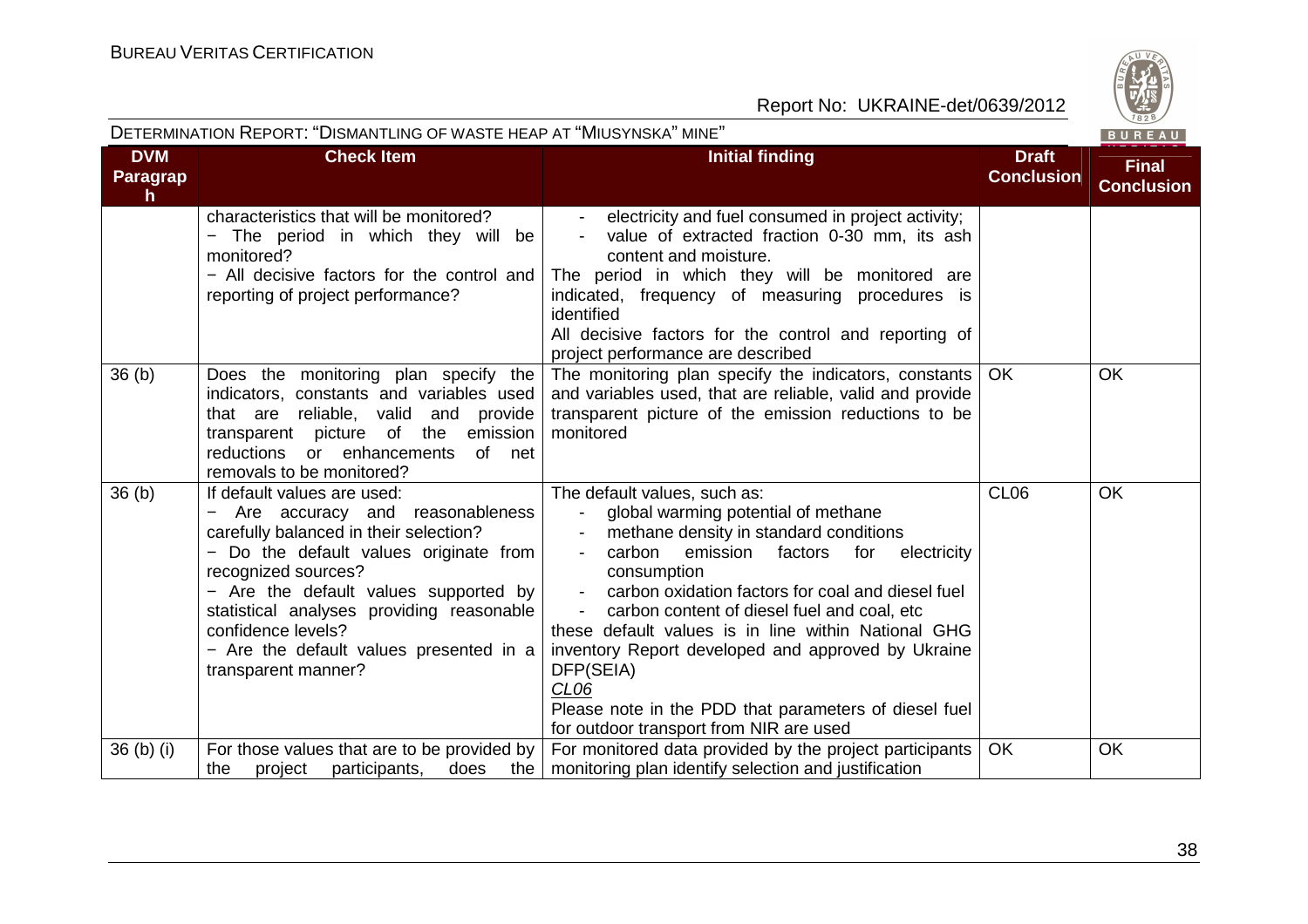| DETERMINATION REPORT: "DISMANTLING OF WASTE HEAP AT "MIUSYNSKA" MINE"<br>BUREAU |                                                                                                                                                                                                    |                                                                                                                                                                                                                                                                                                                                                                                                                                                                                                                                |                                   |                                   |
|---------------------------------------------------------------------------------|----------------------------------------------------------------------------------------------------------------------------------------------------------------------------------------------------|--------------------------------------------------------------------------------------------------------------------------------------------------------------------------------------------------------------------------------------------------------------------------------------------------------------------------------------------------------------------------------------------------------------------------------------------------------------------------------------------------------------------------------|-----------------------------------|-----------------------------------|
| <b>DVM</b><br>Paragrap<br>h.                                                    | <b>Check Item</b>                                                                                                                                                                                  | <b>Initial finding</b>                                                                                                                                                                                                                                                                                                                                                                                                                                                                                                         | <b>Draft</b><br><b>Conclusion</b> | <b>Final</b><br><b>Conclusion</b> |
|                                                                                 | monitoring plan clearly indicate how the<br>values are to be selected and justified?                                                                                                               |                                                                                                                                                                                                                                                                                                                                                                                                                                                                                                                                |                                   |                                   |
| 36 (b) (ii)                                                                     | For other values,<br>- Does the monitoring plan clearly indicate<br>the precise references from which these<br>values are taken?<br>- Is the conservativeness of the values<br>provided justified? | References on values obtained from sources another<br>from indicated above is provided. Conservativeness of<br>this value is justified                                                                                                                                                                                                                                                                                                                                                                                         | <b>OK</b>                         | <b>OK</b>                         |
| 36 (b) (iii)                                                                    | For all data sources, does the monitoring<br>plan specify the procedures to be followed<br>if expected data are unavailable?                                                                       | The procedures following if expected<br>data<br>is<br>unavailable are described in the section D.1 of the PDD                                                                                                                                                                                                                                                                                                                                                                                                                  | OK                                | <b>OK</b>                         |
| $36$ (b) (iv)                                                                   | Are International System Unit (SI units)<br>used?                                                                                                                                                  | Some units from International System Unit are used                                                                                                                                                                                                                                                                                                                                                                                                                                                                             | <b>OK</b>                         | <b>OK</b>                         |
| 36 <sub>(b)</sub> <sub>(v)</sub>                                                | Does the monitoring plan note<br>any<br>parameters, coefficients, variables, etc.<br>to calculate baseline<br>that are used<br>emissions or net removals but are obtained<br>through monitoring?   | The monitoring plan clearly indicate next parameters<br>that obtained through monitoring but used for baseline<br>calculations:<br>amount of coal that has been mined in the<br>baseline scenario and combusted for energy<br>use, equivalent to the amount of coal extracted<br>from the waste heap because of the project<br>activity<br>net Calorific Value of coal<br>carbon Oxidation factor of coal<br>carbon content of coal<br>the average ash content of sorted fractions<br>the average humidity of sorted fractions | <b>OK</b>                         | <b>OK</b>                         |
| 36(b)(v)                                                                        | Is the use of parameters, coefficients,<br>variables, etc. consistent between the                                                                                                                  | The use of parameters, coefficients, variables is<br>consistent between the baseline and the monitoring                                                                                                                                                                                                                                                                                                                                                                                                                        | OK                                | <b>OK</b>                         |
|                                                                                 | baseline and monitoring plan?                                                                                                                                                                      | plan                                                                                                                                                                                                                                                                                                                                                                                                                                                                                                                           |                                   |                                   |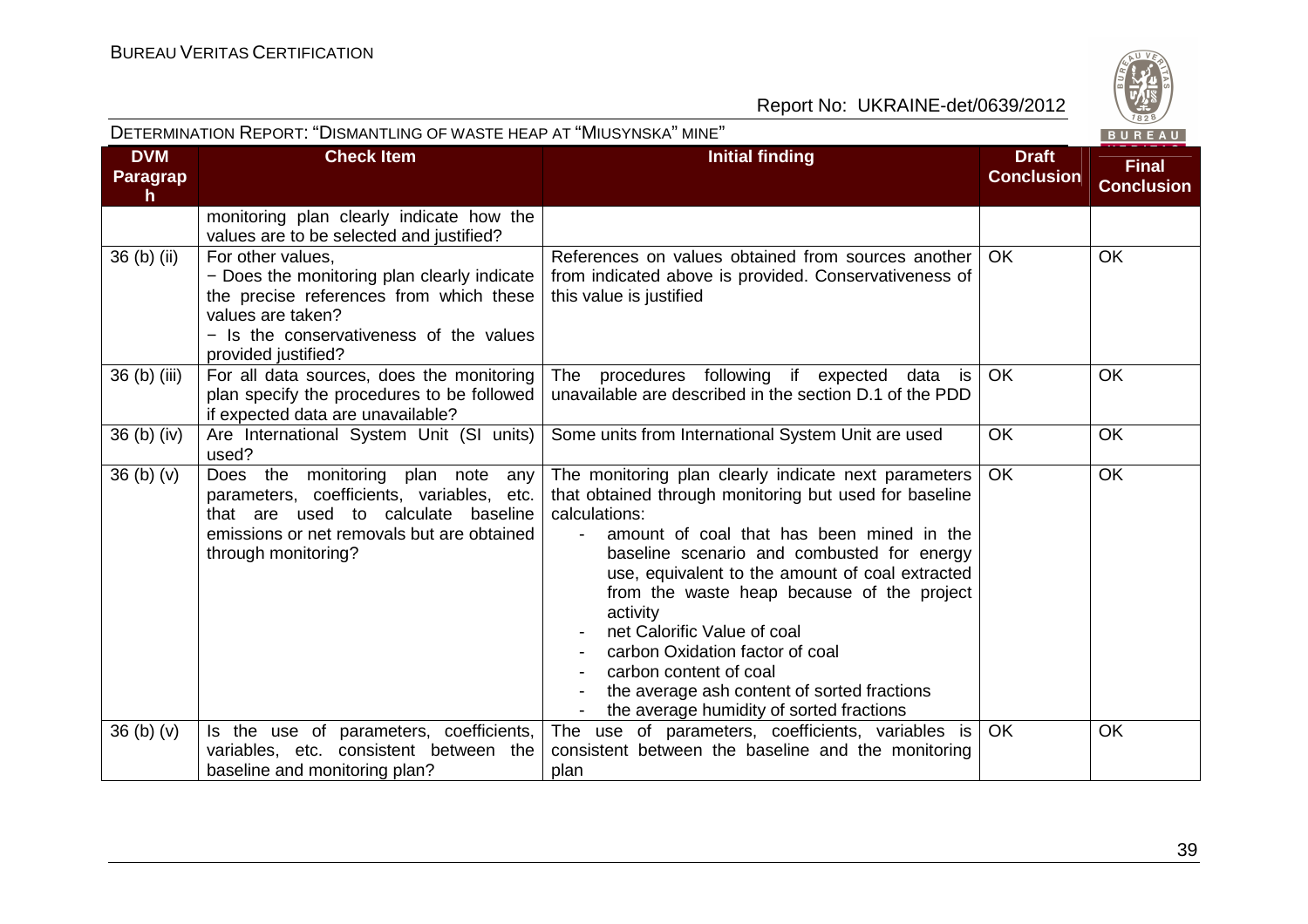

| DETERMINATION REPORT: "DISMANTLING OF WASTE HEAP AT "MIUSYNSKA" MINE" |  |
|-----------------------------------------------------------------------|--|
|                                                                       |  |

| <b>DVM</b>            | <b>Check Item</b>                                                                                                                                                                                                                                                                                                                                                                                                                                                                                                                                                                                                                                                          | <b>Initial finding</b>                                                                                                                                                                                                                                                                                                                                                                                                                                                                                                                                                                                                                                    | <b>Draft</b>      | <b>Final</b>      |
|-----------------------|----------------------------------------------------------------------------------------------------------------------------------------------------------------------------------------------------------------------------------------------------------------------------------------------------------------------------------------------------------------------------------------------------------------------------------------------------------------------------------------------------------------------------------------------------------------------------------------------------------------------------------------------------------------------------|-----------------------------------------------------------------------------------------------------------------------------------------------------------------------------------------------------------------------------------------------------------------------------------------------------------------------------------------------------------------------------------------------------------------------------------------------------------------------------------------------------------------------------------------------------------------------------------------------------------------------------------------------------------|-------------------|-------------------|
| <b>Paragrap</b><br>h. |                                                                                                                                                                                                                                                                                                                                                                                                                                                                                                                                                                                                                                                                            |                                                                                                                                                                                                                                                                                                                                                                                                                                                                                                                                                                                                                                                           | <b>Conclusion</b> | <b>Conclusion</b> |
| 36 <sub>(c)</sub>     | Does the monitoring plan draw on the list<br>standard<br>variables<br>contained<br>of<br>in<br>appendix B of "Guidance on criteria for<br>baseline setting and monitoring"?                                                                                                                                                                                                                                                                                                                                                                                                                                                                                                | The monitoring plan was drawn in accordance with the $\vert$ CAR10<br>list of standard variables contained in appendix B of<br>"Guidance on criteria for baseline setting and<br>monitoring"<br>CAR <sub>10</sub><br>Please provide parameter L3 in the table D.1.3.1 in<br>accordance with "Guidance on criteria for baseline<br>setting and monitoring"                                                                                                                                                                                                                                                                                                 |                   | OK                |
| 36 <sub>(d)</sub>     | Does the monitoring plan explicitly and<br>clearly distinguish:<br>Data and parameters that are not<br>(i)<br>monitored throughout the crediting period,<br>but are determined only once (and thus<br>remain fixed throughout the crediting<br>period), and that are available already at<br>the stage of determination?<br>(ii) Data and parameters that are not<br>monitored throughout the crediting period,<br>but are determined only once (and thus<br>remain fixed throughout the crediting<br>period), but that are not already available<br>at the stage of determination?<br>Data and parameters that are<br>(iii)<br>monitored throughout the crediting period? | The monitoring plan explicitly and clearly distinguish:<br>Data and parameters that are not monitored<br>(i)<br>throughout the crediting period, but are determined<br>only once (and thus remain fixed throughout the<br>crediting period), and that are available already at the<br>stage of determination?<br>(ii) Data and parameters that are not monitored<br>throughout the crediting period, but are determined<br>only once (and thus remain fixed throughout the<br>crediting period), but that are not already available at<br>the stage of determination?<br>(iii) Data and parameters that are monitored throughout<br>the crediting period. | OK                | <b>OK</b>         |
| 36(e)                 | Does the monitoring plan describe the<br>methods employed for data monitoring<br>(including its frequency) and recording?                                                                                                                                                                                                                                                                                                                                                                                                                                                                                                                                                  | The monitoring plan clearly describes the methods<br>employed for data monitored, such as direct measuring<br>with metering devices and laboratory samples, account<br>from bookkeeper invoices; frequency of monitoring<br>procedures and recording                                                                                                                                                                                                                                                                                                                                                                                                      | <b>OK</b>         | <b>OK</b>         |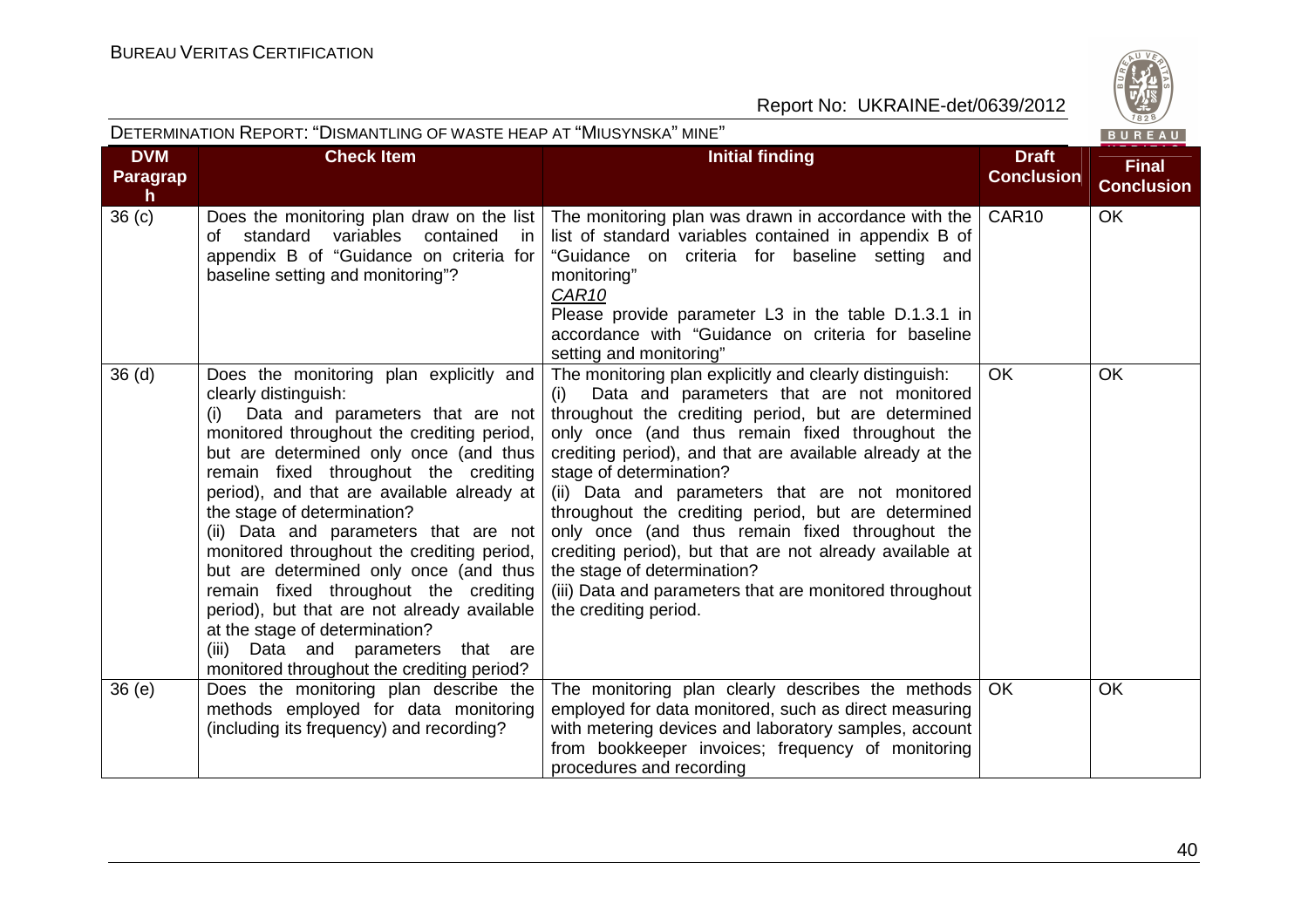|                              | DETERMINATION REPORT: "DISMANTLING OF WASTE HEAP AT "MIUSYNSKA" MINE"                                                                                                                                                                       |                                                                                                                                                                                          |                                   | BUREAU                            |
|------------------------------|---------------------------------------------------------------------------------------------------------------------------------------------------------------------------------------------------------------------------------------------|------------------------------------------------------------------------------------------------------------------------------------------------------------------------------------------|-----------------------------------|-----------------------------------|
| <b>DVM</b><br>Paragrap<br>h. | <b>Check Item</b>                                                                                                                                                                                                                           | <b>Initial finding</b>                                                                                                                                                                   | <b>Draft</b><br><b>Conclusion</b> | <b>Final</b><br><b>Conclusion</b> |
| 36(f)                        | algorithms and formulae used for the<br>estimation/calculation<br>baseline<br>0f<br>emissions/removals<br>and<br>project<br>emissions/removals or direct monitoring of<br>emission reductions from the project,<br>leakage, as appropriate? | Does the monitoring plan elaborate all   The monitoring plan elaborates all formulae required to<br>baseline and project emissions adjusted by leakages<br>calculation                   | OK                                | <b>OK</b>                         |
| 36 (f) (i)                   | Is the underlying<br>rationale<br>for the<br>algorithms/formulae explained?                                                                                                                                                                 | The underlying rationale for the formulae is explained                                                                                                                                   | <b>OK</b>                         | OK                                |
| 36 (f) (ii)                  | Are consistent variables, equation formats,<br>subscripts etc. used?                                                                                                                                                                        | All variables, equation formats, subscripts are used in<br>consistent way                                                                                                                | OK                                | OK                                |
| 36 (f) (iii)                 | Are all equations numbered?                                                                                                                                                                                                                 | All equations are numbered                                                                                                                                                               | <b>OK</b>                         | OK                                |
| 36 (f) (iv)                  | Are all variables, with units indicated<br>defined?                                                                                                                                                                                         | All variables with units are indentified                                                                                                                                                 | <b>OK</b>                         | OK                                |
| 36 $(f)(v)$                  | ls.<br>conservativeness<br>of<br>the<br>the<br>algorithms/procedures justified?                                                                                                                                                             | The conservativeness of the procedures are justified                                                                                                                                     | <b>OK</b>                         | <b>OK</b>                         |
| 36 $(f)(v)$                  | To the extent possible, are methods to<br>quantitatively account for uncertainty in key<br>parameters included?                                                                                                                             | Uncertainty level of Key parameters is indicated as low<br>in the section D.2 of the PDD. Only uncertainty level of<br>probability of waste heap self-ignition is indicated as<br>medium | OK                                | <b>OK</b>                         |
| 36 (f) (vi)                  | Is consistency between the elaboration of<br>the<br>baseline scenario and the procedure for<br>calculating the emissions or net removals<br>of the baseline ensured?                                                                        | Consistency between the elaboration of the baseline<br>scenario and the baseline emission calculation<br>procedure is ensured                                                            | OK                                | OK                                |
| 36 (f) (vii)                 | Are any parts of the algorithms or formulae<br>that are not self-evident explained?                                                                                                                                                         | The monitoring plan contains detailed explanation of<br>each part of formulae                                                                                                            | <b>OK</b>                         | <b>OK</b>                         |
| 36 (f) (vii)                 | Is it justified that the procedure is<br>consistent<br>with<br>standard<br>technical                                                                                                                                                        | The proposed monitoring plan is similar with monitoring<br>plans of JI projects implemented at SIA "Antracit", SIA                                                                       | <b>OK</b>                         | OK                                |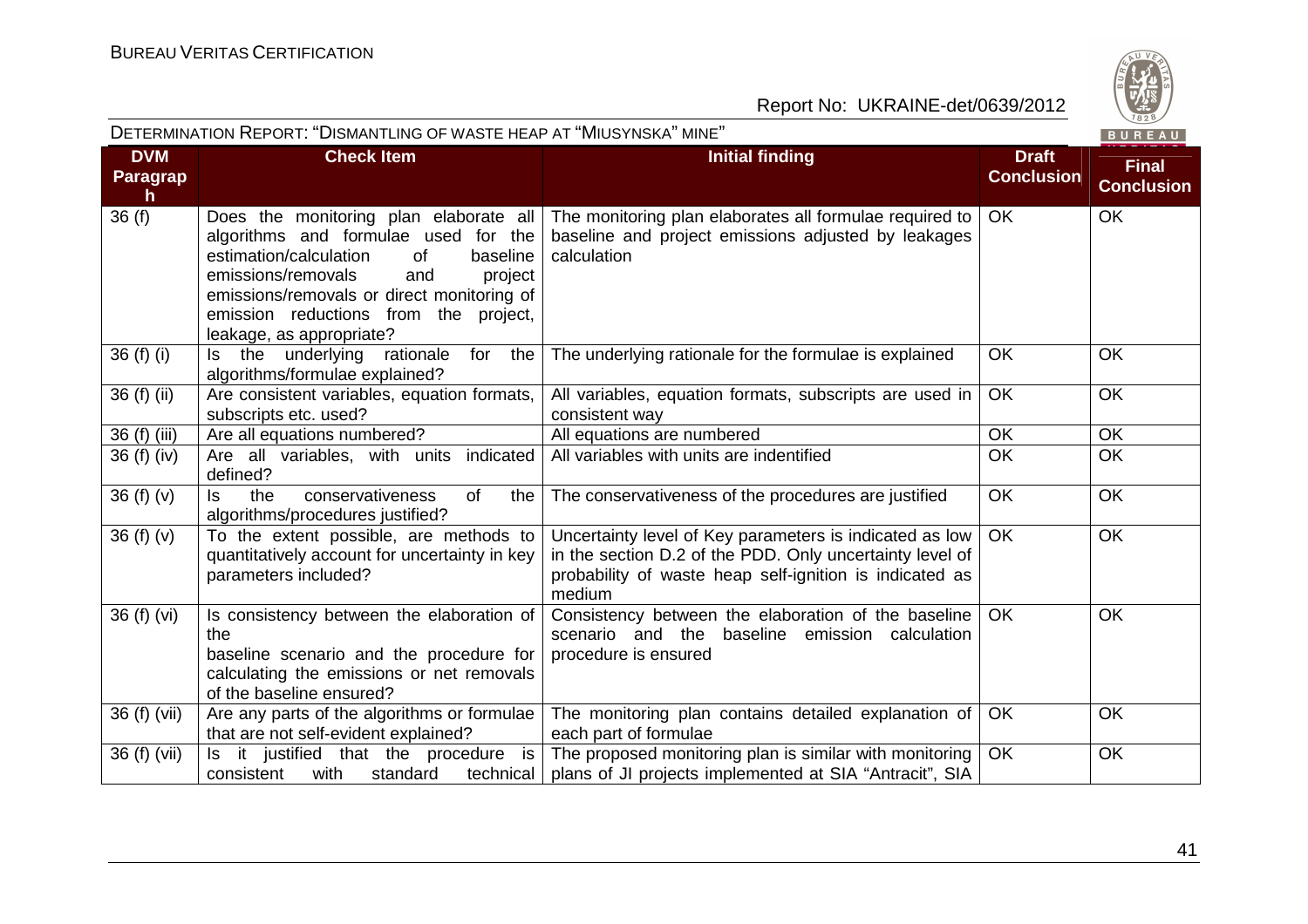| DETERMINATION REPORT: "DISMANTLING OF WASTE HEAP AT "MIUSYNSKA" MINE" |                                                                                                                                                                                                                                                                                                   |                                                                                                                                                                                                                                                                                  | BUREAU                            |                                   |
|-----------------------------------------------------------------------|---------------------------------------------------------------------------------------------------------------------------------------------------------------------------------------------------------------------------------------------------------------------------------------------------|----------------------------------------------------------------------------------------------------------------------------------------------------------------------------------------------------------------------------------------------------------------------------------|-----------------------------------|-----------------------------------|
| <b>DVM</b><br><b>Paragrap</b><br>$\mathsf{h}$                         | <b>Check Item</b>                                                                                                                                                                                                                                                                                 | <b>Initial finding</b>                                                                                                                                                                                                                                                           | <b>Draft</b><br><b>Conclusion</b> | <b>Final</b><br><b>Conclusion</b> |
|                                                                       | procedures in the relevant sector?                                                                                                                                                                                                                                                                | "Monolit", "Temp" LLC etc, determined by Global<br>Carbon B.V.                                                                                                                                                                                                                   |                                   |                                   |
| 36 (f) (vii)                                                          | Are references provided as necessary?                                                                                                                                                                                                                                                             | The references are provided in relevant points                                                                                                                                                                                                                                   |                                   |                                   |
| 36 (f) (vii)                                                          | Are implicit and explicit key assumptions<br>explained in a transparent manner?                                                                                                                                                                                                                   | The explicit and implicit key assumptions are explained<br>in transparent manner                                                                                                                                                                                                 | <b>OK</b>                         | <b>OK</b>                         |
| 36 (f) (vii)                                                          | Is it clearly stated which assumptions and<br>procedures have significant uncertainty<br>associated with them, and how such<br>uncertainty is to be addressed?                                                                                                                                    | The project participants describe uncertainty level of<br>key factors as low. Key project parameters monitoring<br>equipment is calibrated/verified in accordance with<br>state rules and approved methodologies of quality<br>control and quality assurance                     | <b>OK</b>                         | <b>OK</b>                         |
| 36 (f) (vii)                                                          | Is the uncertainty of key parameters<br>described and, where possible, is an<br>uncertainty range at 95% confidence level<br>for key parameters for the calculation of<br>emission reductions or enhancements of<br>net removals provided?                                                        | The uncertainty level of parameters monitored is<br>indicated in the section D.2, quality control and quality<br>assurance procedures. The uncertainty level of<br>parameters monitored is indicated as low, only<br>Probability of waste heap burning is indicated as<br>medium | <b>OK</b>                         | <b>OK</b>                         |
| 36(9)                                                                 | Does the monitoring plan identify a national<br>or international monitoring standard if such<br>standard has to be and/or is applied to<br>certain aspects of the project?<br>Does the monitoring plan provide a<br>reference as to where a detailed<br>description of the standard can be found? | The monitoring plan identifies next state ruling<br>documents:<br>GOST 11022-95 and GOST 11014-2001 for<br>(a)<br>sampling analysis process<br>(b) GOST 305-82 on diesel fuel parameters<br>References on detailed description of mentioned<br>standard are provided             | <b>OK</b>                         | <b>OK</b>                         |
| 36(h)                                                                 | Does the monitoring plan document<br>techniques,<br>if i<br>used<br>statistical<br>for<br>monitoring, and that they are used in a<br>conservative manner?                                                                                                                                         | The monitoring plan uses some statistical data sources<br>such as researches of waste heap self-ignition<br>probability from Scientific Centre "Respirator", data<br>from Ukrainian State Statistic Service                                                                      | OK                                | <b>OK</b>                         |
| 36 (i)                                                                |                                                                                                                                                                                                                                                                                                   | Does the monitoring plan present the The quality control and quality assurance procedures of<br>quality assurance and control procedures   monitoring process are presented. Information on                                                                                      | <b>OK</b>                         | <b>OK</b>                         |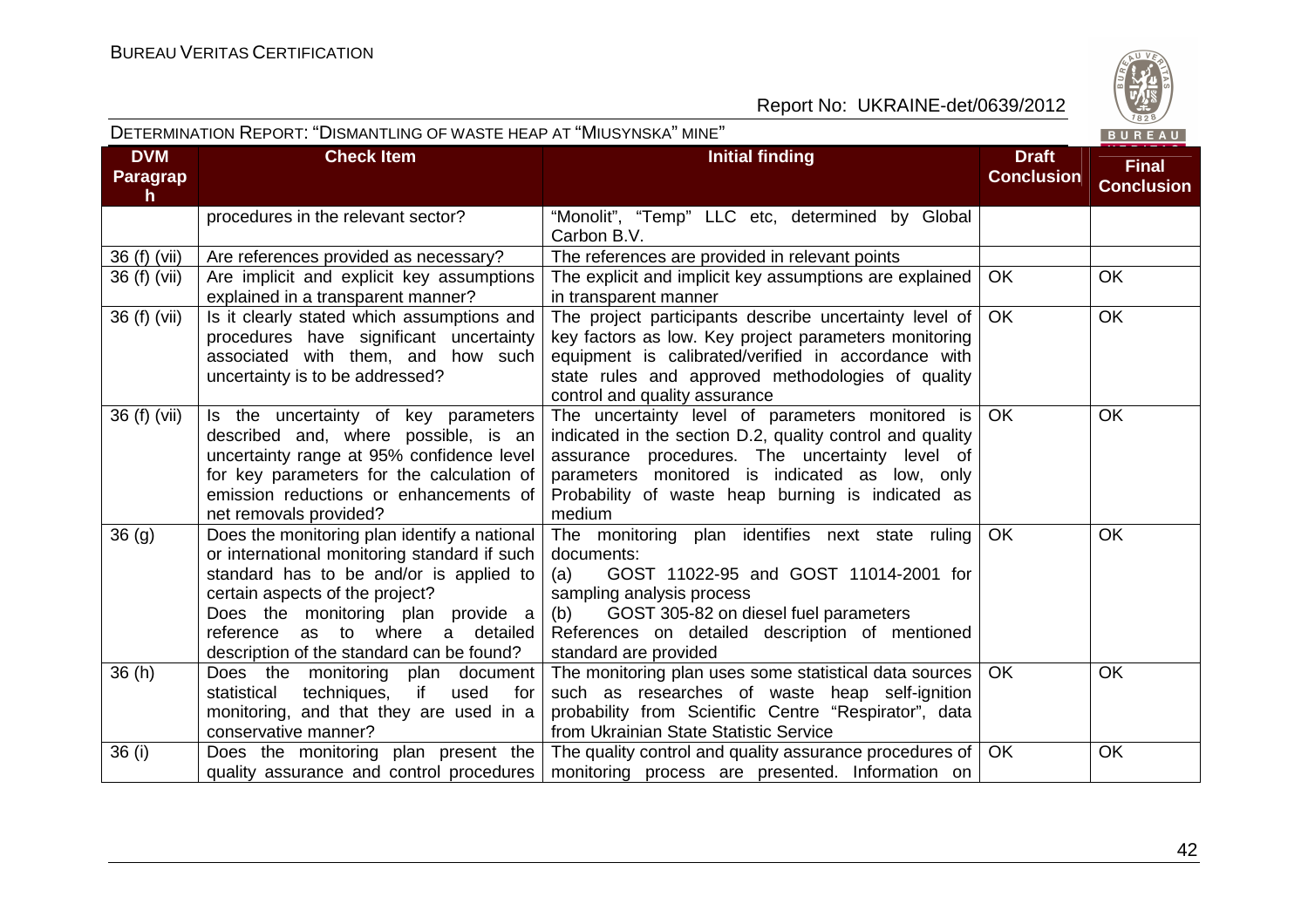| DETERMINATION REPORT: "DISMANTLING OF WASTE HEAP AT "MIUSYNSKA" MINE" |                                                                                                                                                                                                                                                                                                                 |                                                                                                                                                                                                                                                                                                                | BUREAU                            |                                   |
|-----------------------------------------------------------------------|-----------------------------------------------------------------------------------------------------------------------------------------------------------------------------------------------------------------------------------------------------------------------------------------------------------------|----------------------------------------------------------------------------------------------------------------------------------------------------------------------------------------------------------------------------------------------------------------------------------------------------------------|-----------------------------------|-----------------------------------|
| <b>DVM</b><br><b>Paragrap</b><br>$\mathsf{h}$                         | <b>Check Item</b>                                                                                                                                                                                                                                                                                               | <b>Initial finding</b>                                                                                                                                                                                                                                                                                         | <b>Draft</b><br><b>Conclusion</b> | <b>Final</b><br><b>Conclusion</b> |
|                                                                       | for the monitoring process, including, as<br>appropriate, information on calibration and<br>on how records on data and/or method<br>validity and accuracy are kept and made<br>available upon request?                                                                                                          | project measuring devices calibration is provided                                                                                                                                                                                                                                                              |                                   |                                   |
| 36(i)                                                                 | Does the monitoring plan clearly identify<br>the responsibilities and the authority<br>regarding the monitoring activities?                                                                                                                                                                                     | identifies<br>The<br>monitoring<br>plan<br>clearly<br>the<br>responsibilities and the authorities regarding<br>the<br>monitoring activities, see please figure 9, section D.3 of<br>the PDD                                                                                                                    | <b>OK</b>                         | <b>OK</b>                         |
| 36(k)                                                                 | Does the monitoring plan, on the whole,<br>reflect<br>good<br>monitoring<br>practices<br>appropriate to the project type?<br>If it is a JI LULUCF project, is the good<br>practice guidance developed by IPCC<br>applied?                                                                                       | The monitoring plan is identical to monitoring plans in<br>JI projects implemented at SIA "Antracit", SIA "Monolit",<br>"Temp" LLC etc, determined by Global Carbon B.V.                                                                                                                                       | OK.                               | <b>OK</b>                         |
| 36(1)                                                                 | Does the monitoring plan provide, in<br>tabular form, a complete compilation of the<br>data that need to be collected for its<br>application, including data that are<br>measured or sampled and data that are<br>collected from other sources but not<br>including data that are calculated with<br>equations? | The monitoring plan provides in tabular form a<br>complete compilation of the data collected and required<br>for emission reduction calculation, including data that<br>are measured or sampled and data that are collected<br>from other sources but not including data that are<br>calculated with equations | OK                                | <b>OK</b>                         |
| 36(m)                                                                 | Does the monitoring plan indicate that the<br>data monitored and required for verification<br>are to be kept for two years after the last<br>transfer of ERUs for the project?                                                                                                                                  | The monitoring plan indicates that data monitored and<br>required for ERUs calculation will be kept two years<br>after the last ERUs transfer                                                                                                                                                                  | <b>OK</b>                         | <b>OK</b>                         |
| 37                                                                    | If selected elements or combinations of<br><b>CDM</b><br>methodologies<br>approved<br>or I                                                                                                                                                                                                                      | <b>CDM</b><br>Selected<br>elements<br>0f<br>methodology<br>ACM009, Version 03.2<br>leakages<br>used<br>was<br>for                                                                                                                                                                                              | OK                                | <b>OK</b>                         |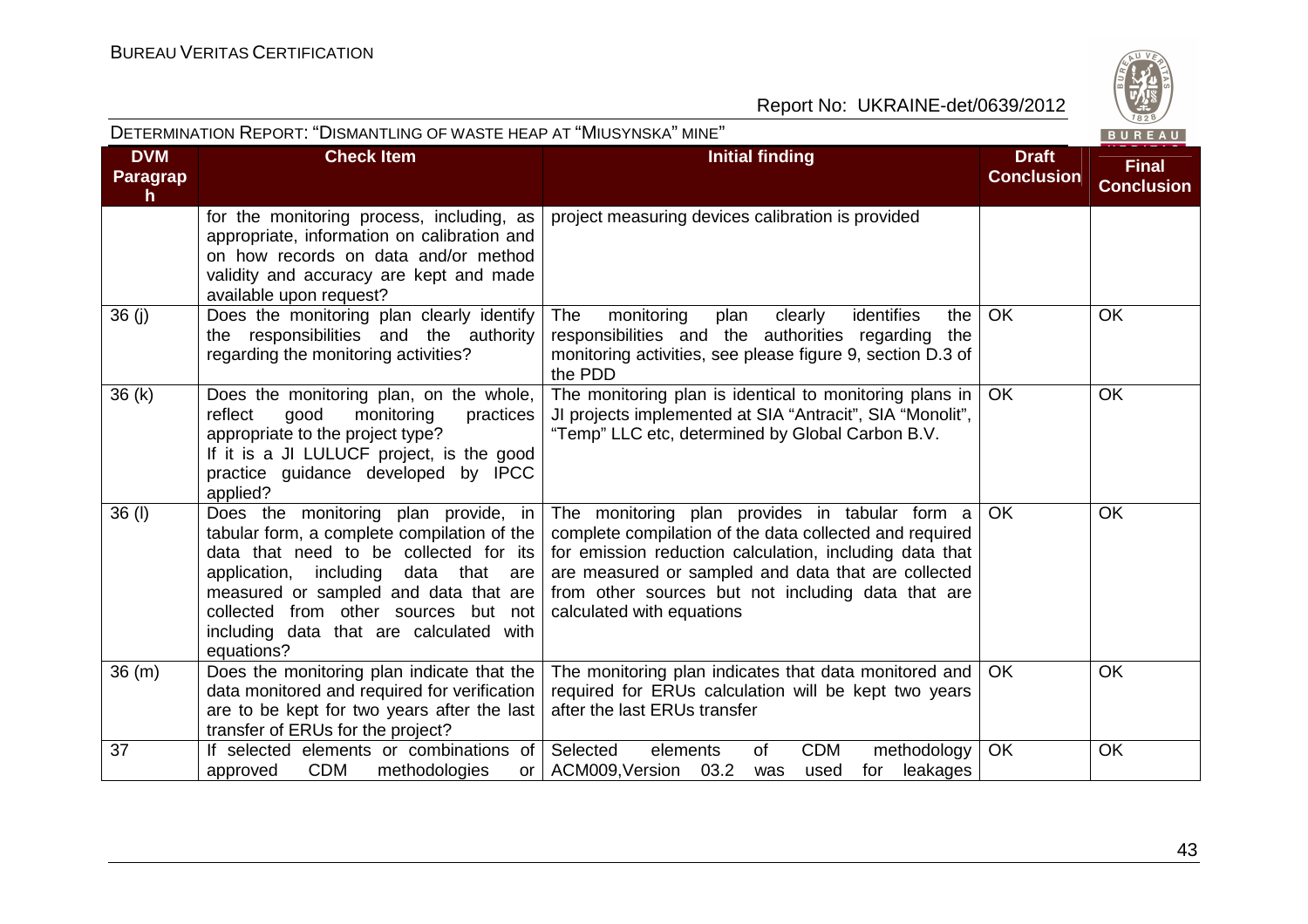

| DETERMINATION REPORT: "DISMANTLING OF WASTE HEAP AT "MIUSYNSKA" MINE"<br>BUREAU |                                                                                                                                                                                                                                            |                                                                                                                             |                                   |                                   |
|---------------------------------------------------------------------------------|--------------------------------------------------------------------------------------------------------------------------------------------------------------------------------------------------------------------------------------------|-----------------------------------------------------------------------------------------------------------------------------|-----------------------------------|-----------------------------------|
| <b>DVM</b><br><b>Paragrap</b><br>h.                                             | <b>Check Item</b>                                                                                                                                                                                                                          | <b>Initial finding</b>                                                                                                      | <b>Draft</b><br><b>Conclusion</b> | <b>Final</b><br><b>Conclusion</b> |
|                                                                                 | methodological<br>tools<br>used<br>for<br>are<br>establishing the monitoring plan, are the<br>selected elements or combination, together<br>with elements supplementary developed by<br>the project participants in line with 36<br>above? | estimations in line within the section 36 above                                                                             |                                   |                                   |
|                                                                                 | Approved CDM methodology approach only_Paragraphs 38(a) - 38(d)_Not applicable                                                                                                                                                             |                                                                                                                             |                                   |                                   |
|                                                                                 |                                                                                                                                                                                                                                            | Applicable to both JI specific approach and approved CDM methodology approach_Paragraph 39_Not applicable                   |                                   |                                   |
| Leakage                                                                         |                                                                                                                                                                                                                                            |                                                                                                                             |                                   |                                   |
|                                                                                 | JI specific approach only                                                                                                                                                                                                                  |                                                                                                                             |                                   |                                   |
| 40(a)                                                                           | Does the PDD appropriately describe an<br>assessment of the potential leakage of the<br>project and appropriately explain which<br>sources of leakage are to be calculated<br>and which can be neglected?                                  |                                                                                                                             | OK                                | <b>OK</b>                         |
| 40(b)                                                                           | Does the PDD provide a procedure for an<br>ex ante estimate of leakage?                                                                                                                                                                    |                                                                                                                             | OK                                | <b>OK</b>                         |
|                                                                                 | Approved CDM methodology approach only_Paragraph 41_Not applicable                                                                                                                                                                         |                                                                                                                             |                                   |                                   |
|                                                                                 | <b>Estimation of emission reductions or enhancements of net removals</b>                                                                                                                                                                   |                                                                                                                             |                                   |                                   |
| 42                                                                              | Does the PDD indicate which of the<br>following approaches it chooses?<br>(a) Assessment of emissions or net<br>removals in the baseline scenario and in<br>the project scenario<br>Direct assessment of emission<br>(b)<br>reductions     | The PDD indicates that assessment of emissions in the<br>baseline scenario and in the project scenario was<br>chosen        | <b>OK</b>                         | OK                                |
| 43                                                                              | If the approach (a) in 42 is chosen, does<br>the PDD provide ex ante estimates of:<br>(a) Emissions or net removals for the                                                                                                                | The PDD provides ex ante estimates for period<br>02/01/2009-31/12/2012<br>(a) Emissions for the project scenario within the | CAR11                             | OK                                |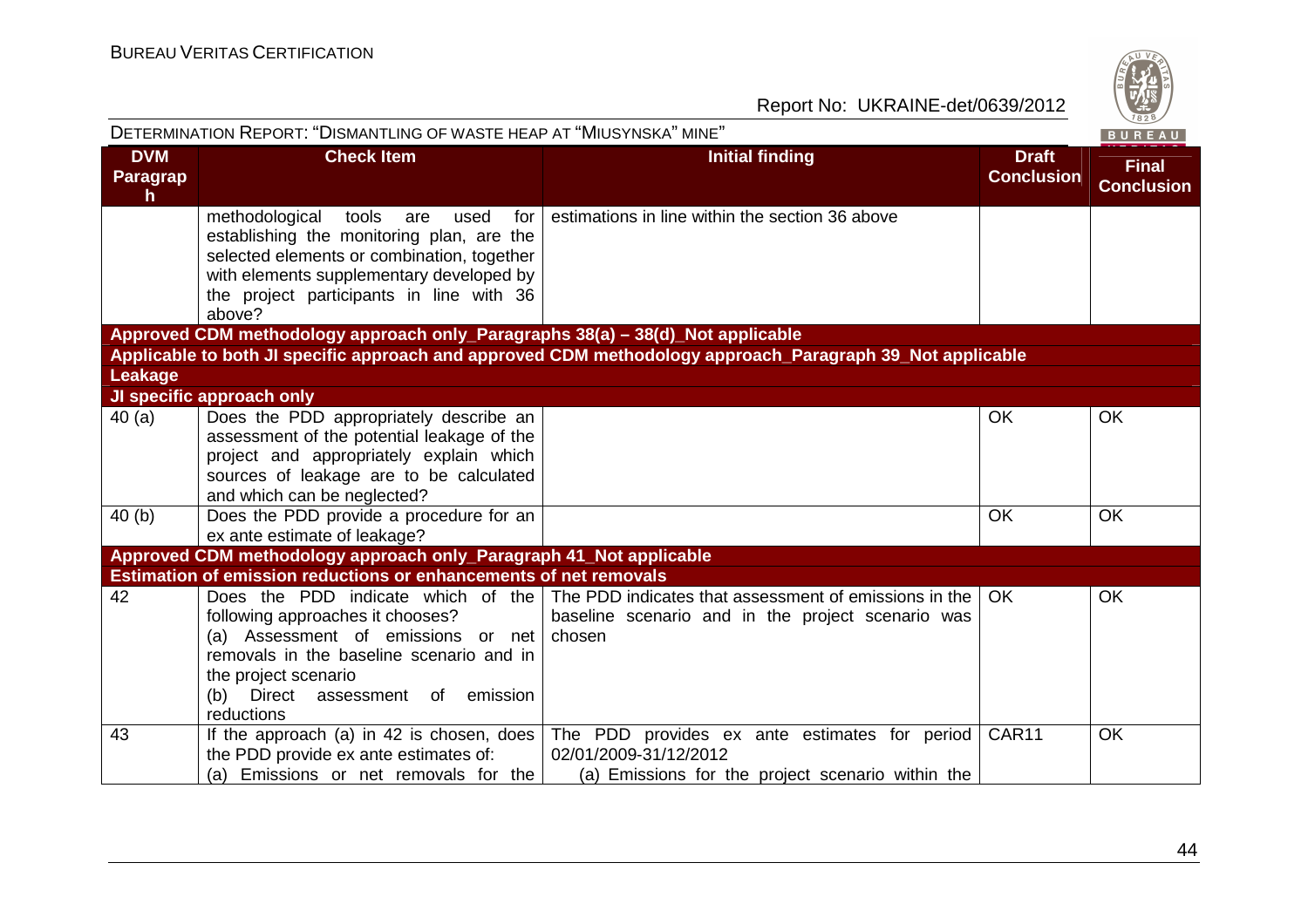

|                             | DETERMINATION REPORT: "DISMANTLING OF WASTE HEAP AT "MIUSYNSKA" MINE"                                                                                                                                                                                                                                                                                                                 |                                                                                                                                                                                                                                                                                                                                                                                                                                           |                                   | BUREAU                            |
|-----------------------------|---------------------------------------------------------------------------------------------------------------------------------------------------------------------------------------------------------------------------------------------------------------------------------------------------------------------------------------------------------------------------------------|-------------------------------------------------------------------------------------------------------------------------------------------------------------------------------------------------------------------------------------------------------------------------------------------------------------------------------------------------------------------------------------------------------------------------------------------|-----------------------------------|-----------------------------------|
| <b>DVM</b><br>Paragrap<br>h | <b>Check Item</b>                                                                                                                                                                                                                                                                                                                                                                     | <b>Initial finding</b>                                                                                                                                                                                                                                                                                                                                                                                                                    | <b>Draft</b><br><b>Conclusion</b> | <b>Final</b><br><b>Conclusion</b> |
|                             | project<br>(within<br>the<br>project<br>scenario<br>boundary)?<br>(b) Leakage, as applicable?<br>(c) Emissions or net removals for the<br>baseline scenario (within the project<br>boundary)?<br>(d) Emission reductions or enhancements<br>of net removals adjusted by leakage?                                                                                                      | project boundary which is 74 789 tonnes of<br>CO <sub>2</sub> equivalent<br>(b) Leakages which is -641 627 tonnes of CO2<br>equivalent<br>(c) Emissions for the baseline scenario which is<br>1784 022 tonnes of CO2 equivalent<br>(d) Emission reductions adjusted by leakages<br>which is 2 350 860 tonnes of CO2 equivalent<br>CAR11<br>Please check JI PDD form in the head of section E.2                                            |                                   |                                   |
| 44                          | If the approach (b) in 42 is chosen, does<br>the PDD provide ex ante estimates of:<br>(a) Emission reductions or enhancements<br>of net removals (within the project<br>boundary)?<br>(b) Leakage, as applicable?<br>(c) Emission reductions or enhancements<br>of net removals adjusted by leakage?                                                                                  | See section 42 of this protocol                                                                                                                                                                                                                                                                                                                                                                                                           | <b>OK</b>                         | <b>OK</b>                         |
| 45                          | For both approaches in 42<br>(a) Are the estimates in 43 or 44 given:<br>(i) On a periodic basis?<br>(ii) At least from the beginning until the<br>end of the crediting period?<br>(iii) On a source-by-source/sink-by-sink<br>basis?<br>(iv) For each GHG?<br>In tones of CO2 equivalent, using<br>(v)<br>global warming potentials defined by<br>decision 2/CP.3 or as subsequently | a) The estimates are given on<br>(i) on a yearly basis<br>(ii) from 02/01/2009 till 31/12/2012<br>(iii) On a source-by-source/sink-by-sink basis<br>- for each GHG, which are CH4 and CO2<br>- in tonnes of CO2 equivalent<br>- using global warming potentials defined by decision<br>2/CP.3<br>(b) The formula used for calculating in 43 is consistent<br>throughout the PDD<br>(c) The key factors influencing the baseline emissions | <b>OK</b>                         | OK                                |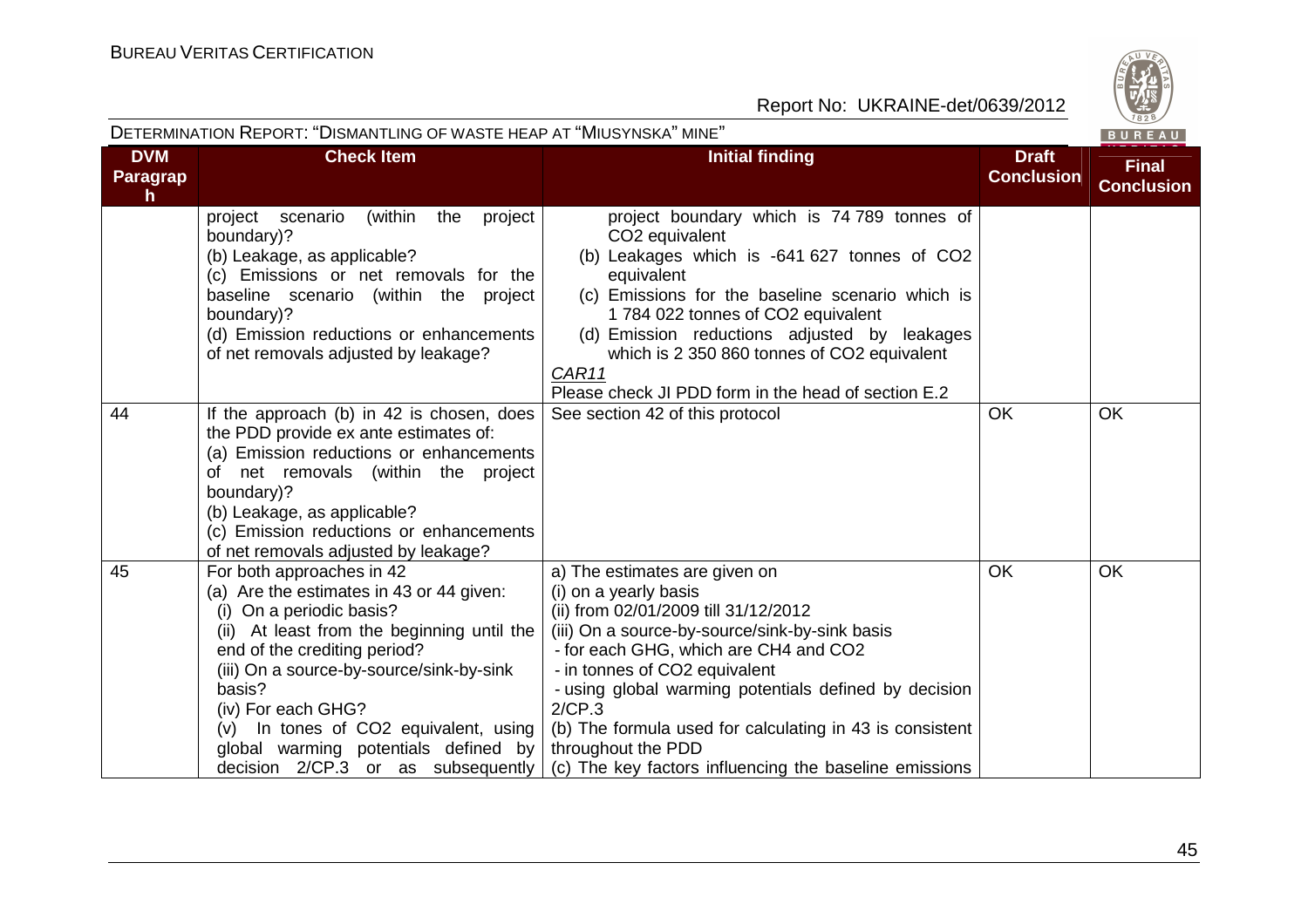

| DETERMINATION REPORT: "DISMANTLING OF WASTE HEAP AT "MIUSYNSKA" MINE"<br>BUREAU |                                                                                                                                                                                                                                                                                                                                                                                                                                                                                                                                                                                                                                                                                                                                                                                                                                                                                                                                                                                                                                                                                                                                                                                        |                                                                                                                                                                                                                                                                                                                                                                                                                                                                                                                                                                                                                                                                                                                                                                                                                                                                                                                      |                                   |                                   |  |  |  |
|---------------------------------------------------------------------------------|----------------------------------------------------------------------------------------------------------------------------------------------------------------------------------------------------------------------------------------------------------------------------------------------------------------------------------------------------------------------------------------------------------------------------------------------------------------------------------------------------------------------------------------------------------------------------------------------------------------------------------------------------------------------------------------------------------------------------------------------------------------------------------------------------------------------------------------------------------------------------------------------------------------------------------------------------------------------------------------------------------------------------------------------------------------------------------------------------------------------------------------------------------------------------------------|----------------------------------------------------------------------------------------------------------------------------------------------------------------------------------------------------------------------------------------------------------------------------------------------------------------------------------------------------------------------------------------------------------------------------------------------------------------------------------------------------------------------------------------------------------------------------------------------------------------------------------------------------------------------------------------------------------------------------------------------------------------------------------------------------------------------------------------------------------------------------------------------------------------------|-----------------------------------|-----------------------------------|--|--|--|
| <b>DVM</b><br>Paragrap<br>h.                                                    | <b>Check Item</b>                                                                                                                                                                                                                                                                                                                                                                                                                                                                                                                                                                                                                                                                                                                                                                                                                                                                                                                                                                                                                                                                                                                                                                      | <b>Initial finding</b>                                                                                                                                                                                                                                                                                                                                                                                                                                                                                                                                                                                                                                                                                                                                                                                                                                                                                               | <b>Draft</b><br><b>Conclusion</b> | <b>Final</b><br><b>Conclusion</b> |  |  |  |
|                                                                                 | revised in accordance with Article 5 of the<br>Kyoto Protocol?<br>(b) Are the formula used for calculating the<br>estimates in 43 or 44 consistent throughout<br>the PDD?<br>(c) For calculating estimates in 43 or 44,<br>are key factors influencing the baseline<br>emissions or removals and the activity<br>level of the project and the emissions or<br>net removals as well as risks associated<br>with the project taken into account, as<br>appropriate?<br>(d) Are data sources used for calculating<br>the estimates in 43 or 44 clearly identified,<br>reliable and transparent?<br>(e) Are emission factors (including default<br>emission factors) if used for calculating the<br>estimates in 43 or 44 selected by carefully<br>balancing accuracy and reasonableness,<br>and appropriately justified of the choice?<br>(f) Is the estimation in 43 or 44 based on<br>conservative assumptions and the most<br>plausible scenarios in a transparent<br>manner?<br>Are the estimates in 43 or 44<br>(g)<br>consistent throughout the PDD?<br>(h) Is the annual average of estimated<br>emission reductions or enhancements of<br>net removals calculated by dividing the | and the activity level of the project and the emissions<br>as well as risks associated with the project were taken<br>into account for calculating estimates in 43<br>(d) The data sources used for calculating the estimates<br>in 43 are clearly identified, reliable and transparent.<br>(e) emission factors used for calculations in 43 are in<br>line with National GHG Inventory Report approved by<br>Ukrainian DFP<br>(f) The estimations in 43 are based on conservative<br>assumptions and the most plausible scenarios in a<br>transparent manner<br>(g) the estimates in 43 are consistent throughout the<br><b>PDD</b><br>(h) the annual average value of estimated emission<br>reductions is calculated by dividing the total estimated<br>emission reductions or enhancements of net removals<br>over the crediting period by the total months of the<br>crediting period and multiplying by twelve. |                                   |                                   |  |  |  |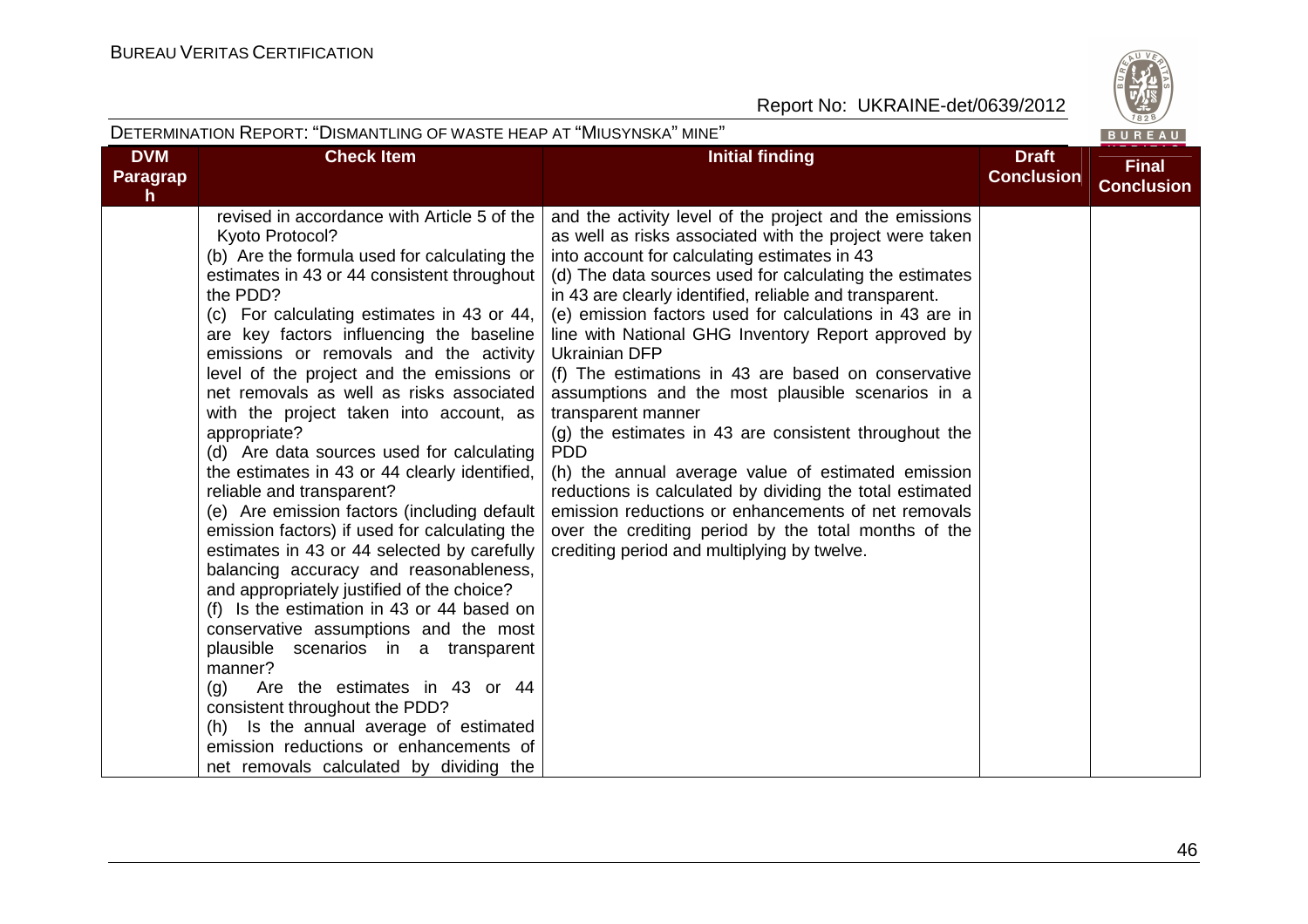

| DETERMINATION REPORT: "DISMANTLING OF WASTE HEAP AT "MIUSYNSKA" MINE" |                                                                                                                                                                                                                                                                                                                                                                       |                                                                                                                                                                                                    |                                   |                                   |  |
|-----------------------------------------------------------------------|-----------------------------------------------------------------------------------------------------------------------------------------------------------------------------------------------------------------------------------------------------------------------------------------------------------------------------------------------------------------------|----------------------------------------------------------------------------------------------------------------------------------------------------------------------------------------------------|-----------------------------------|-----------------------------------|--|
| <b>DVM</b><br>Paragrap<br>h                                           | <b>Check Item</b>                                                                                                                                                                                                                                                                                                                                                     | <b>Initial finding</b>                                                                                                                                                                             | <b>Draft</b><br><b>Conclusion</b> | <b>Final</b><br><b>Conclusion</b> |  |
|                                                                       | total estimated emission reductions or<br>enhancements of net removals over the<br>crediting period by the total months of the<br>crediting period and multiplying by twelve?                                                                                                                                                                                         |                                                                                                                                                                                                    |                                   |                                   |  |
| 46                                                                    | If the calculation of the baseline emissions<br>or<br>net removals is to be performed ex post,<br>does the PDD include an illustrative ex<br>emissions<br>ante<br>removals<br>net<br>or the control<br>calculation?                                                                                                                                                   | PDD contains ex-post calculations for 2009-2011<br>years. Ex-ante calculations is provided for 2012 year                                                                                           | <b>OK</b>                         | OK                                |  |
|                                                                       | Approved CDM methodology approach only_Paragraphs 47(a) - 47(b)_Not applicable<br><b>Environmental impacts</b>                                                                                                                                                                                                                                                        |                                                                                                                                                                                                    |                                   |                                   |  |
| 48(a)                                                                 | <b>PDD</b><br>attach<br>Does<br>the<br>list<br>and<br>documentation on the analysis<br>of the<br>impacts of the project,<br>environmental<br>transboundary<br>impacts,<br>including<br>in in<br>accordance with procedures as determined<br>by the host Party?                                                                                                        | The PDD lists documentation on the project<br>environmental impact analysis in accordance with<br>actual Ukrainian legislation.                                                                    | OK                                | OK                                |  |
| 48(b)                                                                 | If the analysis in 48 (a) indicates that the<br>environmental impacts are considered<br>significant by the project participants or the<br>host Party, does the PDD provide<br>conclusion and all references to supporting<br>documentation of an environmental impact<br>assessment undertaken in accordance with<br>the procedures as required by the host<br>Party? | The analysis mentioned in 48(a) indicates that impact<br>on air is significant. Assessment of impact on the<br>environment under the laws of Ukraine was held for the<br>proposed project in 2008. | <b>OK</b>                         | OK                                |  |
|                                                                       | <b>Stakeholder consultation</b>                                                                                                                                                                                                                                                                                                                                       |                                                                                                                                                                                                    |                                   |                                   |  |
| 49                                                                    |                                                                                                                                                                                                                                                                                                                                                                       | If stakeholder consultation was undertaken   Actual Ukraine legislation doesn't require public                                                                                                     | OK                                | OK                                |  |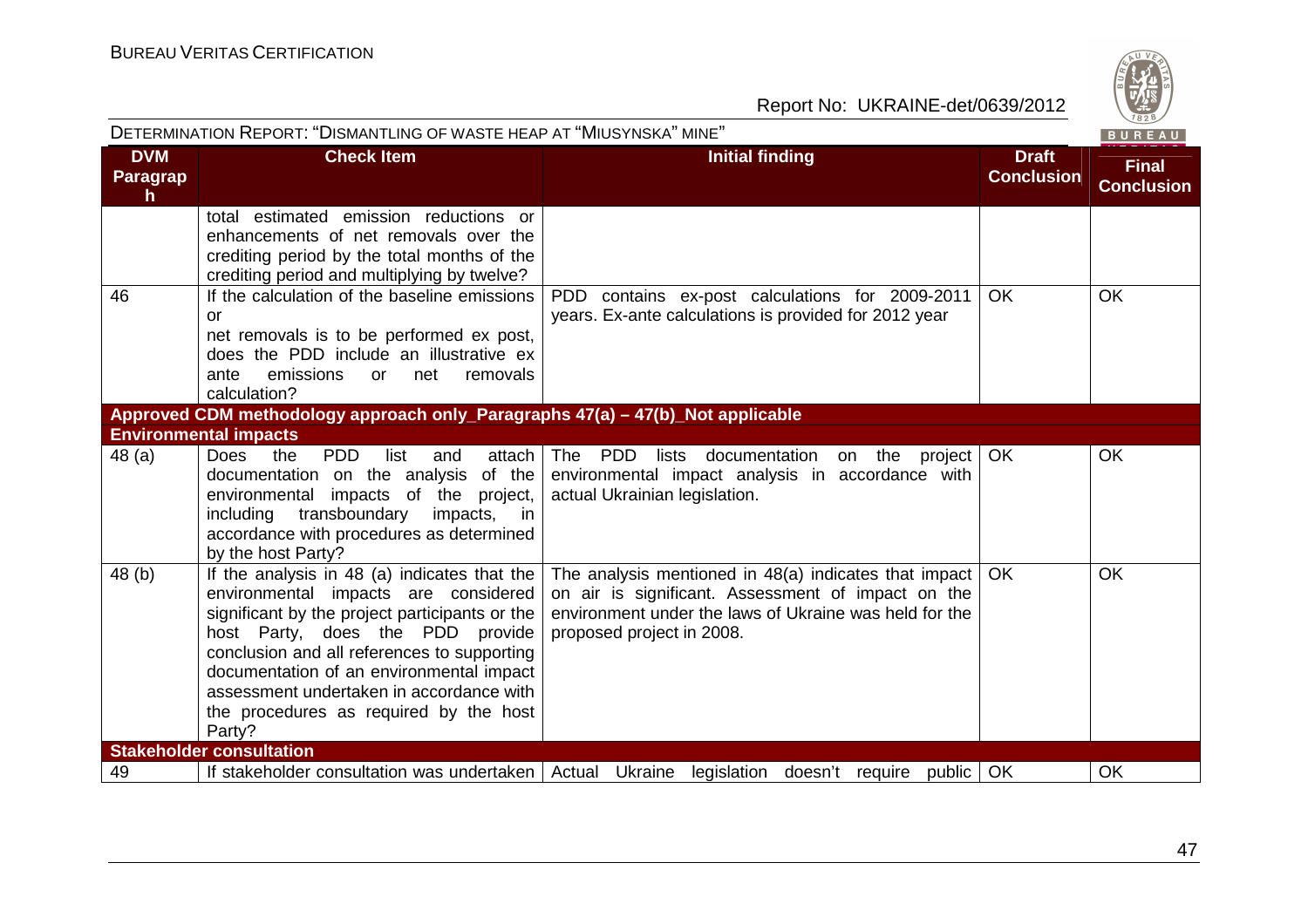| DETERMINATION REPORT: "DISMANTLING OF WASTE HEAP AT "MIUSYNSKA" MINE"                                               |                                                                                                                                                                                                                                                                                                                   |                                                                                                                                            |                                   |                                   |  |  |  |
|---------------------------------------------------------------------------------------------------------------------|-------------------------------------------------------------------------------------------------------------------------------------------------------------------------------------------------------------------------------------------------------------------------------------------------------------------|--------------------------------------------------------------------------------------------------------------------------------------------|-----------------------------------|-----------------------------------|--|--|--|
| <b>DVM</b><br>Paragrap<br>n.                                                                                        | <b>Check Item</b>                                                                                                                                                                                                                                                                                                 | Initial finding                                                                                                                            | <b>Draft</b><br><b>Conclusion</b> | <b>Final</b><br><b>Conclusion</b> |  |  |  |
|                                                                                                                     | in<br>accordance with the procedure as required<br>by the host Party, does the PDD provide:<br>A list of stakeholders from whom<br>(a)<br>comments on the projects have been<br>received, if any?<br>(b) The nature of the comments?<br>(c) A description on whether and how the<br>comments have been addressed? | information for JI project. Any comments from local<br>stakeholders are obtained. Comments will be collect<br>during determination process |                                   |                                   |  |  |  |
| Determination regarding small-scale projects (additional elements for assessment)_Paragraphs 50 - 57_Not applicable |                                                                                                                                                                                                                                                                                                                   |                                                                                                                                            |                                   |                                   |  |  |  |
| Determination regarding land use, land-use change and forestry projects Paragraphs 58 - 64(d) Not applicable        |                                                                                                                                                                                                                                                                                                                   |                                                                                                                                            |                                   |                                   |  |  |  |
| Determination regarding programmes of activities Paragraphs 66 – 73 Not applicable                                  |                                                                                                                                                                                                                                                                                                                   |                                                                                                                                            |                                   |                                   |  |  |  |

#### **Table 2 Resolution of Corrective Action and Clarification Requests**

| report clarifications and corrective<br><b>Draft</b><br>action requests by validation team                  | Ref. to<br>checklist<br>question<br>in table 1 | <b>Summary</b><br>response                                    | <b>of</b> | project     | participant |     | <b>Determination team conclusion</b>               |
|-------------------------------------------------------------------------------------------------------------|------------------------------------------------|---------------------------------------------------------------|-----------|-------------|-------------|-----|----------------------------------------------------|
| CAR01<br>Please correct phone and fax numbers of CE<br>"Vtormet" in the Annex 1                             |                                                | Phone numbers of CE "Vtormet" are<br>corrected in the Annex 1 |           |             |             |     | The issue is closed based on<br>corrections of PDD |
| <b>CAR02</b><br>Please provide Letter of Endorsement from State<br>Environment Investment Agency of Ukraine | 19                                             | ∩f<br>Letter<br>obtained from SEIA //                         |           | Endorsement | #/23/7      | was | The issue is closed                                |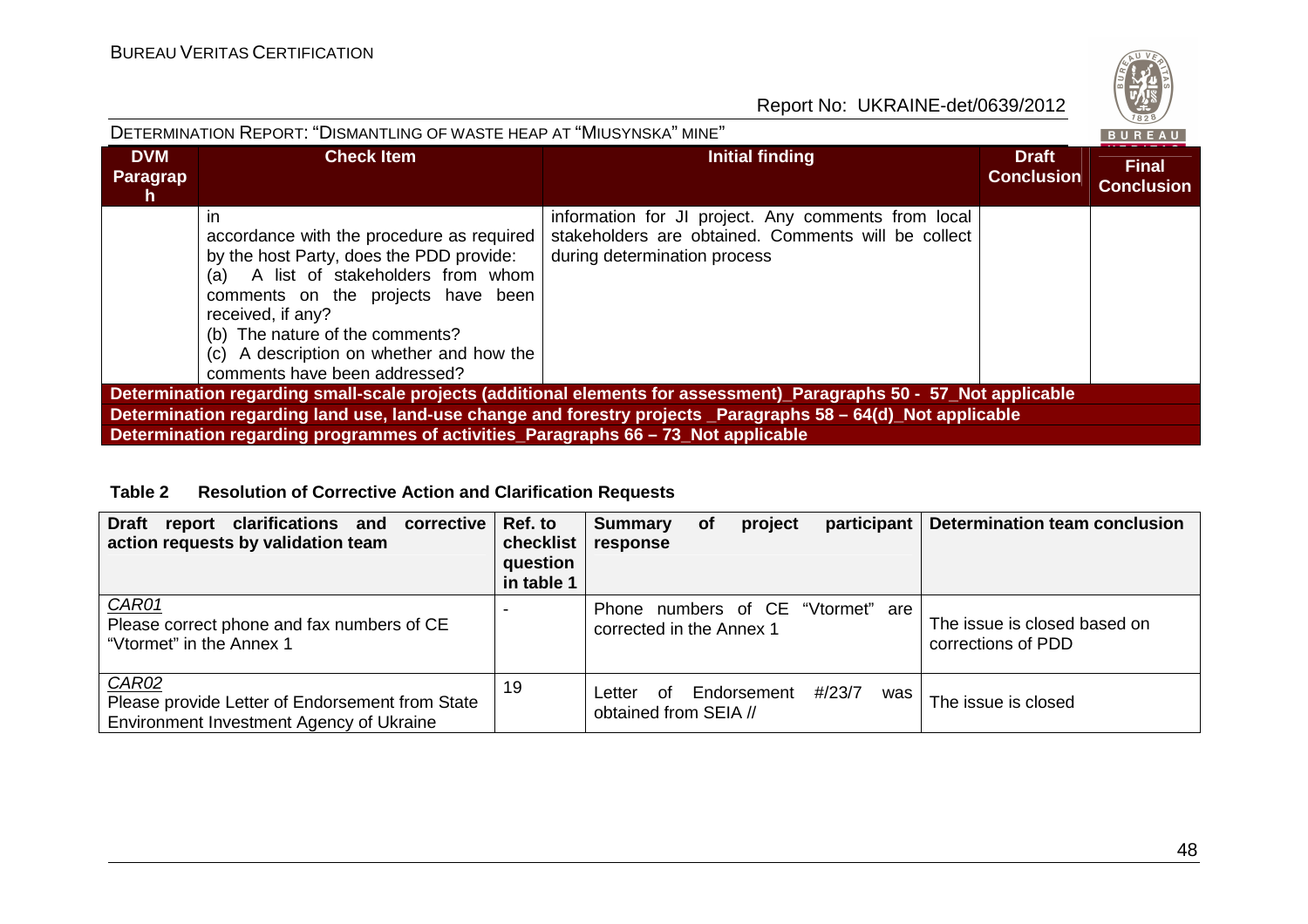

| DETERMINATION REPORT: "DISMANTLING OF WASTE HEAP AT "MIUSYNSKA" MINE"<br>BUREAU                                                                                                                                                                                                                                                                                                             |    |                                                                                                                                                                                                                                                                                                                                                                        |                                                                                    |  |  |  |
|---------------------------------------------------------------------------------------------------------------------------------------------------------------------------------------------------------------------------------------------------------------------------------------------------------------------------------------------------------------------------------------------|----|------------------------------------------------------------------------------------------------------------------------------------------------------------------------------------------------------------------------------------------------------------------------------------------------------------------------------------------------------------------------|------------------------------------------------------------------------------------|--|--|--|
| CAR03<br>Please provide written approvals from both<br>parties involved                                                                                                                                                                                                                                                                                                                     | 19 | Letter of Approval from Latvia #____<br>was obtained<br>Letter of Approval from SEIA will be<br>obtained obtained after completion of the<br>determination                                                                                                                                                                                                             | <b>VERITAS</b><br>Pending                                                          |  |  |  |
| CAR04<br>Please note that coal containing rock mass is<br>produced by necessity and doesn't keep in<br>warehouses, so methane<br>emissions<br>from<br>beneficiated rock mass are negligible.                                                                                                                                                                                                | 23 | In Section B1, Sub-step 2-d Baseline<br>added<br>identification.<br>ls l<br>item<br>-9)<br>Carbonaceous rocks are delivered to the<br>without<br>significant<br>consumer<br>accumulation on the intermediate storage<br>due to this emissions of methane of<br>enriched rocks can be neglected.                                                                        | The issue is closed based on<br>information provided by project<br>participants    |  |  |  |
| CAR05<br>Please add clarifications that methane emissions<br>from fraction +30 mm are negligible and fraction<br>+30 mm are not self-ignited                                                                                                                                                                                                                                                | 23 | In Section B1, Sub-step 2-d Baseline<br>identification. Is added item 10)- Sorted<br>fraction +30 mm has a low content of coal<br>and has no tendency to spontaneous<br>ignition.                                                                                                                                                                                      | The issue is closed based on<br>information provided by project<br>participants    |  |  |  |
| <b>CAR06</b><br>The PDD "Dismantling of waste heap at former<br>"Bogucharska" mine" indicates that value of coal<br>NCV is lowered by 10% comparing with value<br>indicated in the NIR, in the formulae (4).<br>Proposed project indicates this lowering as 8%.<br>Mentioned and presented projects have one<br>owner and one work place of sorting unit. Please<br>explain this situation. | 23 | Reduction to 8% is typical for Donetsk<br>region, and it was marked in this project<br>by mistake. Mistake is corrected - "Net<br>calorific value of steam coal", calculated<br>by formula (4), Net value, given in<br>National Inventory Report is about 10%,<br>therefore for reasons of conservatism, the<br>project takes the value calculated by<br>formula $(4)$ | The issue is closed based on<br>clarifications provided by project<br>participants |  |  |  |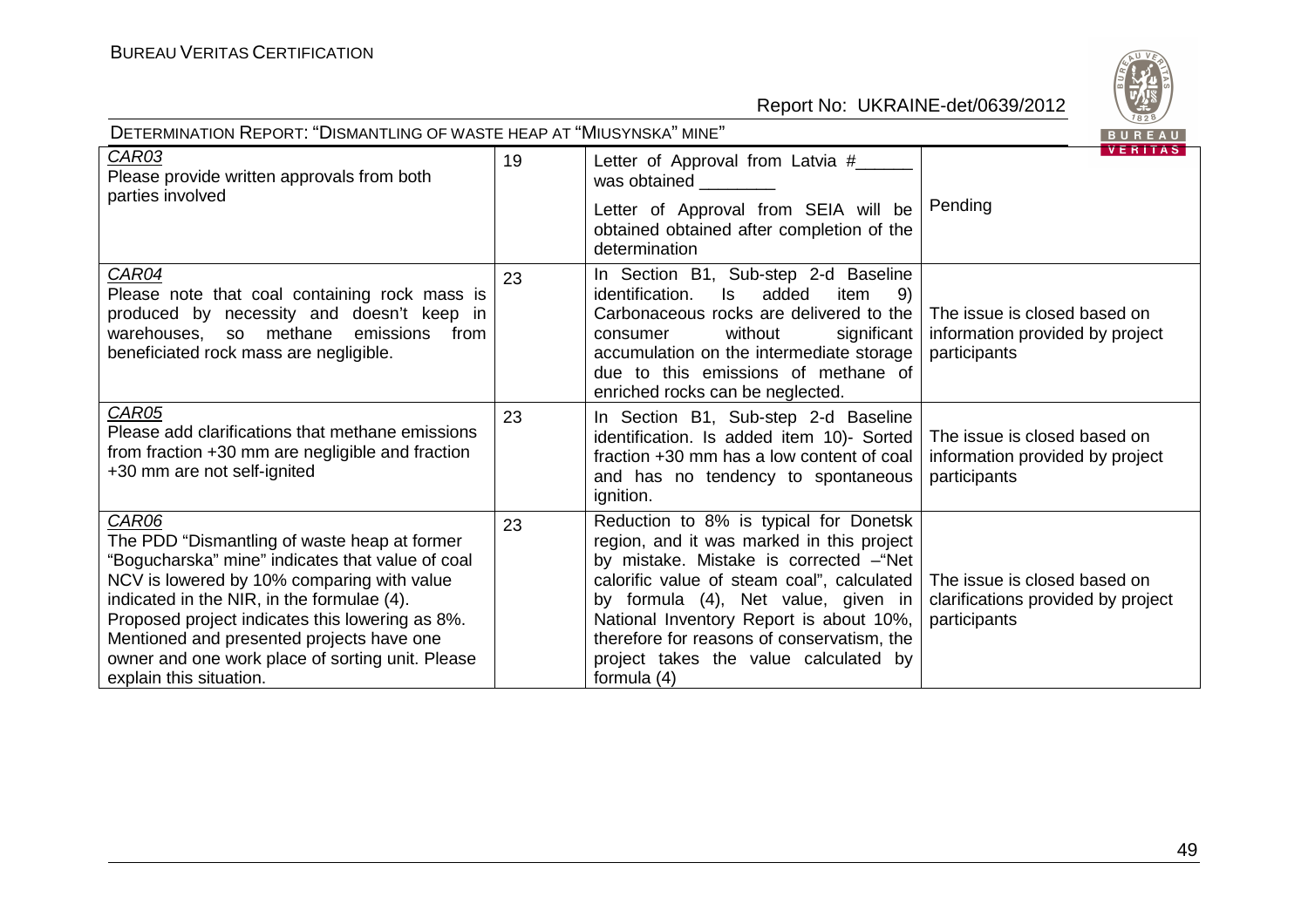

| $\sim$ $\sim$ $\sim$<br>DETERMINATION REPORT: "DISMANTLING OF WASTE HEAP AT "MIUSYNSKA" MINE"<br>BUREAU                                                                                                                                                                                                           |       |                                                                                                                                                                                                                                                                                                                                                                                                                                                                                                                                                                                                                                                                                                                           |                                                                                                   |  |
|-------------------------------------------------------------------------------------------------------------------------------------------------------------------------------------------------------------------------------------------------------------------------------------------------------------------|-------|---------------------------------------------------------------------------------------------------------------------------------------------------------------------------------------------------------------------------------------------------------------------------------------------------------------------------------------------------------------------------------------------------------------------------------------------------------------------------------------------------------------------------------------------------------------------------------------------------------------------------------------------------------------------------------------------------------------------------|---------------------------------------------------------------------------------------------------|--|
| CAR07<br>Please add information for more clear and<br>transparent demonstration of project additionally<br>information on both projects start time, also<br>please provide demonstration of additionality in<br>line with article 12 of "Guidance of criteria for<br>baseline setting and monitoring", version 03 | 29(b) | As the comparable project, in Version 2.0<br>of PDD was selected the project which<br>positively<br>determined<br>was<br>"DISMANTLING OF WASTE HEAP AT<br><b>ENRICHMENT</b><br><b>FORMER</b><br><b>PLANT</b><br>"SERDYTYANSKA"<br><b>ITL</b><br>(Project<br>UA1000378) Bigger quantity of sorted<br>fraction is involved in this project.<br>According to the criteria, the difference in<br>quantity is less than 50%, that satisfies<br>"Guidance on Criteria for Baseline Setting<br>and Monitoring", Version 03. Time interval<br>between the start of two projects is less<br>than 1 year, therefore meets the criteria of<br>Article 12 (b) of "Guidance on Criteria for<br><b>Baseline Setting and Monitoring"</b> | <b>VERITAS</b><br>The issue is closed based on<br>information provided by project<br>participants |  |
| <b>CAR08</b><br>Please provide data on project output in tonnes<br>per year with indication of shift-cycle                                                                                                                                                                                                        | 29(b) | This information was added in Table 19,<br>Section B.2.                                                                                                                                                                                                                                                                                                                                                                                                                                                                                                                                                                                                                                                                   | The issue is closed based on<br>information provided by project<br>participants                   |  |
| CAR09<br>Please provide evidences that coal obtained in<br>project frames will be used in Ukraine                                                                                                                                                                                                                 | 32(a) | Carbonaceous fraction, which is the end<br>product of this project, does not meet<br>European standards for coal quality,<br>therefore it is consumed only in the region<br>where the project activities take place.                                                                                                                                                                                                                                                                                                                                                                                                                                                                                                      | The issue is closed                                                                               |  |
| CAR <sub>10</sub><br>Please provide parameter L3 in the table D.1.3.1<br>in accordance with "Guidance on criteria for<br>baseline setting and monitoring"                                                                                                                                                         | 36(c) | Mistake is corrected, parameter L3 is<br>provided in accordance with Guidance on<br>for<br>criteria<br>baseline<br>setting<br>and<br>monitoring"                                                                                                                                                                                                                                                                                                                                                                                                                                                                                                                                                                          | The issue is closed based on<br>corrections of PDD                                                |  |
| CAR11<br>Please check JI PDD form in the head of section<br>E.2                                                                                                                                                                                                                                                   | 43    | Discrepancies are corrected                                                                                                                                                                                                                                                                                                                                                                                                                                                                                                                                                                                                                                                                                               | The issue is closed                                                                               |  |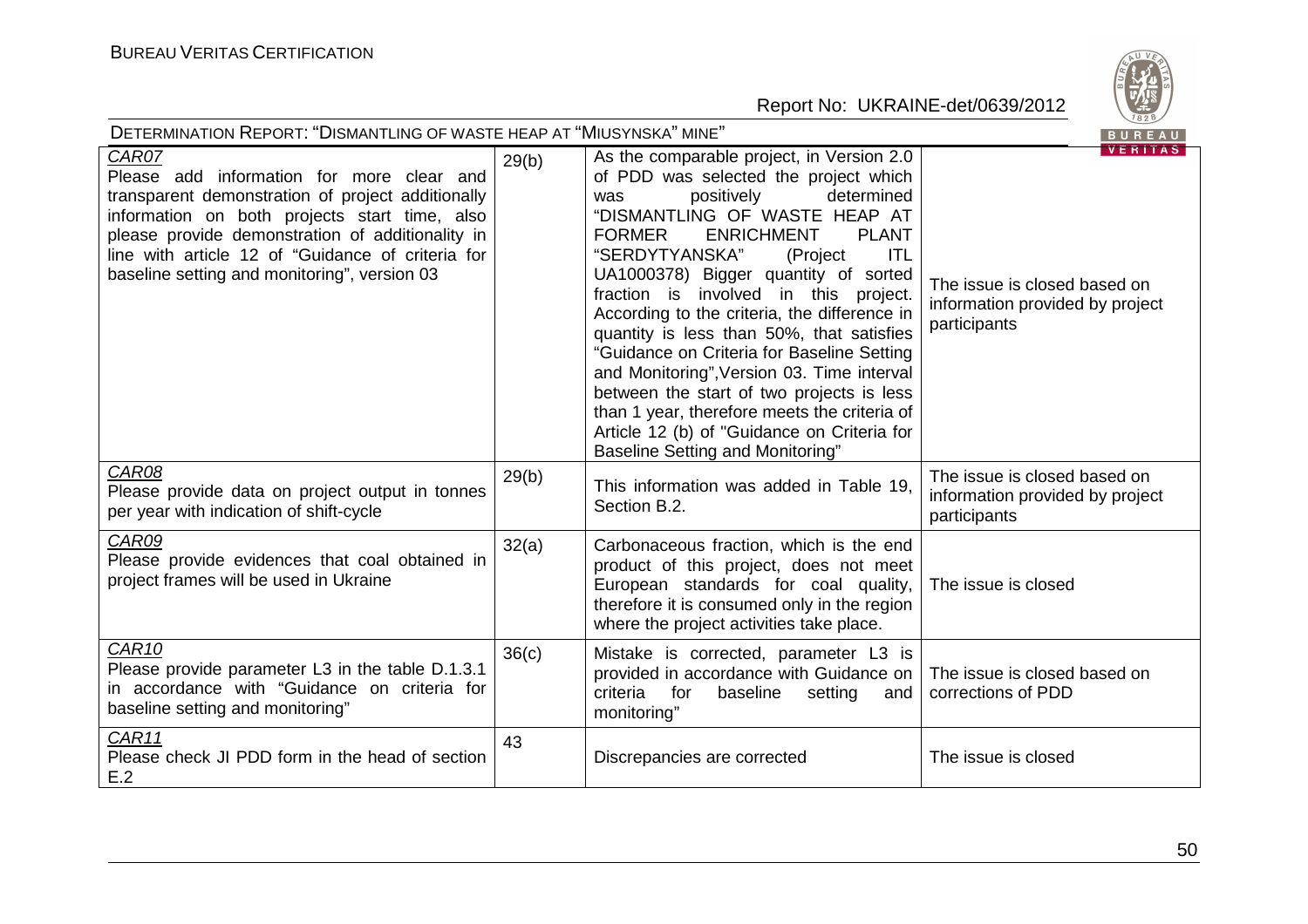

| DETERMINATION REPORT: "DISMANTLING OF WASTE HEAP AT "MIUSYNSKA" MINE"<br>BUREAU                            |       |                                                                                                                                                                                                                                                                                                                                                    |                                                                                                      |  |  |
|------------------------------------------------------------------------------------------------------------|-------|----------------------------------------------------------------------------------------------------------------------------------------------------------------------------------------------------------------------------------------------------------------------------------------------------------------------------------------------------|------------------------------------------------------------------------------------------------------|--|--|
| CL <sub>01</sub><br>Please provide information that highlight status of<br>waste heap dismantling by years |       | In Table 19, Section B.2. was provided<br>information on annual volumes of waste<br>heap dismantling, that is considered in<br>the project.                                                                                                                                                                                                        | <b>VERITAS</b><br>The issue is closed based on<br>clarifications provided by project<br>participants |  |  |
| CLO2<br>Please clarify how restoring of fertile layer will be<br>provided after the waste heap dismantling |       | Added in Section A.2.: An important<br>component of the project is its second<br>phase - complex reclamation of the area<br>by restoring its fertile layer and full<br>restoration<br>of<br>natural<br>ecological<br>community. These works are planned to<br>be completed in 2015 according to<br>Agreement # 3/11/08-1 from November 3,<br>2008. | The issue is closed based on<br>clarifications provided by project<br>participants                   |  |  |
| CLO3<br>Please clarify if separation unit is outstanding<br>from dismantled waste heap                     |       | In this project sorting complex is located<br>directly on the waste heap.                                                                                                                                                                                                                                                                          | The issue is closed based on<br>clarifications provided by project<br>participants                   |  |  |
| CL04<br>Please clarify the source of project geographical<br>coordinates                                   |       | of geographic coordinates<br>Source<br>Google program - Earth, version 6.0.                                                                                                                                                                                                                                                                        | The issue is closed based on<br>clarifications provided by project<br>participants                   |  |  |
| CL05<br>Please prove that waste heap dismantling will be<br>finished 31/12/2012                            | 34(b) | Waste heap dismantling works are<br>performed according to schedule. At the<br>moment, about 10 % of waste heap<br>remains not dismantled, it can be seen<br>during site-visit.                                                                                                                                                                    | The issue is closed based on<br>clarifications provided by project<br>participants                   |  |  |
| CL06<br>Please note in the PDD that parameters of diesel<br>fuel for outdoor transport from NIR are used   | 36(b) |                                                                                                                                                                                                                                                                                                                                                    | The issue is closed based on<br>clarifications provided by project<br>participants                   |  |  |